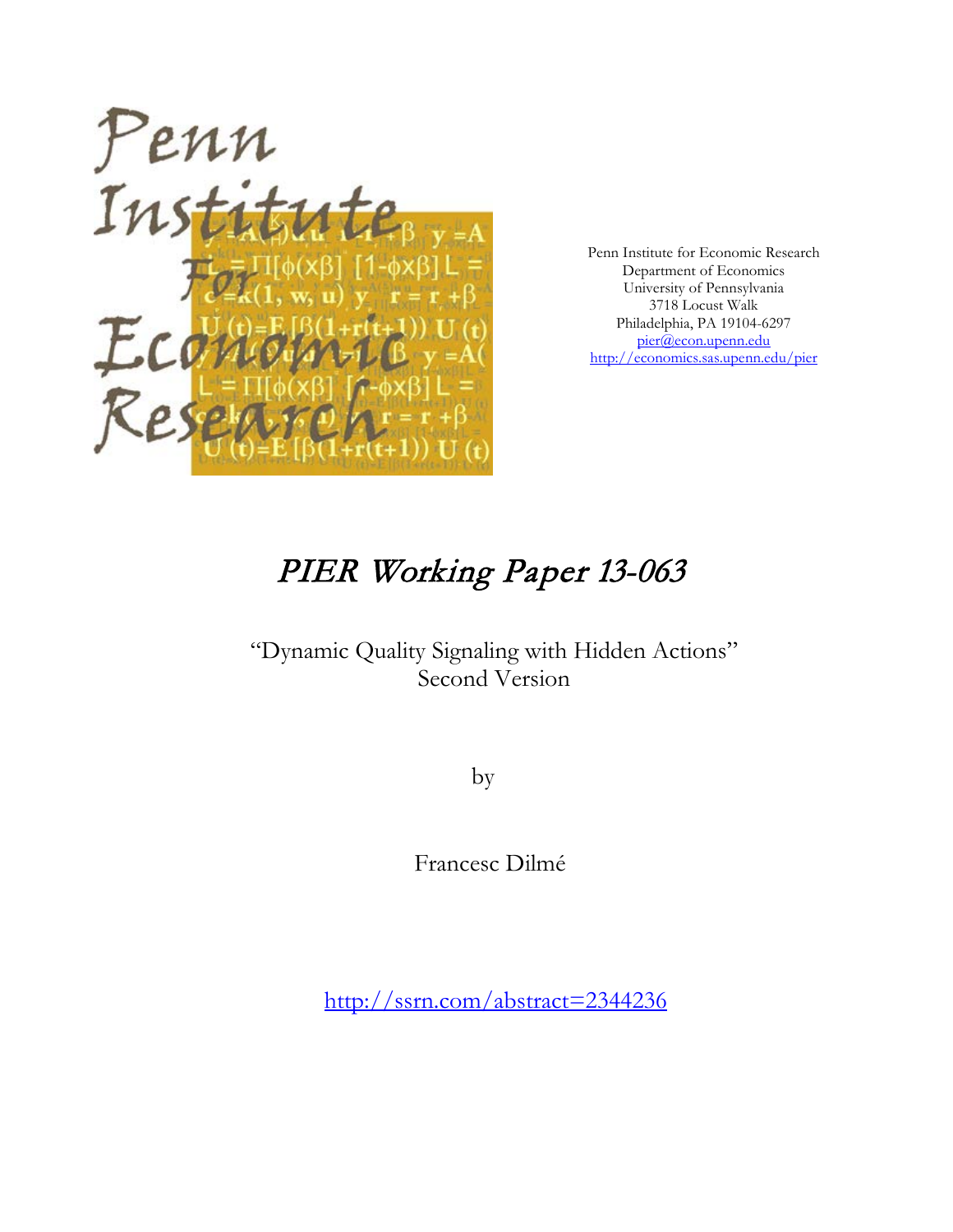# Dynamic Quality Signaling with Hidden Actions<sup>∗</sup>

Francesc Dilmé†

October 10, 2013

#### Abstract

Asymmetric information is an important source of inefficiency when an asset (such as a firm) is transacted. The two main sources of this asymmetry are the unobserved idiosyncratic characteristics of the asset (such as future profitability) and unobserved idiosyncratic choices (like secret price cuts). Buyers may use noisy signals (such as sales) in order to infer actions and characteristics. In this situation, does the seller prefer to release information fast or slowly? Is it incentive compatible? When the market is pessimistic, is it better to give up or keep signaling? We introduce hidden actions in a dynamic signaling model in order to answer these questions. Separation is found to be fast in equilibrium when sending highly informative signals is efficient. When the market is pessimistic about the quality of the asset, depending on the cost structure, the seller either "gives-up" by stopping signaling, or the seller "rushes-out" by increasing the informativeness of the signal. We find that the unobservability of the action causes equilibrium effort to be too low and the seller to stop signaling too early. The model can be applied to education where grades depend on students' effort, which is endogenously related to their skills.

Dynamic Signaling, Dynamic Moral Hazard, Endogenous Effort.

JEL Classification: D82, D83, C73, J24.

<sup>∗</sup>Former versions of this paper used the title "Dynamic Quality Signaling with Moral Hazard." I am very very grateful to George Mailath and Andy Postlewaite for their comments and encouragement, and the UPenn's Micro Lunch seminar assistants for their useful comments.

<sup>†</sup>University of Bonn. fdilme@uni-bonn.de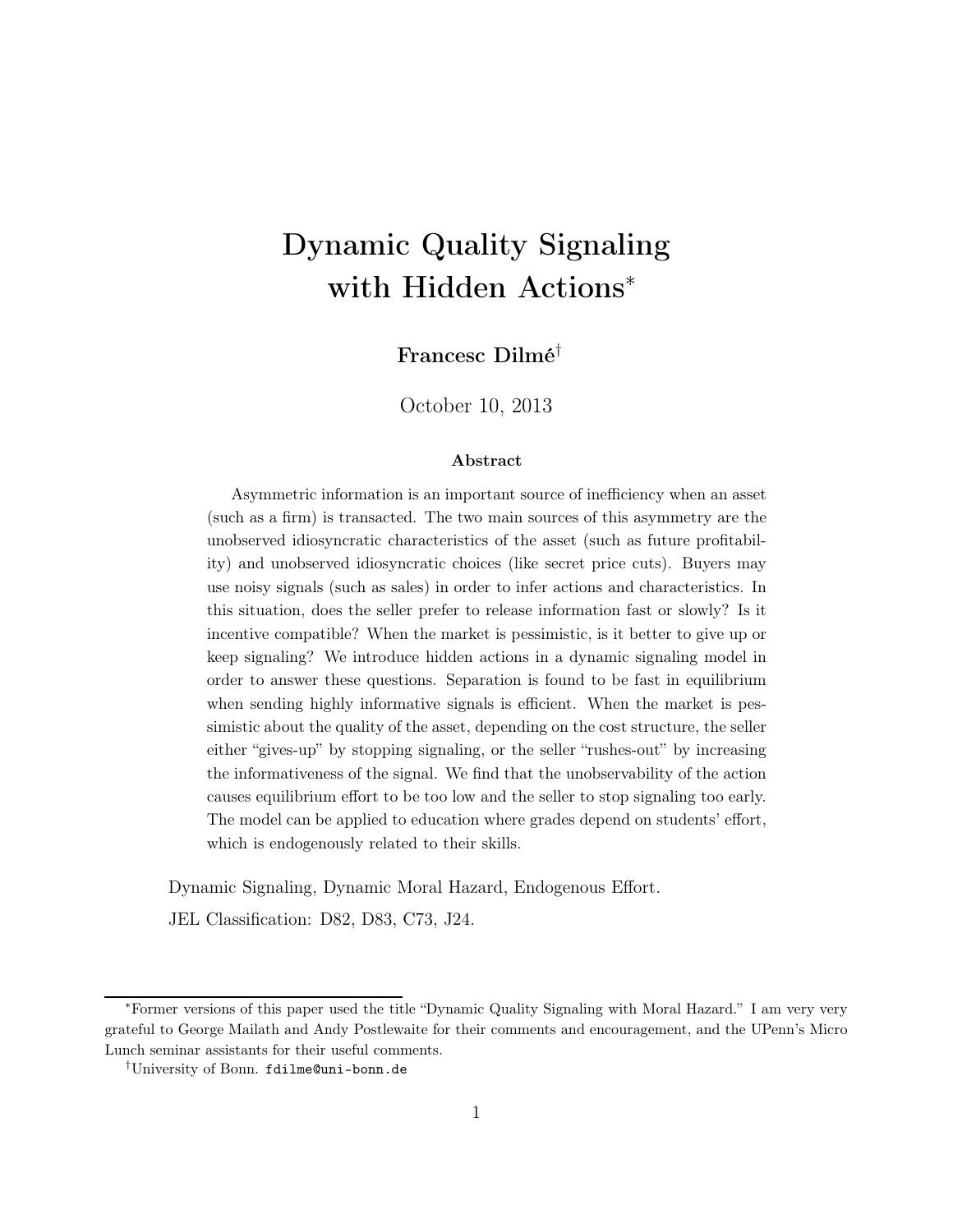### 1 Introduction

When a heterogeneous asset (such as a firm) is transacted, the seller usually has private information about its underlying value (or quality.) Potential buyers learn about the quality of the asset through noisy signals (such as sales, profits, etc.) that take place over time. Nevertheless, the seller may be able to take some unobservable action in order to change the signal distribution of the signal (secret price cuts, more-than-optimal advertising, etc.). The cost or effectiveness of doing so is likely to depend on the underlying value of the asset. In these environments, under what circumstances can the high-quality sellers (partially) separate themselves from the low-quality sellers? Is separation fast or slow? When the market is pessimistic about the quality, is it incentive compatible for the seller to exert high effort, low effort or to stop signaling?

We develop a model of dynamic noisy signaling with hidden actions in order to answer the previous questions. In equilibrium, our privately informed seller is willing to actively engage in investing in his "reputation" in order to receive a high price offer. A seller with a high-quality asset exerts high effort in order to generate good signals in order to get high price offers from the buyers. A seller with a low-quality asset, instead, cannot alter the signal distribution but mimics the high-quality seller on the decision of whether or not to accept offers, making separation more difficult.

Our dynamic game is a repetition of a static noisy-signaling game, where separation occurs through a (noisy) message sent by the seller, instead of a repeated adverse-selection game, as in previous dynamic models. In equilibrium, the different types of sellers pool on the decision to accept or reject equilibrium offers, so we isolate the (hidden) effort choice as the source of separation in a dynamic environment. As a consequence, different ways of intertemporal separation strategies arise, depending on the cost structure. In particular, we find that when the cost function is (not) highly convex, separation happens through low (high) effort choices that take place over long (short) periods of time.

Although signaling and hidden actions have been studied separately in dynamic models (see the literature review below), their dynamic interaction has not been previously analyzed. Our approach allows us to endogenize both the cost of signaling and the information released per unit of time, instead of making them fixed conditional on type. So, we are able to analyze in a unified dynamic framework the two main sources of inefficiency that appear in models with asymmetric information: the non-observability of the type (idiosyncratic characteristics) and the non-observability of effort (idiosyncratic effort choice). We also consider a version of the model with observable effort in order to compare separately the effect of the two sources. We find that, in equilibrium, the effort exerted by the seller is always lower than the optimal choice, and he stops signaling too early.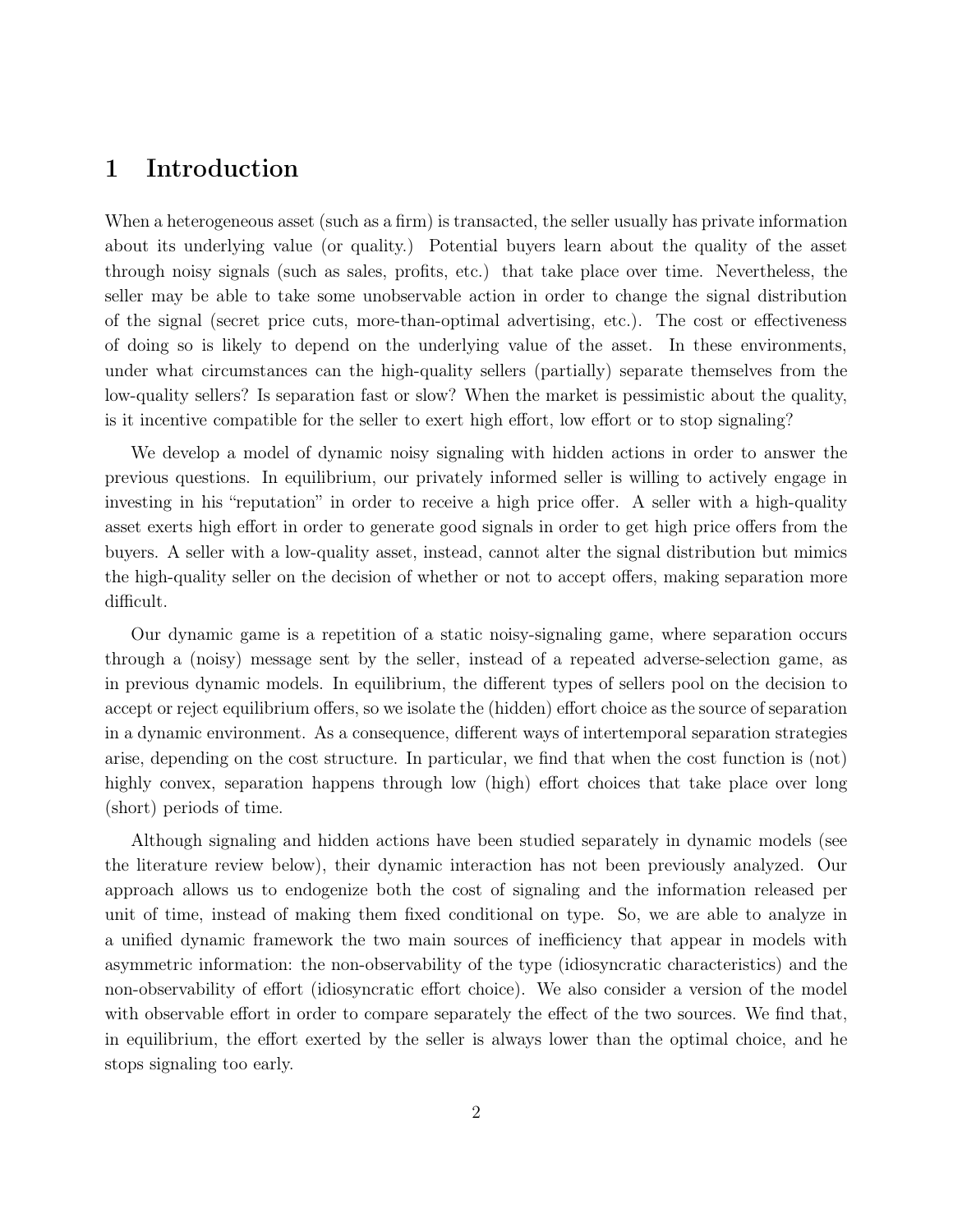The equilibrium behavior of the seller is found to be highly dependent on how efficient it is to increase the informativeness of the signal. When the cost of generating highly informative signals is high (i.e., a highly convex cost function), we find the "give-up effect"; that is, when the market is very pessimistic about the quality of the asset, the seller stops signaling. Intuitively, separating from the low type would require revealing a lot of information, which is too costly given the high convexity of the cost function and the fixed cost. We find that, after some histories, signaling is highly inefficient, with the seller incurring a positive fixed cost to generate an almost non-informative signal.

When highly informative signals are efficient, we find a "rush-out effect." In this case, effort is found to be decreasing in the posterior about the quality of his asset being high, so the signal is more informative when the market is pessimistic about the quality. In particular, we find that the effort is high even for (very) low posteriors, that is, even when updating is potentially slow. The reason is that, in that region, small increases in the posterior generate a big increase in the probability of getting high offers (only) for the high-quality seller. This increase in the expected revenue makes signaling attractive, and therefore, it is incentive compatible to exert efficiently high effort that more than compensates for the slow updating. As a consequence, we may have a high degree of separation even when the cost of signaling is high. Similarly, if the noise increases, the effort increases, and even though there is more waste per unit of time, there is more separation due to the increase in the signaling efficiency. This is in sharp contrast to what is found in static or fixed-action dynamic signaling environments. In those, as in our highly-convex cost function case, players "give up" when beliefs are close to being degenerated toward one of the types because of slow beliefs update in this region and also when the cost of signaling is high.

We characterize the equilibrium structure of all Markov equilibria, and we focus our analysis on most separating equilibria, that is, equilibria where signaling is informative in the largest set of the posteriors about the seller. We show that they are essentially unique; that is, they have the same signal distribution and same distribution over accepted offers. We also show that they both maximize the payoff of the high-quality sellers, making them attractive to market-makers, and are in the spirit of most of the previous refinements.

Additionally to the trade of non-homogeneous assets, high education is another important application of our model. Indeed, high-level education is by nature a dynamic process where information is progressively realized over time. Grades, prizes and test results stochastically depend on the (skill-adjusted) effort of the students. Students, knowing their skills and past history, decide how much effort they exert to affect the new signals to come. On the other side of the market, employers use the observable signals to infer information about the productivity of each student and use it to make her wage offers. If the (utility) cost or the effectiveness of obtaining high grades is correlated with innate skills such as productivity, differently productive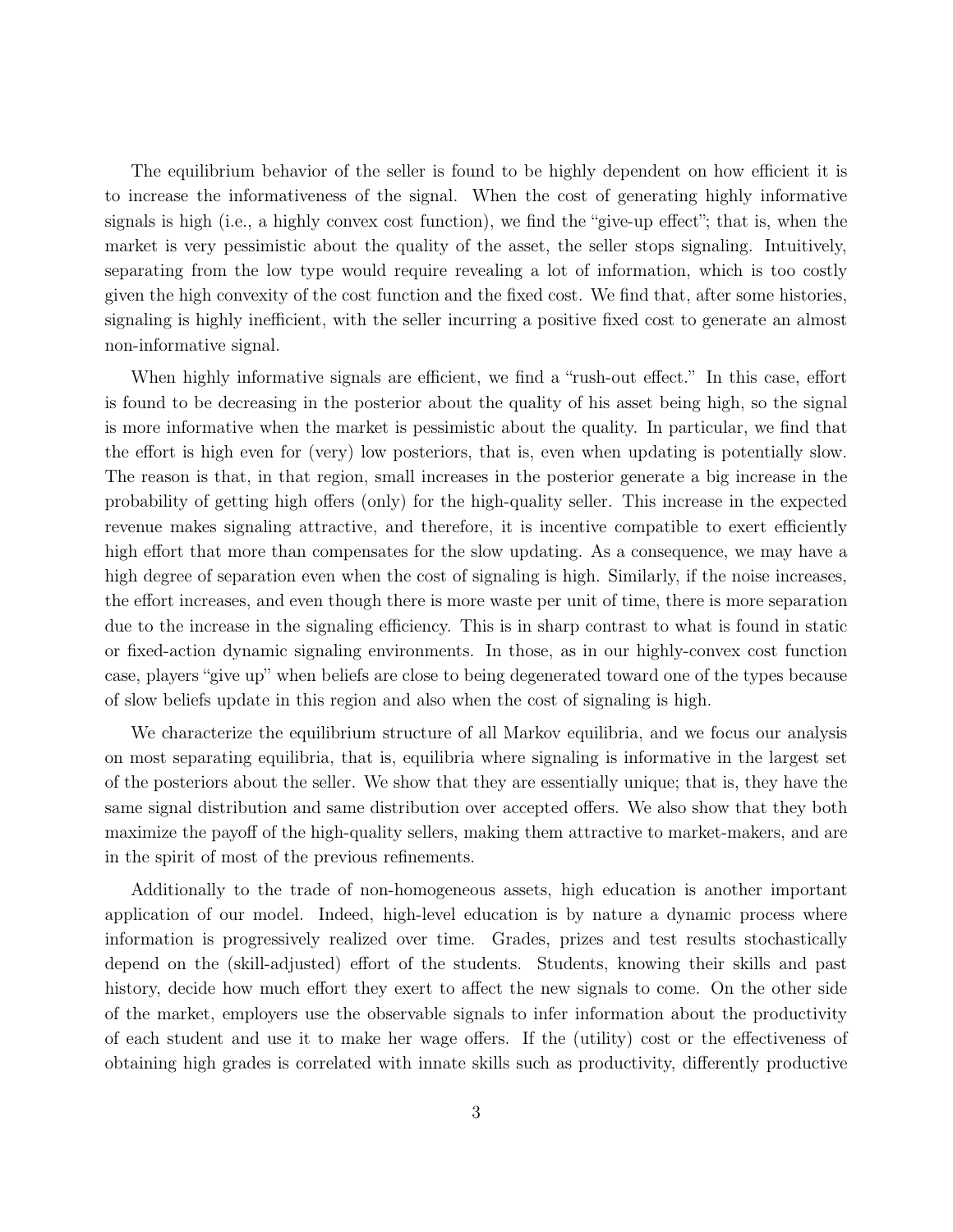students would exert different levels of effort. Therefore, the signal history can be used to infer choices that provide information about individual characteristics.

The organization of the paper is as follows. After this introduction, we review the related literature. Section 2 introduces our model. In Sections 3 and 4 we discuss, respectively, the low and high convex cost function cases. In Section 5 we analyze the observable effort case. Section 6 concludes. An appendix contains the proofs of all lemmas and propositions of the previous sections.

### 1.1 Literature Review

Our model is closely related to the dynamic signaling literature with preemptive offers, which initially intended to provide a rationale for why unproductive education may last for long periods of time. Indeed, as Weiss (1983) pointed out, if the signal in Spence's (1973) model is interpreted as the length of education, most equilibria can be destroyed if firms make offers on the first day of class, since most of the separation has already taken place, and can then obtain (part of) the reduction in the worker's educational costs.<sup>1</sup> Nöldeke and van Damme (1990) assume that workers have different educational costs per period and receive public offers from firms. They find that (fully) separating equilibria exist. Swinkels (1999) introduces the possibility of private offers into the job market model and finds that no equilibrium with (partial) separation exists when the length of the interval shrinks. Hörner and Vieille (2009) make similar arguments in a lemons environment, finding that bargaining may end up with an impasse or delayed agreement, depending on whether the offers are public or private. Kremer and Skrzypacz (2007) introduce the arrival of news about the asset at some fixed time. Daley and Green (2012) introduce a continuous public stochastic signal in a dynamic signaling model, while Kaya and Kim (2013) introduce private signals in a lemons environment.

There are two important differences between the previous models and our model. First, our model has two sources of payoff-relevant private information: the type and the effort. This makes our model a repeated signaling problem instead of repeated adverse selection. So, we investigate the incentives of the sellers to increase or decrease the signal informativeness and we characterize the equilibrium speed of learning.<sup>2</sup> Second, in the previous dynamic models, sellers signal their type by waiting in the market (at different costs), by rejecting (public or private) offers and

<sup>&</sup>lt;sup>1</sup>The static analogous to our model is a noisy signaling model, instead of a model such as Spence (1973), where the action is perfectly observed. Noisy signaling was introduced by Matthews and Mirman (1983) in a limit pricing model. Our "stage game" is similar to the game analyzed in de Haan et al. (2011). In line with the dynamic signaling literature, we analyze the implications of repeated signaling in equilibrium behavior, and the dynamics and speed of information transmission. We will point out the differences between our results and previous findings.<br><sup>2</sup>In the previous literature the speed at which information is released is fixed. In those models it seem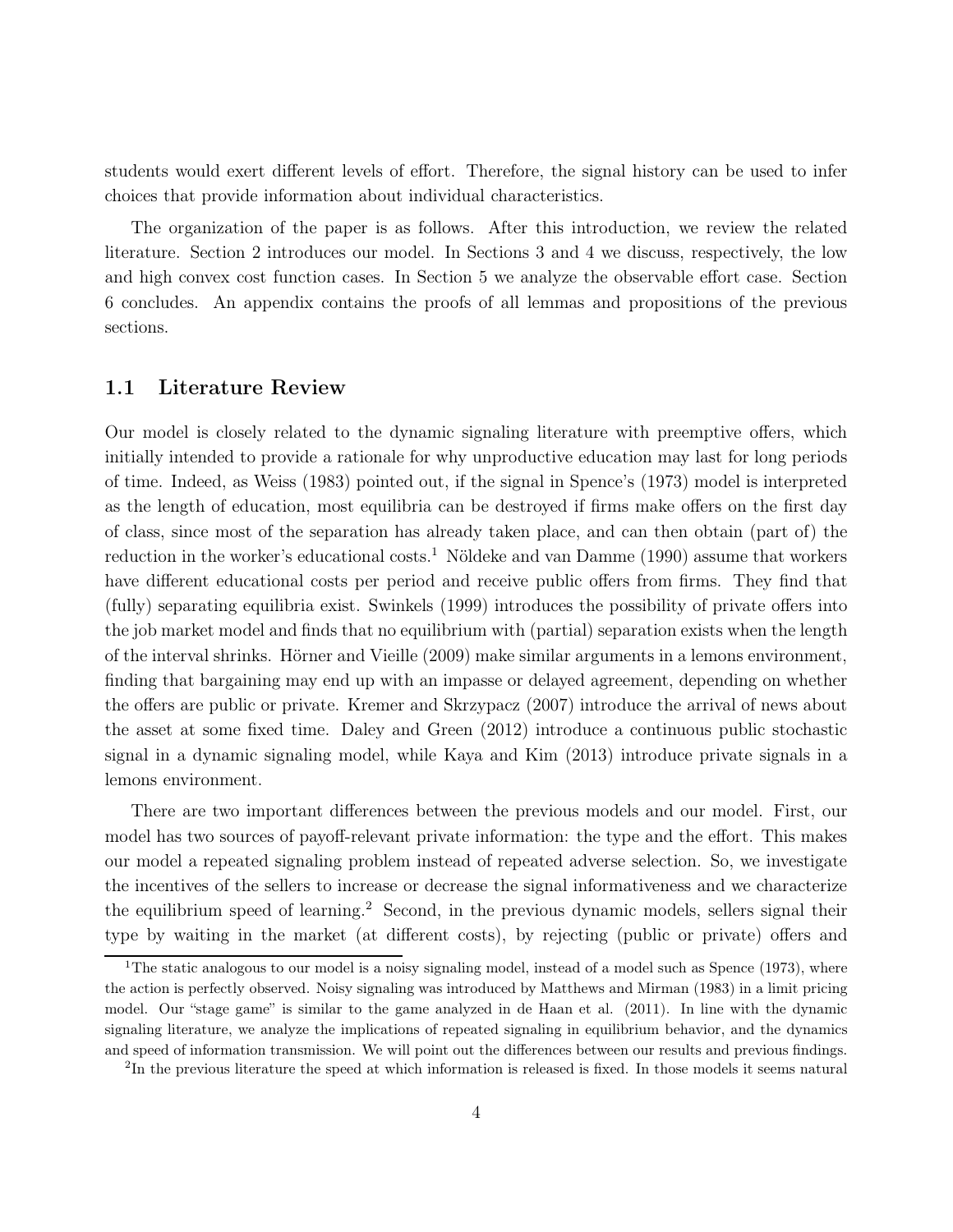(in some of them) with an exogenous signal that depends on the type. In our model, instead, separation only comes from the different effort choices of the different types of sellers. Therefore, our model focuses on a different channel that generates dynamic signaling effects.

Our paper is also partially related to the literature on reputations. Indeed, our model has one agent with an unobservable type who performs unobservable actions to pool/separate himself with/from other types. In this literature, inaugurated by the seminal works of Kreps and Wilson (1982) and Milgrom and Roberts (1982), the model closest to ours is in Faingold and Sannikov (2011), set in continuous time. More recently, Board and Meyer-ter-Vehn (2010, 2013) and Dilme (2012) also use continuous-time, hidden action models, using a Poisson-arrival news structure. In these models firms repeatedly sell products to customers, so they trade off current "cheating" by producing low-quality goods with future high prices if they build reputation by producing highquality goods. In our model, instead, there is (at most) one transaction. So, the tradeoff for the seller is saving current costs versus receiving high future price offers. Also, as in other dynamic signaling models, the decision to accept or reject offers acts as an extra signal.

# 2 The Model

Time is continuous,  $t \in \mathbb{R}_+$ . There is one (potential) seller who owns an asset. The quality (type) of the asset may be either low (the L-seller) or high (the H-seller). At each instant in time  $t \in \mathbb{R}_+$ , the seller decides how much effort to exert,  $e_t \in \mathbb{R}_+$ . There is a public noisy signal about the effort exerted. If the effort process that a seller exerts is  $(e_t)_{t\in\mathbb{R}_+}$  the signal evolves according to the following stochastic equation

$$
dX_t = e_t dt + \sigma dB_t,
$$

where  $B_t = \{B_t, \mathcal{F}_t, 0 \leq t \leq \infty\}$  is standard one-dimensional Brownian motion on the canonical probability space  $\{\Omega, \mathcal{F}, \mathcal{Q}\}.$ 

The  $\theta$ -seller values his own asset at  $\Pi_0^{\theta}$ , with  $\Pi_0^H \geq \Pi_0^L \geq 0$ . This is interpreted as the value of retaining the asset for himself (i.e., not selling it). The cost of effort is type-dependent. For each type  $\theta \in \Theta \equiv \{L, H\}$  it given by

$$
c_{\theta}(e) \equiv \mathbb{I}_{e>0} c_{0,\theta} + A_{\theta} e^{\alpha} \quad \forall \theta \in \{L, H\} \tag{2.1}
$$

to wonder about the effects of endogenizing the information revelation speed. For example, Daley and Green (2012) conclude their paper wondering about how optimal the market's revelation of information is. Our model provides answers to some of these questions.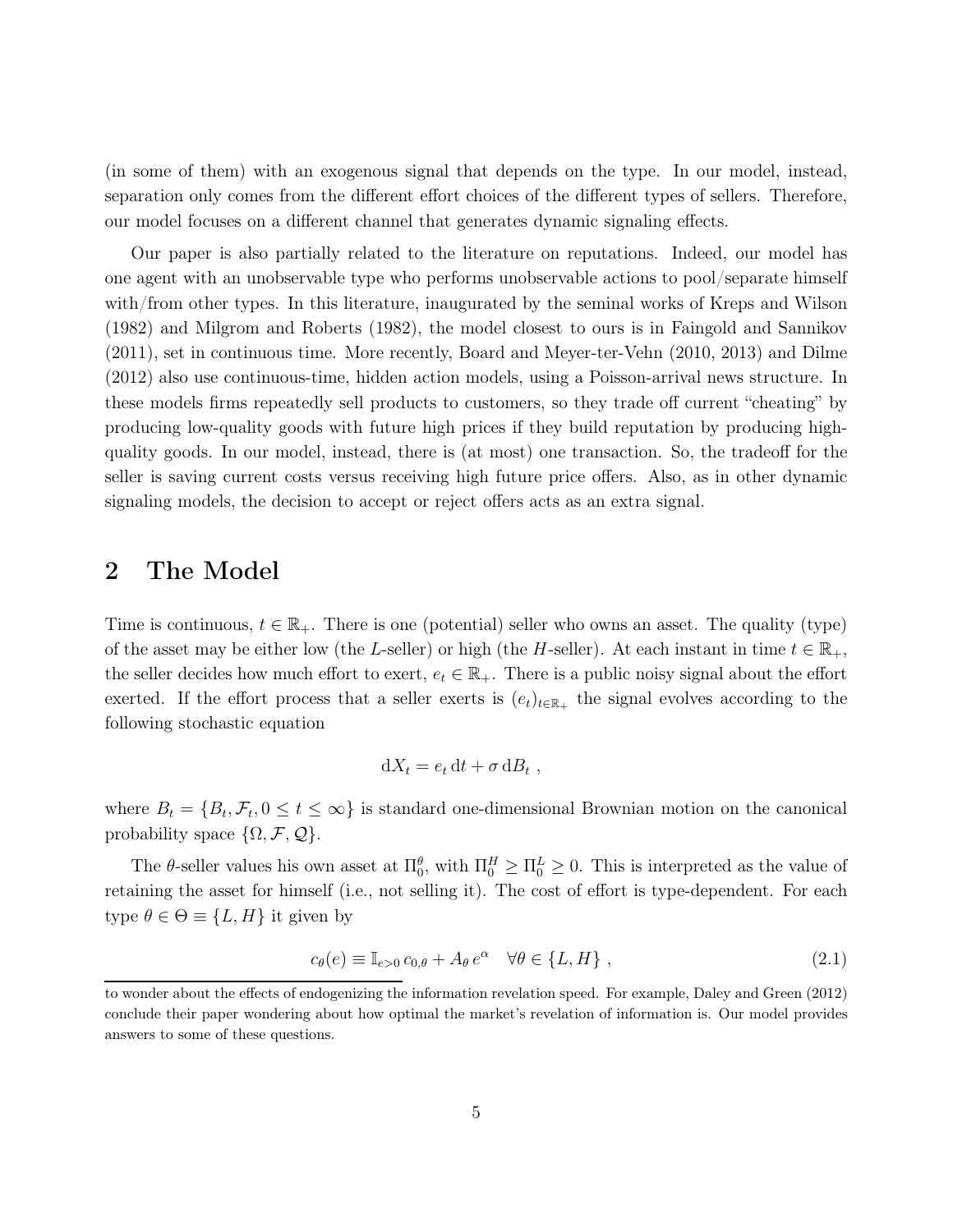

Figure 1: Heuristic timing. "S" refers to the seller, "B's" refers to the buyers. Note that the signal distribution  $(\tilde{F}_{e_t})$  is only a function of the effort, not a function of the type.

with  $c_{0,L} \ge c_{0,H} > 0$ ,  $\alpha > 1$ ,  $\alpha \ne 2$  and  $A_L > A_H$ .<sup>3</sup> For simplicity, we will restrict ourselves to the case  $A_L = \infty$ , that is, when the optimal choice of the L-seller is always  $e_t = 0.4$  Even though most of the results we obtain do not rely on this simplification, it greatly simplifies the results presented in this paper. Since  $c_{0,L}$  will be irrelevant for our analysis, we use  $c_0$  instead of  $c_{H,0}$  to save notation.<sup>5</sup>

There is a continuum of identical competitive buyers. The value of an asset with a given quality is common across all buyers. The value of an  $H$ -asset to a buyer is  $\Pi > \Pi_0^H$ , while the value of an L-asset to a buyer is normalized to be 0. They do not observe the type of the seller and share a common prior  $p_0 \in (0, 1)$  about the asset's quality being high.

No transfers take place during the signaling process. At each moment of time  $t$ , if the seller has still not accepted any offer, two identical short-lived buyers arrive, (only) observe the previous history of signals and make the seller a private price offer,  $W_t^1$  and  $W_t^2$ . Let  $W_t \equiv \max\{W_t^1, W_t^2\}$ . If the seller accepts an offer  $W_t^i$  at some time t, he leaves the market, and the buyer makes a lump-sum payment  $W_t^i$  to the seller. A heuristic timing is plotted in Figure 1.

<sup>3</sup>Note that if the seller exerts zero effort, he does not incur any cost. Nevertheless, if none of the types exerts effort, the signal is totally uninformative. Therefore, even though waiting is technically costless, it is also useless, since relevant signaling information is only revealed at a cost.

<sup>4</sup>The assumption that one type of agent is "handicapped" is common in the reputations literature. Indeed, in many models in this literature there is a type that takes an action independently of the history (see, for example, Mailath and Samuelson (2001) or Hörner (2002).) Our setting is equivalent to assuming that if the seller chooses to incur a cost  $v$  then the drift of the signal is given by (the type-dependent efficiency-of-signaling function)  $g_{\theta}(v) \equiv \frac{(v - c_{0,\theta})^{1/\alpha}}{A_{\theta}}$  if  $v \ge c_{0,\theta}$  and 0 otherwise. Note that when  $A_L = \infty$ , the L-seller is totally inept (i.e., no matter what effort he exerts, he is not able to change the drift), but we allow him to act strategically through the decision of accepting or not accepting the offer, as in the standard models of dynamic signaling.

<sup>&</sup>lt;sup>5</sup>We can interpret this fixed cost of providing an extra effort to increase sales as an opportunity cost of the time devoted to this. In the education setting, this may be regarded as the cost of attending class (opportunity cost in salaries, for example). L-workers, instead, could already be enjoying their outside option, by just taking the exams.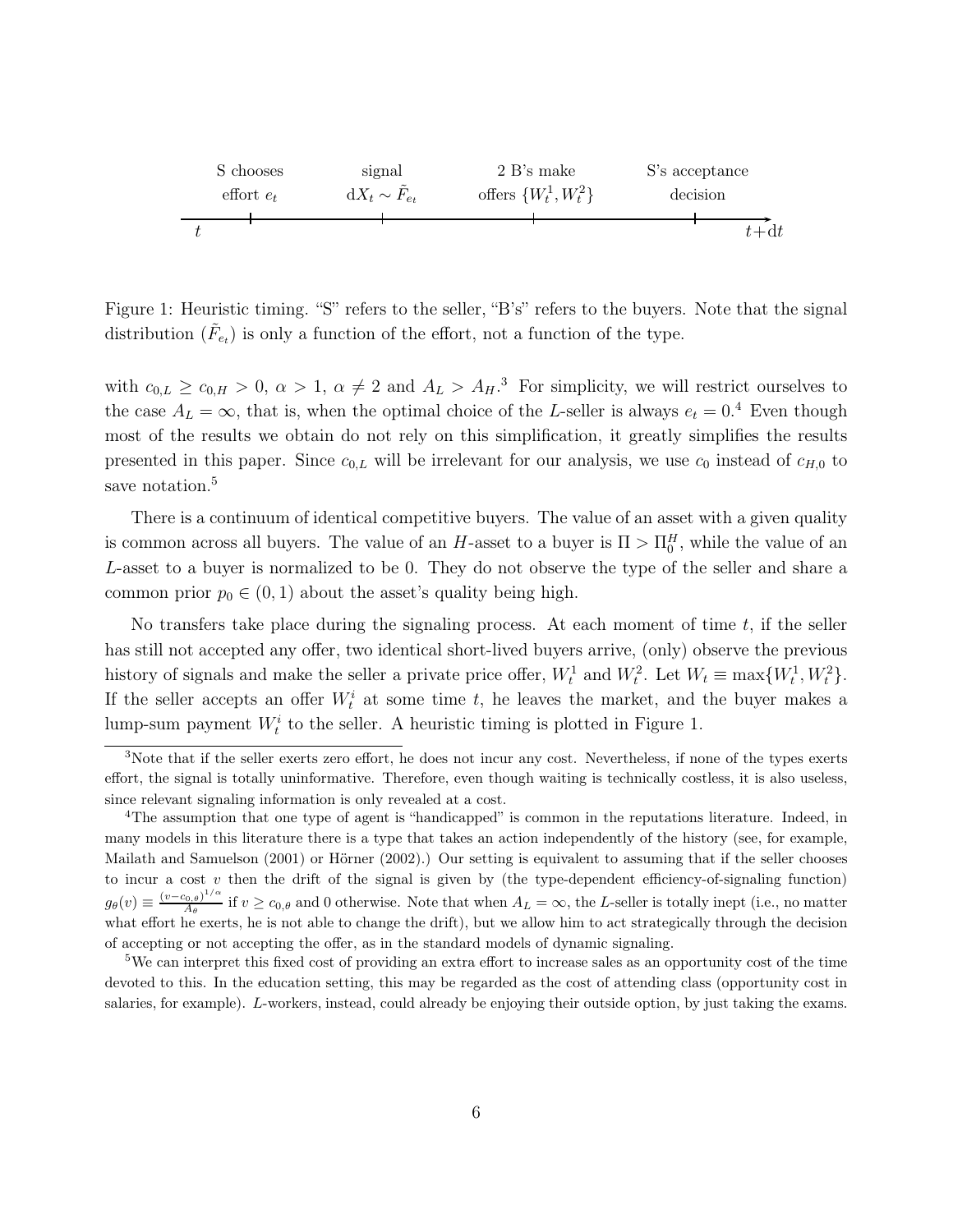### 2.1 Strategies, Payoffs and Equilibrium Concept

#### Strategies and Payoffs

A strategy for a buyer arriving at time t is a mapping from realized paths of  $\{X_s, 0 \le s \le t\}$  to offers in  $\mathbb{R}_+$ . His payoff is 0 if his offer is not accepted,  $-W_t^i$  if his offer  $W_t^i$  is accepted and the type is  $\theta = L$ , and  $\Pi - W_t^i$  if his offer  $W_t^i$  is accepted and the type is  $\theta = H$ . We restrict buyers to playing pure strategies only to simplify exposition. Trade dynamics remain unchanged if we allow buyers to play mixed strategies.

An effort-choice strategy for the  $\theta$ -seller is a stochastic process  $e_{\theta} = \{e_{\theta,t}, 0 \le t \le \infty\}$  that is

- 1. adapted to the filtration  $\mathcal{H}_t = \sigma((X_s, (W_s^1, W_s^2))_{0 \le s \le t}, (e_{\theta,s})_{s \le t})$ , where  $\sigma(y)$  is the  $\sigma$ -algebra generated by a random variable  $y$ ,
- 2. 0 for all t if  $\theta = L$ , and
- 3. non-negative and right-continuous.<sup>6</sup>

An acceptance-decision strategy for the type  $\theta \in \{L, H\}$  seller is a stochastic process  $S_{\theta,t}$  =  $(f_{\theta,t}, J_{\theta,t})$ , adapted to the filtration  $\mathcal{H}_t$ , satisfying:<sup>7</sup>

- 1.  $f_{\theta,t}$  is non negative and right-continuous,
- 2.  $J_{\theta,t} \in [0,1]$  and, for each  $\omega \in \Omega$ ,  $J_{\theta,t}(\omega)$  is constant almost everywhere (as a function of t), right-continuous and increasing, and
- 3.  $F_{\theta,t} \equiv \int_0^t f_{\theta,t} dt + J_{\theta,t} \le 1$  for all t.

 $F_{\theta,t}$  measures the probability of accepting an offer in the interval [0, t]. While  $\frac{f_{\theta,t}}{1-F_{\theta,t}}$  is the "rate" at which type  $\theta$  accepts (equilibrium) offers,  $J_{\theta,t}$  encodes the jumps in the accumulated probability of having accepted an offer. A *strategy* for the  $\theta$ -seller is a pair  $(e_{\theta}, S_{\theta})$ .

Fix an offer process W and a strategy  $(e_{\theta}, S_{\theta})$  for the  $\theta$ -seller, for  $\theta \in \Theta$ . Let  $\tau_{\theta}$  be the stopping time process given by  $S_{\theta}$ . The payoff for the  $\theta$ -seller is composed of the flow cost of providing effort and the lump-sum payoff when the game stops. The payoff for the  $\theta$ -seller has the following form:<sup>8</sup>

$$
V_{\theta,t} = \sup_{(e_{\theta}, S_{\theta})} \mathbb{E}_t \left[ - \int_t^{\tau_{\theta,t}} c_{\theta}(e_{\theta,s}) ds + \mathbb{I}_{\tau_{\theta} < \infty} W_{\tau_{\theta,t}} + \mathbb{I}_{\tau_{\theta} = \infty} \Pi_0^{\theta} \, \middle| \, e_{\theta}, S_{\theta} \right]. \tag{2.2}
$$

 ${}^{6}$ Right-continuity ensures that when there is a jump in the effort function, the time at which it happens is well defined. This will be particularly important when  $e_H$  jumps to 0, since the signal is uninformative there, and therefore the posterior is not updated using the signal.

<sup>7</sup>We follow an acceptance-decision strategy specification similar to that of Daley and Green (2012). As they mention, imposing left-continuity or right-continuity is an innocuous modeling choice. Different from them, we impose right-continuity in order for  $F_{\theta}(t)$  to be a CDF.

<sup>&</sup>lt;sup>8</sup>Note that since  $c(\cdot)$  is bounded below and e is measurable, the payoff is well defined.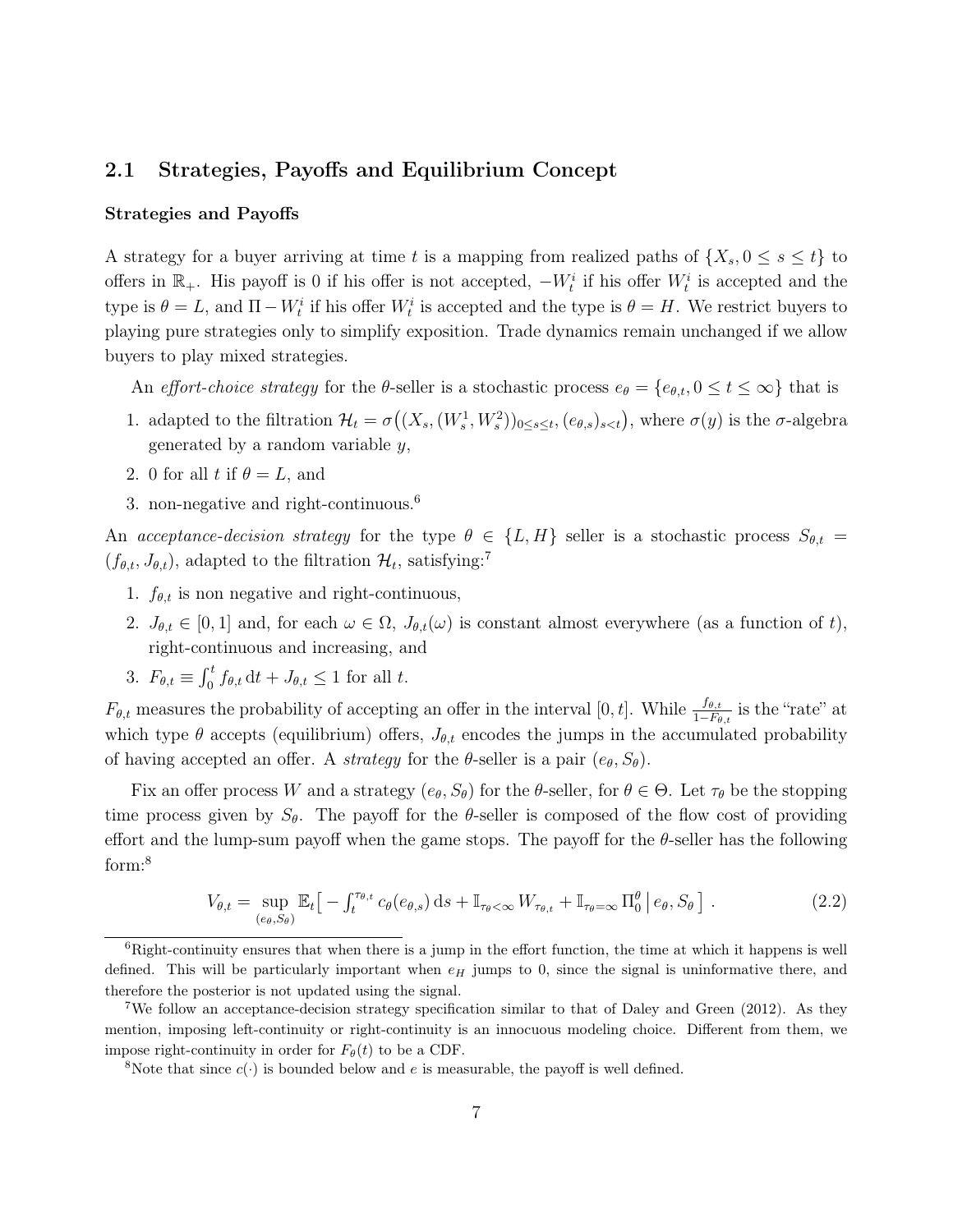Note that  $V_{H,t} \geq V_{L,t}$ . Indeed, the H-seller has the option of mimicking the strategy of the Lseller. In this case the signal would have the same distribution, so the seller would face the same expected price offers and a higher outside option, and the cost of signaling would be the same. Also,  $V_{\theta,t} \geq \Pi_0^{\theta}$  for all  $\theta \in \{L, H\}$ , given the option to wait at 0 cost. So, given that the buyers' offers will be no higher than  $\Pi$ , the payoff functions are well-defined.

Since there is no time discounting and no fixed cost of time if no effort is made, the seller's payoff is affected only by the expected price when the asset is sold, the outside option (if he does not sell the asset) and the expected total cost of effort. Therefore, at any moment in time, the H-seller's tradeoff will be to exert high effort and increase the expected price offer or to exert low effort and lower the expected price offer. The channel that translates effort to higher expected prices is the signal, which the buyers will use to update their beliefs about the seller.

#### Beliefs Process

The payoff to a buyer who makes a price offer is given by the probability of this offer being accepted multiplied by her asset valuation minus the price. So, we need to characterize the buyers' beliefs about the quality of the asset after each history in order to determine their optimal strategy.

As is usual in games where past actions affect future payoffs only through public information, we restrict ourselves to public strategies, that is, strategies where both  $e_{\theta}$  and  $S_{\theta}$  are measurable with respect to the public signal  $X$ . This allows us to focus only on the buyers' beliefs about the type of the seller and not about the (hidden and payoff-irrelevant) actions played by him in the past. Also, this assumption alters neither the set of public outcomes of the game nor the set of equilibrium payoffs for the seller and the buyers.

Let  $(P_t)_{t \in \mathbb{R}_+}$  be a stochastic process adapted to  $X^t$  measuring the posterior of the buyers at time t (given the previous public history) about the type of the seller being  $H$ .<sup>9</sup> Let  $Z_t \equiv \log(\frac{P_t}{1-P_t})$ be the corresponding log-likelihood ratio. Then, following Daley and Green (2012) we can separate belief updating between updating because of the signal  $(\hat{Z}_t)$  and because of the rejection of offers  $(Z_t)$ :

$$
Z_t = \hat{Z}_t + \tilde{Z}_t .
$$

Since, as we will see, the different types of sellers pool on the decision of rejecting offers, it is convenient to normalize  $\tilde{Z}_0 = 0$ . Note that, given our definition of the rejection strategy  $S_{\theta}$ , we have  $\tilde{Z}_t = \log(\frac{F_{H,t-}}{F_{L,t-}})$ . The standard Bayes' rule is used to update  $\hat{Z}_t$  (see, for example, Faingold and Sannikov (2011)).

<sup>&</sup>lt;sup>9</sup>We interpret  $P_t$  as the posterior of the buyers at the moment of making the offer at time t. Therefore,  $P_t$  does not include the information involving the rejection of the offer at time  $t$ .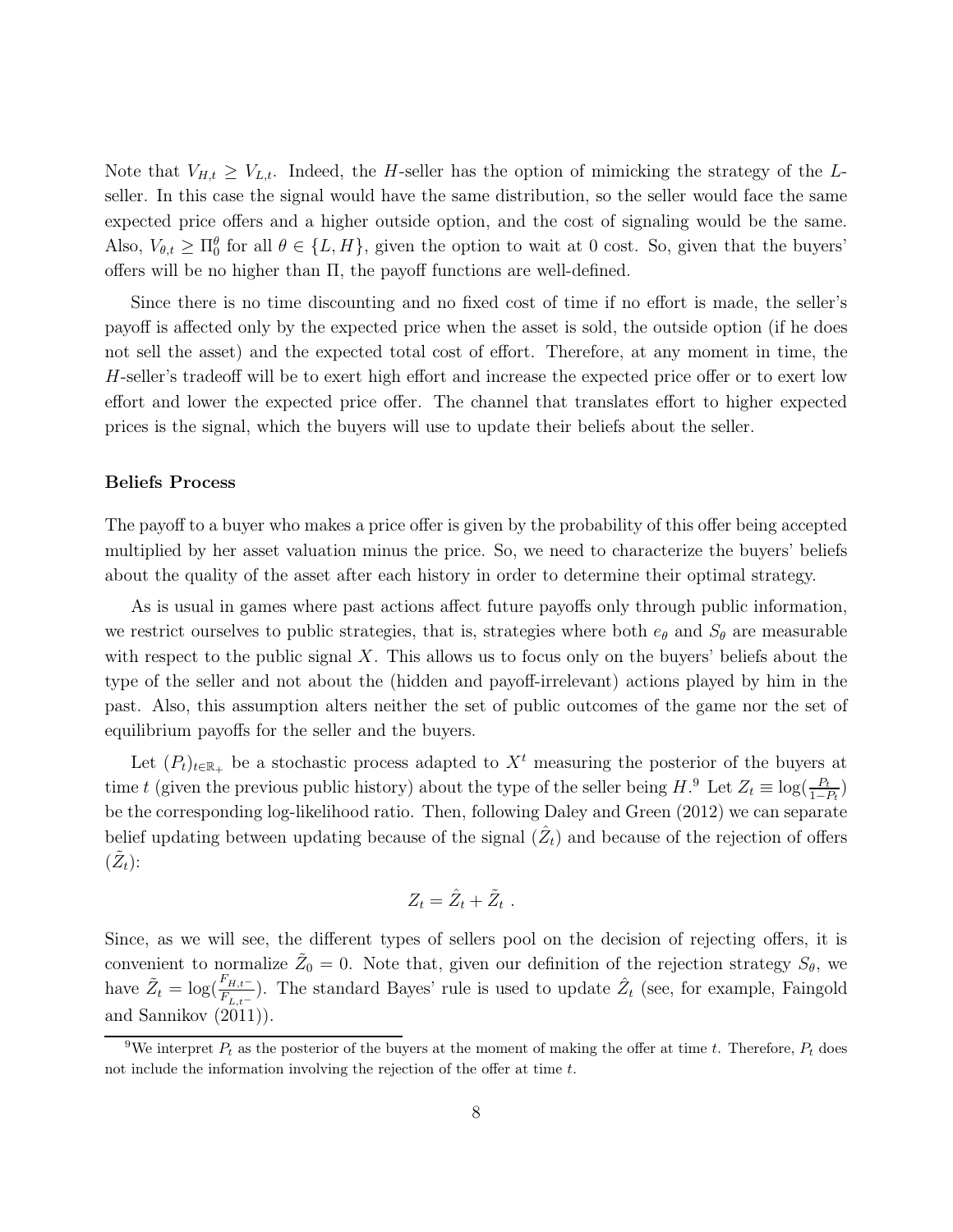### Equilibria

In order to make the definition of equilibrium easier, we first describe the Bertrand competition between buyers:

**Definition 2.1.** Given a strategy profile for the seller  $(S_{\theta}, e_{\theta})_{\theta \in \Theta}$ , a beliefs process P and an offer process  $(W^1, W^2)$ , we say that buyers *Bertrand compete* if for all  $\omega \in \Omega$  such that  $F_{\theta,t} < 1$  for both  $\theta \in \Theta$ ,

1. 
$$
W_t^1 = W_t^2 = \frac{P_t(J_{H,t}-J_{H,t^-})}{P_t(J_{H,t}-J_{H,t^-}) + (1-P_t)(J_{L,t}-J_{L,t^-})} \Pi
$$
 whenever  $J_{\theta,t} - J_{\theta,t^-} > 0$  for some  $\theta \in \Theta$ , \n2.  $W_t^1 = W_t^2 = \frac{P_t f_{H,t}}{P_t f_{H,t} + (1-P_t) f_{L,t}}$   $\Pi$  when  $J_{\theta,t} - J_{\theta,t^-} = 0$  for all  $\theta \in \Theta$  but  $f_{\theta,t} > 0$  for some  $\theta \in \Theta$ .

and  $V_{H,t} \geq P_t \Pi$ .

Parts 1 and 2 of the previous definition indicate that, as is usual in Bertrand competition, buyers make 0 profits on the accepted equilibrium offers. Therefore, the (accepted equilibrium) offers equal the expected valuation of the buyer conditional on that offer being accepted. The last condition requires that there be no profitable deviation by the buyers. Indeed, if  $V_{H,t} < P_t \Pi$ , a buyer could offer  $\frac{V_{H,t}+P_t \Pi}{P_t \Pi} \Pi$ . That offer would be accepted by both types, and the seller would make positive profits.

**Definition 2.2.** A *public equilibrium* in our model is a public strategy profile  $(S_{\theta}, e_{\theta})_{\theta \in \{L,H\}}$ , a price offer process  $(W^1, W^2)$  and a beliefs process P such that:

- 1. The seller's strategy profile is a perfect Bayesian equilibrium given  $(W^1, W^2)$ .
- 2. Beliefs are determined by Bayes' rule given the common prior  $p_0$ .
- 3. Buyers Bertrand compete.

As is common in settings where the only payoff-relevant variable for the uninformed part of the market is the type of the informed part, we restrict ourselves to Markov strategies and Markov equilibria with beliefs as the state variable:

**Definition 2.3.** A *Markov equilibrium (ME)* is a public equilibrium where both the seller and the buyers follow Markov strategies, the state variable being  $p = P_t$ , the posterior of the buyers about the type of the seller being H.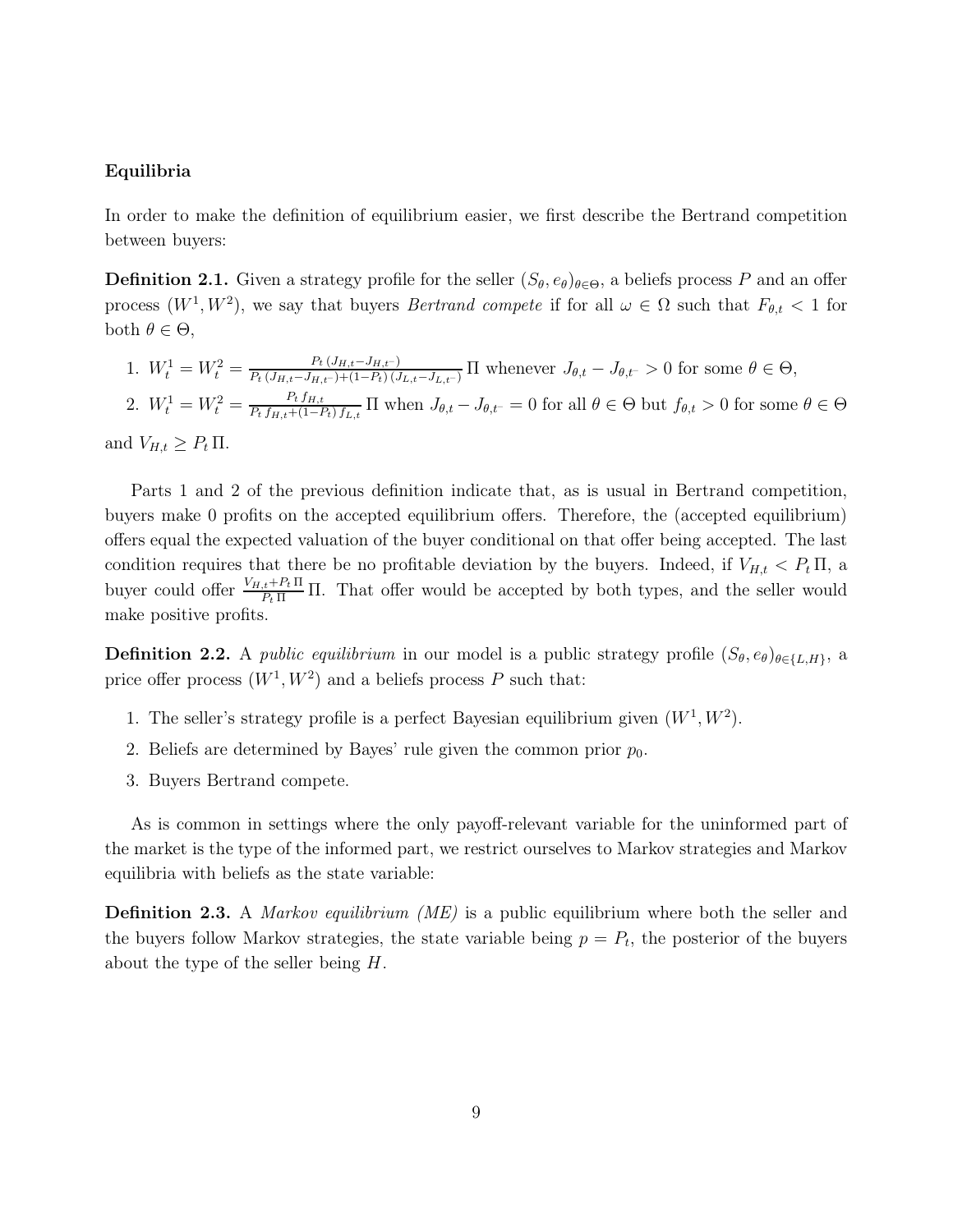### 2.2 Equilibrium Characterization

### Signaling Region

From now on we will focus on Markov equilibria, and therefore we will call them simply equilibria. The following lemma establishes an important property of Markov perfect equilibria:

**Lemma 2.1.** In any equilibrium there exists an (maybe empty) open set  $R \subseteq [0,1]$ , called signaling region, such that  $Pr(p_{\tau_{\theta}} \in R | \theta) = 0$  for all  $\theta \in \{L, H\}$  and

- 1. the signal is informative when  $P_t \in R$  (i.e.  $e_{H,t} > 0$ ),
- 2. the signal is uninformative when  $P_t \notin R$  (i.e. if  $Pr(\tau_{\theta,t} > t) > 0$  for some  $\theta$  then  $e_{H,t} = 0$ ).

Furthermore, if  $P_t \notin R$ , then  $\Pr(P_s \notin R | \forall s \in [t, \tau_{\theta,t}]) = 1$ .

Proof. The proof is in the appendix on page 26.

Note that  $Pr(p_{\tau_{\theta}} \in R | \theta) = 0$  implies that, in equilibrium, the game never ends when  $P_t \in R$ ; that is, both types reject with probability one all the (equilibrium) offers made in this region. This implies that beliefs updating in R is driven only by the signal realization, not by the rejection of offers. If  $P_t \notin R$  either both types accept the corresponding equilibrium offer with probability one, or the signal is not informative, so beliefs updating comes only from the rejection of offers. We say that an equilibrium is *(partially)* separating<sup>10</sup> if  $R \neq \emptyset$ , and pooling otherwise.

Note also that only the signal (and therefore the effort) is used to separate types and not the decision to accept offers. Intuitively, the L-seller has the option to not accept an offer and wait at no cost, so, in equilibrium, the  $H$ -seller will not be able to separate himself from the  $L$ -seller by not accepting an offer. The crucial property for this result to hold is not that waiting is costless but that there is no common knowledge of positive gains from trade. In this case, the low-quality seller has the option to wait without incurring any (opportunity) cost.<sup>11</sup> This will help us to identify the new implications of the introduction of imperfectly observable effort as the signaling device.

<sup>10</sup>As usual, under a separating equilibrium, different types exert different efforts in some beliefs region. So if  $p_0 \in R$ , the accepted price offer will depend on the signal history, and different types will have different distributions over accepted offers.<br><sup>11</sup>This is not the case, for example, in Daley and Green (2012), where there is common knowledge of positive

gains from trade, and sellers do not pool on rejection strategies.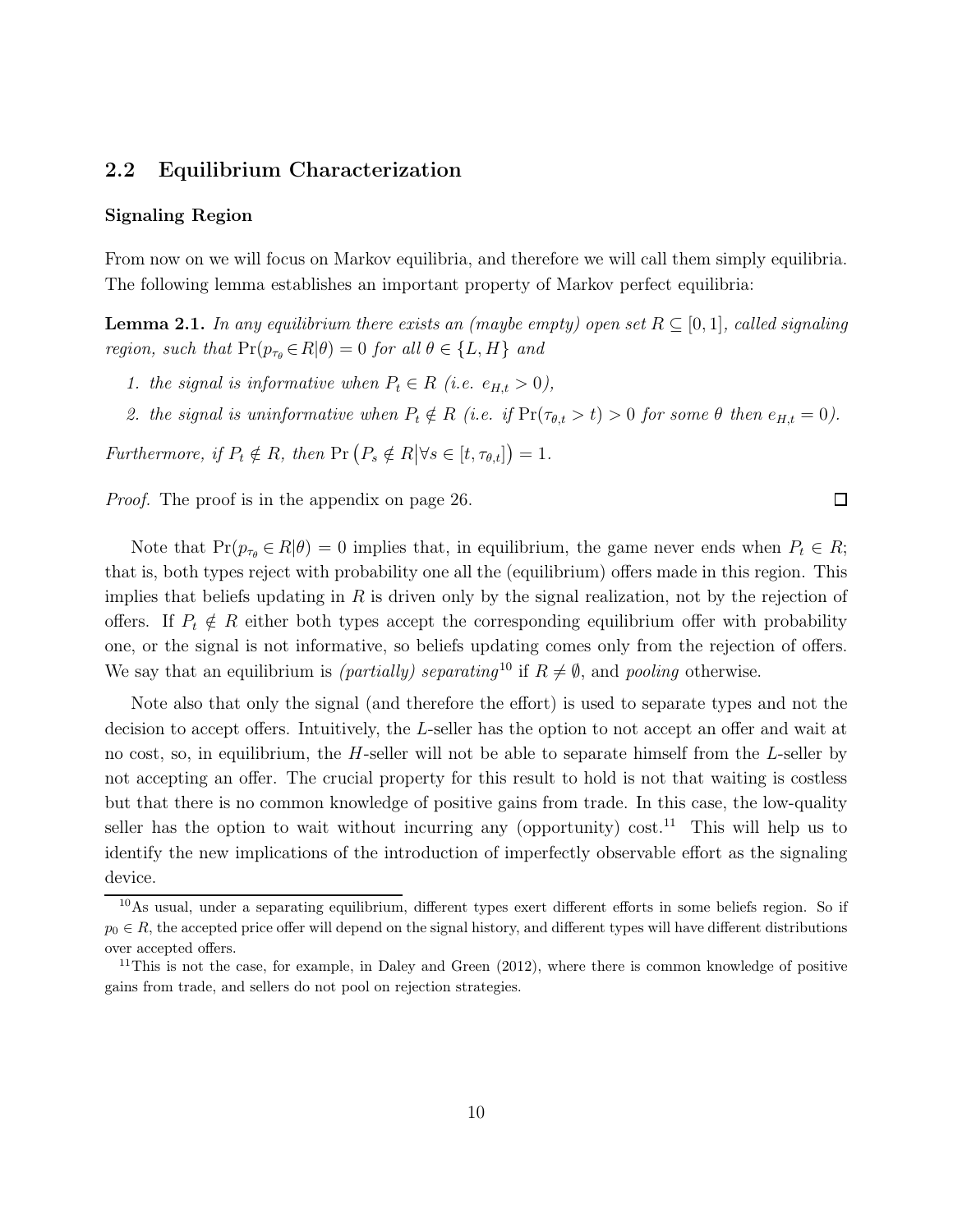

Figure 2: Example of beliefs histories for a signaling region  $R = (p, \bar{p})$  for the two types. In the simulation, for the same realization of the Brownian motion, the L-seller (gray line) ends up accepting a low offer, while the H-seller (black line) ends up accepting a high offer.

### Equilibrium Strategies

We first analyze the equilibrium behavior for a given rejection region  $R \neq \emptyset$ , assuming it exists. After this, we will characterize the existence of equilibria (the conditions for existence are obtained in Sections 3 and 4).

Consider an equilibrium with signaling region R. Let's first consider the case  $p_0 \notin R$ . The following lemma characterizes the equilibrium offer acceptance:

**Lemma 2.2.** Assume  $p_0 \notin R$ . Then  $V_H(p_0) = \max{\{\Pi_0^H, p_0 \Pi\}}$  and

$$
V_L(p_0) \begin{cases} = \Pi_0^L & \text{if } p_0 \Pi < \Pi_0^H \\ \in \{\Pi_0^L, p_0 \Pi\} & \text{if } p_0 \Pi = \Pi_0^H \\ = p_0 \Pi & \text{if } p_0 \Pi > \Pi_0^H \end{cases}
$$

Furthermore

1. if  $p_0 \Pi \leq \Pi_0^H$  then the only accepted equilibrium offers (if any) belong to  $\{0, \Pi_0^H\}$ ; and

2. if  $p_0 \Pi > \Pi_0^H$ , types pool on the rejection strategy, and the game ends with probability one.

 $\Box$ 

Proof. The proof is on page 28.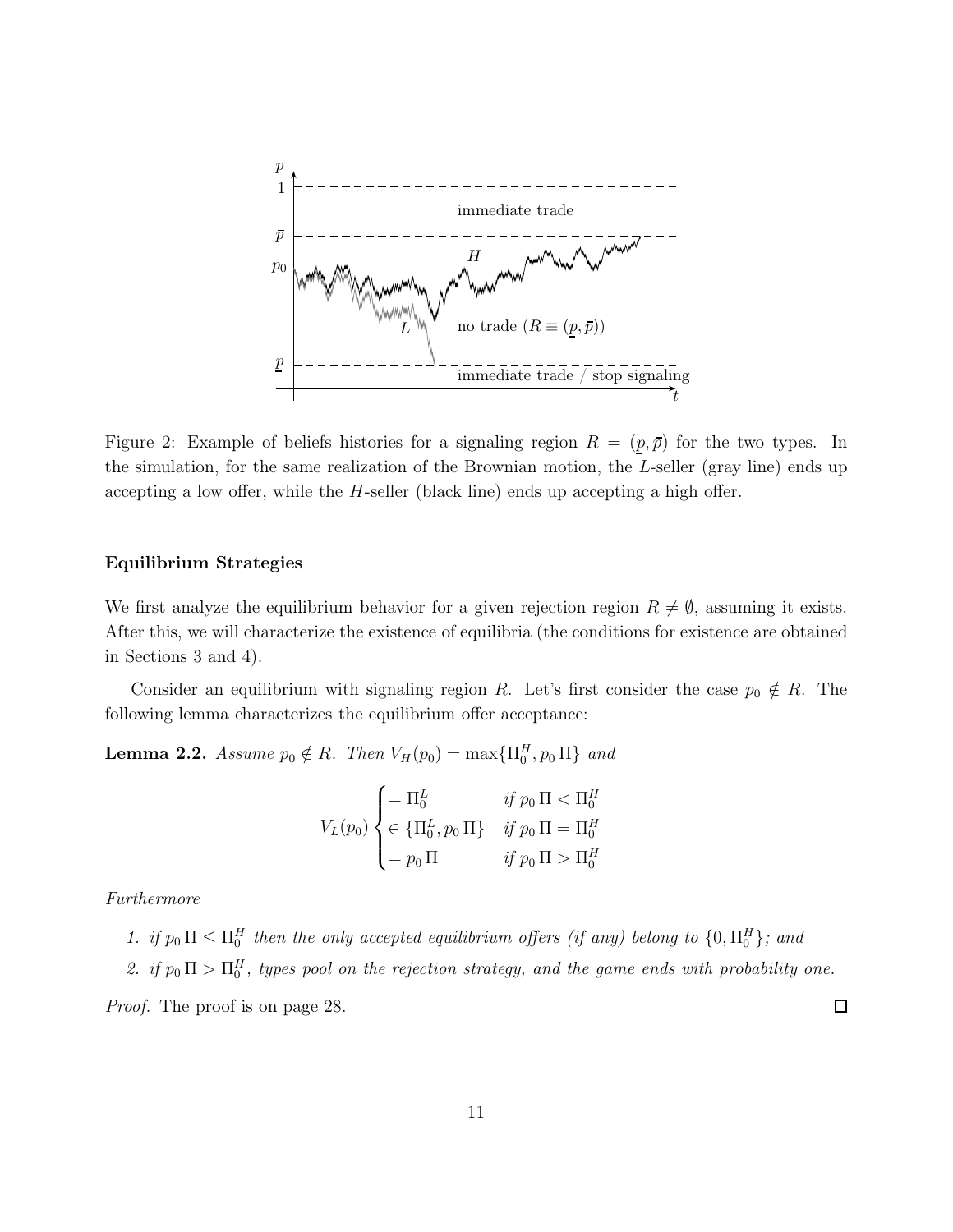Let's now assume  $p_0 \in R$ . Using the results from Lemma 2.1, and given a Markov perfect equilibrium with signaling region R and an initial prior  $p_0 \in R$ , we define the following limits

$$
\underline{p} \equiv \sup \left\{ p \le p_0 \middle| p \notin R \right\},\tag{2.3}
$$

$$
\bar{p} \equiv \inf \left\{ p \ge p_0 \middle| p \notin R \right\} \,. \tag{2.4}
$$

We know by Lemma 2.2 that the value function of the H-seller at  $p$  is  $\underline{W} \equiv \max\{p \Pi, \Pi_0^H\}$  and at  $\bar{p}$  it is  $\bar{W} \equiv \bar{p} \Pi > \Pi_0^{H,12}$  Note that since R is open,  $p < p_0 < \bar{p}$ . Then, if the initial prior lies in the region  $(p, \bar{p})$ , since  $P_t$  moves continuously inside R, the process will stop when  $P_t$  reaches either p or  $\bar{p}$  (where the seller will accept the corresponding price offer).

As is usual in the literature on dynamic games in continuous-time, we restrict ourselves to equilibria where  $V_H \in C^2(R) \cup C^0(\overline{R})$  (where  $\overline{R}$  refers to the closure of R). In this case, for a given equilibrium strategy  $e_H(\cdot)$ , the optimal effort choice of the H-seller solves the Hamilton-Jacobi-Bellman (HJB) equation, which is given by<sup>13</sup>

$$
0 = \max_{\hat{e}_H(p)} \left( -c_H(\hat{e}_H(p)) + \tilde{\mu}(\hat{e}_H(p), p, e_H(p)) V'_H(p) + \frac{1}{2} \tilde{\sigma}(p, e_H(p))^2 V''_H(p) \right), \tag{2.5}
$$

with boundary conditions  $V_H(\bar{p}) = \overline{W}$  and  $V_H(\underline{p}) = \underline{W}$ , and where

$$
\tilde{\mu}(\hat{e}_H, p, e_H) \equiv \frac{(1-p) p e_H (\hat{e}_H - p e_H)}{\sigma^2} \quad \text{and} \tag{2.6}
$$

$$
\tilde{\sigma}(p, e_H) \equiv \frac{(1-p) \, p \, e_H}{\sigma} \tag{2.7}
$$

are, respectively, the drift and the volatility of the belief process  $P_t$  when  $P_t \in R$ . Note that when  $e_H = e_L = 0$  both the drift and the volatility of the beliefs process are 0, independent of the effort choice  $\hat{e}$ . This is an important feature of our model that differs from the standard dynamic signaling models: if buyers believe that the signal is uninformative, then the seller cannot change the buyers' beliefs through the signal.

The maximization problem (2.5) is strictly concave in  $\hat{e}_H(p)$  for  $\hat{e}_H(p) > 0$ . So, under the assumption that R is a signaling region of an equilibrium,<sup>14</sup> the first-order condition (FOC) is sufficient for  $p \in R$ . We differentiate (2.5) with respect to  $\hat{e}_H(p)$ , for  $\hat{e}_H(p) > 0$  to get the FOC and we get

$$
A_H \alpha \hat{e}_H(p)^{\alpha - 1} = \frac{V'_H(p) (1 - p) p e_H(p)}{\sigma^2} . \tag{2.8}
$$

<sup>&</sup>lt;sup>12</sup>Note that if it was the case that  $\overline{W} = \Pi_0^H$ , then also  $\underline{W} = \Pi_0^H$ , so the revenue for the seller would be just  $\Pi_0^H$ . Therefore, the H-seller would not put any effort, what would contradict  $p_0 \in R$ .<br><sup>13</sup>The HJB equation is obtained using the dynamic programming principle. Note that in equilibrium it needs to

be the case that  $e_H(\cdot)$  itself is a solution of the HJB equation.

<sup>&</sup>lt;sup>14</sup>Recall that Lemma 2.1 ensures that  $e_H(p) > 0$  when  $p \in R$ . Furthermore, if R is the signaling region of an equilibrium, the solution  $V_H(\cdot)$  of the problem (2.5) satisfies  $V_H(p) \geq p \Pi$  as is required in our equilibrium definition.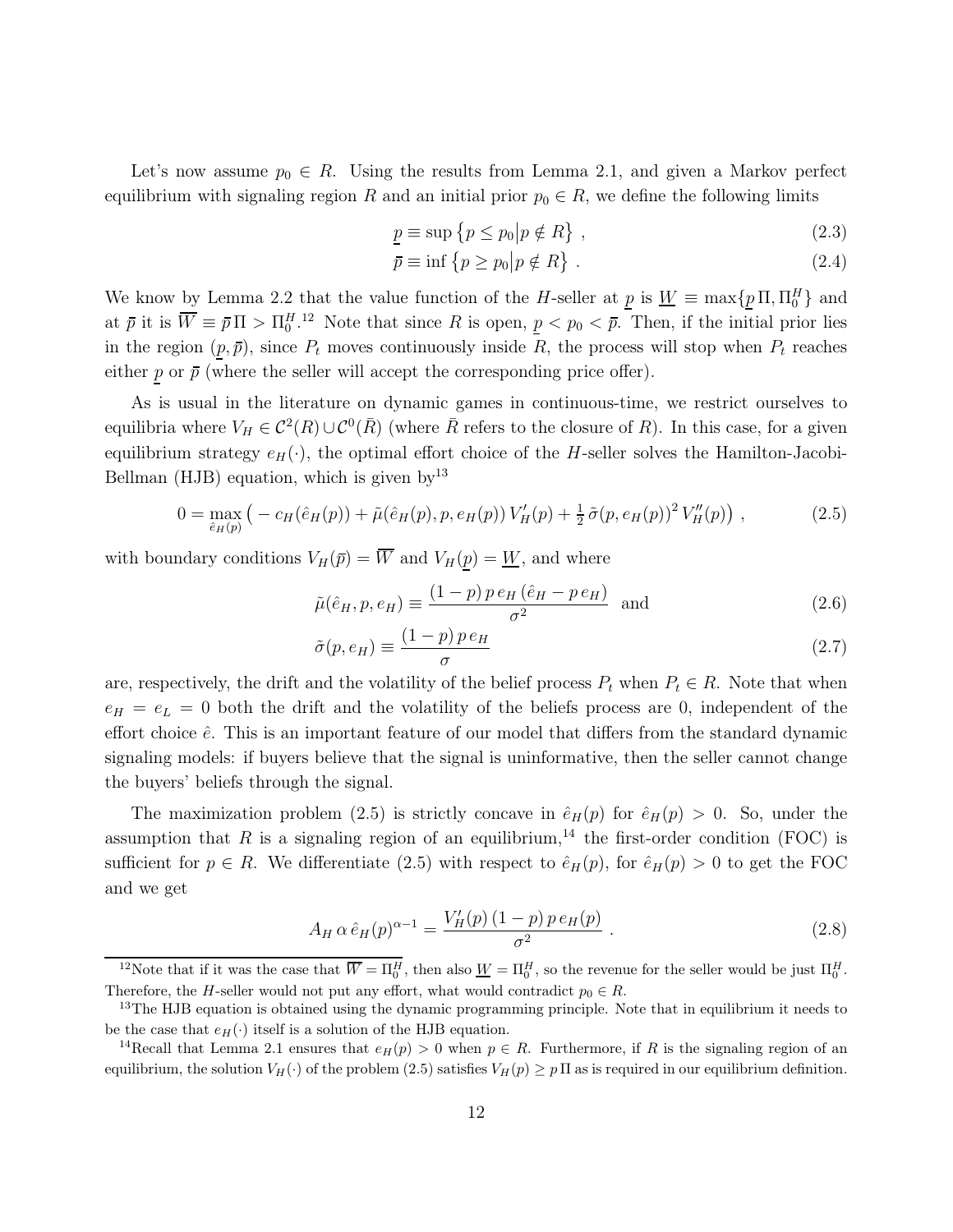The following lemma establishes the functional form of the policy functions:

**Lemma 2.3.** There is a unique  $e_H(\cdot)$  such that the solution  $\hat{e}_H(p)$  of the HJB equation (2.5) satisfies  $\hat{e}_H(p) = e_H(p)$  for all  $p \in (p, \bar{p})$ , and it is given by

$$
e_H(p) = \left(\frac{C_1 (1-p)}{(2-\alpha)p} + \frac{2c_0}{A_H (\alpha - 2)}\right)^{1/\alpha},
$$
\n(2.9)

where  $C_1$  is a constant to be determined by the boundary conditions on  $V_H(\cdot)$ .

Proof. The proof is in the appendix on page 28.

Using the FOC (2.8) and the policy function (2.9), we can find an integral expression for  $V_H(\cdot)$ :

$$
V_H(p) = \underline{W} + \int_{\underline{p}}^p \frac{A_H \alpha \sigma^2 e_H(q)^{\alpha - 2}}{(1 - q) q} dq . \qquad (2.10)
$$

 $\Box$ 

The boundary condition  $V_{\theta}(\bar{p}) = \overline{W}$  determines the value for  $C_1$ . The value function for the L-seller is shown at (3.5). Note that  $V_L(\cdot)$  depends only on  $\bar{p}$ ,  $\bar{p}$  and the payoffs at these points, since it is determined only by the expected revenue.

### 2.3 Most Separating Equilibria

Dynamic signaling models, in general, feature a high equilibrium multiplicity. In order to focus on some particular equilibrium, different refinements or selection criteria are used, intended to select the equilibrium with the most separation.

Most of the equilibrium multiplicity arises from the so-called beliefs threats. These are given by "punishments" of the buyers by lowering the posterior about the (quality of the asset of the) seller after observing some deviation. In most of the models, the only observable deviation is the rejection of an offer when, in equilibrium, the offer was supposed to be accepted with probability one. In our model there is an additional "beliefs threat" due to the hidden action. It is given by the fact that the buyers may believe that, after a given history, the effort of (both types of) the seller is 0 thereafter, and therefore the signal becomes useless.<sup>15</sup> This makes it convenient to directly focus on the most separating equilibria, that is, equilibria where the signaling region is maximized. We will see afterwards that this equilibrium has properties similar to those of equilibria that pass the selection criteria used in the previous models.

<sup>15</sup>This prevents refinements such as Never-a-Weak-Best-Response (used in Nöldeke and van-Damme 1990) or Belief Monotonicity (used in Swinkels (1999) and Daley and Green (2012)) from working in our model.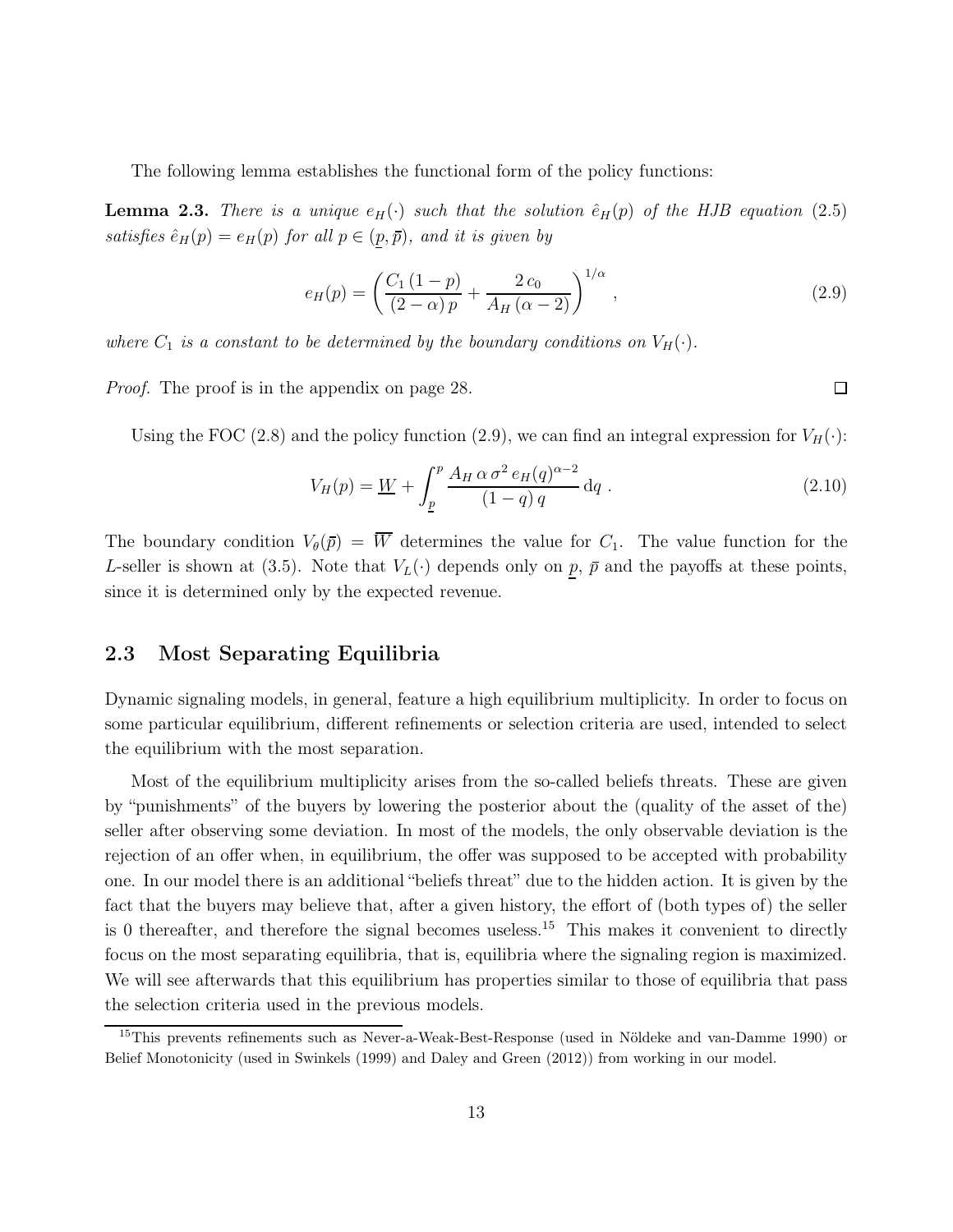Note that if an MSE exists, it is "essentially unique," in the sense that all MSE have exactly the same effort functions. Since the signal outside the signaling region is worthless, in the nonsignaling region, there may be multiplicity resulting from the decision rejection policy, but it does not affect payoffs.

**Lemma 2.4.** Let  $V_H(\cdot)$  and  $\tilde{V}_H(\cdot)$  be the payoff functions of an MSE and a non MSE. Then  $V_H(p) \geq \tilde{V}_H(p)$  for all p, and  $V_H(p) > \tilde{V}_H(p)$  for some p.

Proof. The proof is in the appendix on page 29.

The previous result make MSE particularly appealing. Indeed, markets where an MSE is played will attract more H-sellers, since they gain the most. Also, it can be easily shown that only MSE have the property that, under any continuation play after an unexpected rejection, the H-seller gains from deviating only if the L-seller also gains from the deviation. So, MSE are in the spirit of most selection criteria, that prevent punishing deviations that are more "likely" to be carried out by high types.

Lemma 2.4 establishes that an(y) MSE is the "most preferred" by the  $H$ -sellers. Therefore, an MSE solves the  $H$ -seller's problem  $(2.5)$  allowing the seller to choose the boundaries of  $R$  (and requiring  $V_H(p) = \max\{\Pi_0^H, p \Pi\}$  for  $p \notin R$ ). This naturally leads to the following useful technical result:

**Lemma 2.5.** (smooth pasting condition) Assume that there exists an MSE, and that  $V_H(\cdot)$  is the value function for the H-seller in this equilibrium. Then  $V_H(p) \in C^1(0, 1)$ .

Proof. The proof is in the appendix on page 29.

### 3 Not-Very-Convex Cost Function  $(\alpha < 2)$

The following proposition establishes the existence of an MSE for all values of  $c_0$  and  $\Pi_0$ :

**Proposition 3.1.** When  $\alpha < 2$  there exists a unique  $\bar{p}_* \in (\frac{\Pi_0}{\Pi}, 1)$  such that  $(0, \bar{p}_*)$  is the signaling region of all MSE.

Proof. The proof is in the appendix on page 30.

 $\Box$ 

 $\Box$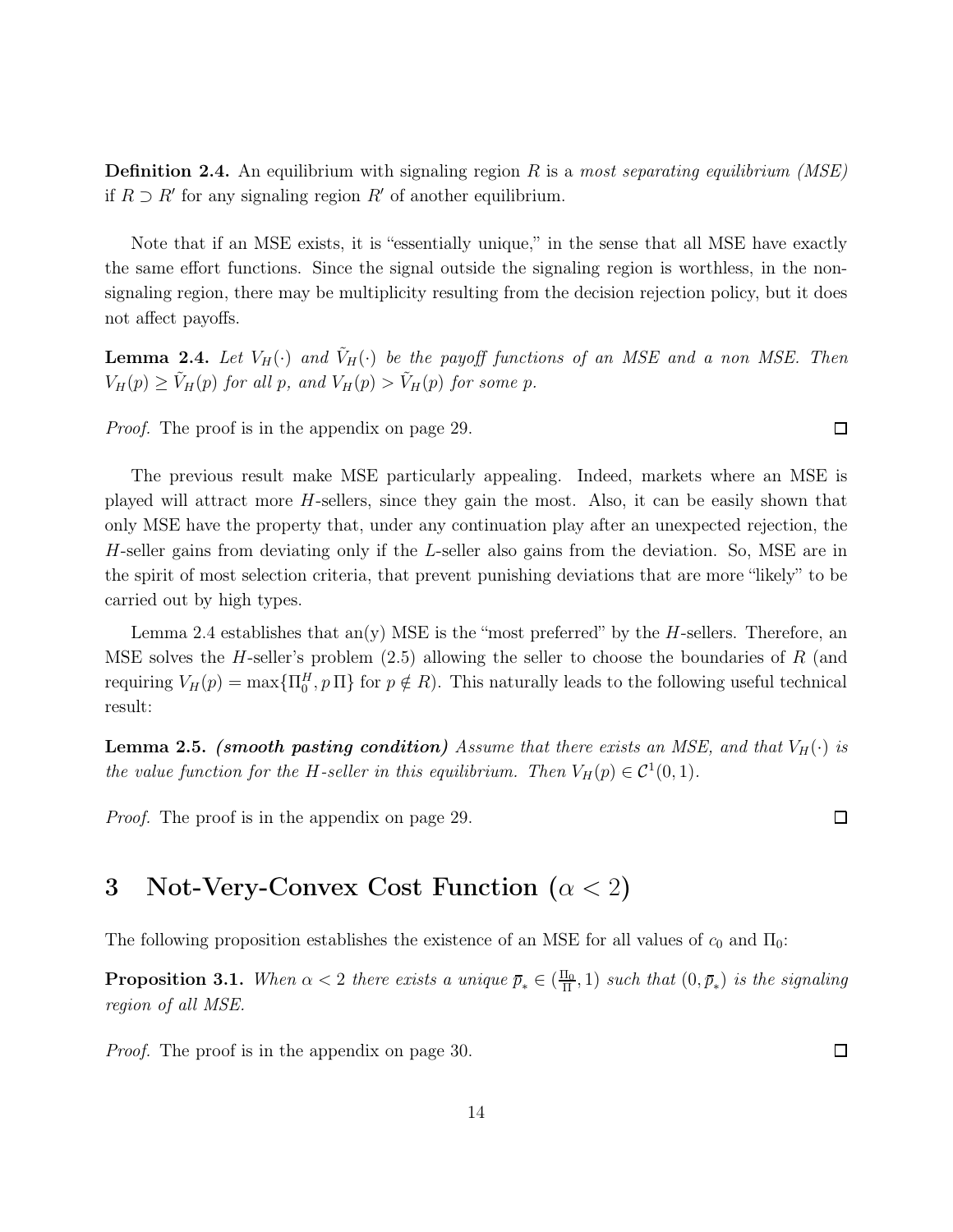

Figure 3: In (a),  $V_H(\cdot)$  of an(y) MSE for different values of  $\Pi_0^H$ , when  $\alpha < 2$ . In (b), the probability of reaching  $\bar{p}$ , for different values of  $\bar{p}$  and  $p$  (gray and black lines correspond to the L-seller and the  $H$ -seller, respectively.)

Figure 3 (a) plots the value function for the H-seller in the MSE, for different values of  $\Pi_0^H$ . Note that as  $\Pi_0^H$  gets close to  $\Pi$ , the signaling region increases (it always contains  $(0, \frac{\Pi_0^H}{\Pi})$ ). Hence, signaling takes place in a potentially large region of the beliefs space even when  $c_0$  and  $A_H$  are arbitrarily high. This result is not present in static models or dynamic models where the drift is exogenous, in which the size of the region where the signaling takes place becomes arbitrarily small or disappears when the fixed cost rises. In our case, high costs involve high equilibrium effort, which implies an improvement in the quality of the signal and therefore an acceleration of the signaling process, which compensates the high cost per unit of time. Similarly, we have the following result regarding the noise:

**Lemma 3.1.** Assume  $\alpha < 2$ . Let  $(0, \bar{p}_*(\sigma))$  be the signaling region of the MSE for each volatility σ. Then, if  $\sigma_1 > \sigma_2$ ,  $\bar{p}_*(\sigma_1) > \bar{p}_*(\sigma_2)$ .

Proof. The proof is in the appendix on page 31.

The logic behind the result is clear. When noise increases, separation requires a higher effort. In our model, for a not-very-convex cost function, a high effort makes the signaling more efficient. So, even though there is more waste per unit of time, the signal is more informative, so the H-seller is able to signal the quality of his asset more efficiently.<sup>16</sup>

<sup>&</sup>lt;sup>16</sup>de Haan et al. (2011) show that, in a static signaling model, high types increase their effort when the noise increases. In their model, this increase drives a more wasteful signal, and if the level of noise is high enough separating equilibria cease to exist. In our model effort increases when noise increases only if highly-informative signals are more efficient. In this case this increases the ability of the  $H$ -seller to separate himself from the  $L$ -seller, so high noise does not compromise the existence of separating equilibria.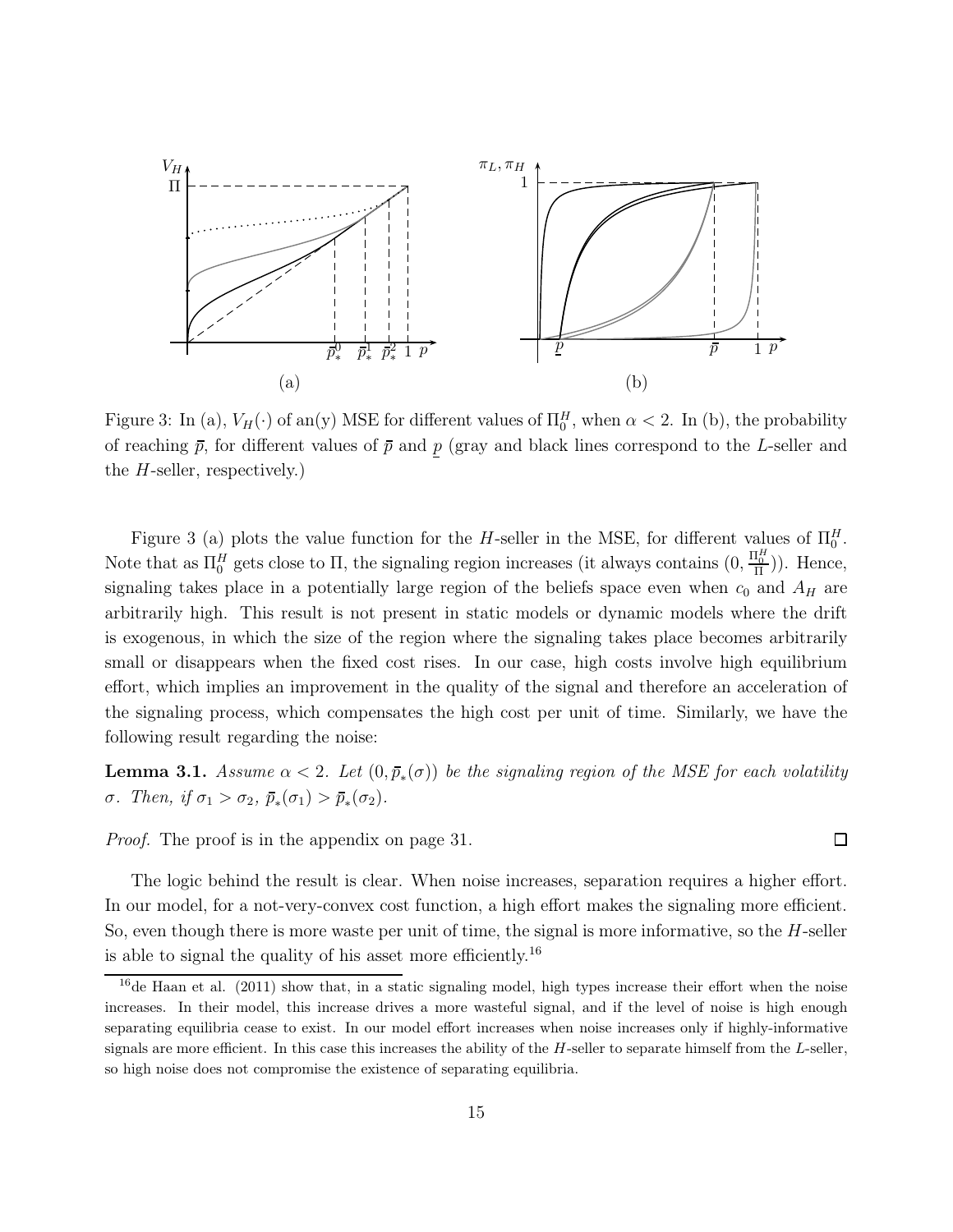There are two other features of the MSE that are not standard in the previous literature. The first is that the effort function is always decreasing, even when  $p$  is small. In particular, this implies that the H-seller has the incentives to provide high effort even when belief updating is small. The second is that the signaling region's lower bound is 0; that is, the  $H$ -seller prefers to keep signaling even when the market is very pessimistic. These features are not present in models with exogenous information revelation. The reason is that low posteriors imply slow belief updating, so (at least) one type of seller accepts offers with positive probability and/or stops signaling. Therefore, it is worth analyzing these two features separately.

First, let's note that when  $\alpha < 2$ , the effort exerted by the seller  $(e_H^*(\cdot)$  in  $(2.5))$  is decreasing. Indeed, since  $\frac{2c_0}{A_H(\alpha-2)} < 0$ , it must be the case that  $C_1 < 0$  in order for the term inside the power function to be non-negative. In order to understand this, let's decompose the value function into two parts,  $V_H(p) = E_P(p) - E_c(p)$ . The second part,  $E_c(p)$ , is the expected cost of signaling. The first part,  $E_P(\cdot)$ , reflects the expected revenue from the sale (or keeping the asset). Using Bayes' rule, we find that the expected revenue takes the following form

$$
E_P(p) \equiv \frac{\bar{p}(p-p)}{p(\bar{p}-p)} \overline{W} + \frac{p(\bar{p}-p)}{p(\bar{p}-p)} \underline{W} . \qquad (3.1)
$$

If we differentiate the expected revenue we get

$$
E'_P(p) = \frac{p \bar{p} (W - W)}{p^2 (\bar{p} - \underline{p})}.
$$

Note that when  $p$  is small, small increases in  $p$  lead to large increases in the expected revenue. This provides high incentives for the seller to exert effort. Nevertheless, as we know, belief updating is, in general, slow when beliefs are close to 0. As we will see in Section 5, high effort makes signaling efficient, so the increase in the expected payoff (expected revenue minus cost) compensates the slow updating.

In order to have an intuition as to why the lower bound in the signaling region is  $p = 0$ , we focus our analysis on the limit  $c_0 \to 0$ . This analysis is relevant since  $e_H(p)$  is very high when p is low, so for low posteriors the fixed cost is very small compared with the variable cost.

### 3.1 No-Fixed-Cost Limit

None of the previous results in Section 3 relies on the fact that  $c_0 > 0$ . So, we can easily compute the effort policy function for  $c_0 = 0$ , which now can be explicitly solved for an interval signaling region  $(p, \bar{p})$ :

$$
e_H^*(p) = \left(\frac{(\alpha - 2)\left(\overline{W} - \underline{W}\right)}{A_H \alpha^2 \sigma^2 \left(h(\underline{p}) - h(\overline{p})\right)}\right)^{\frac{1}{\alpha - 2}} \left(\frac{1 - p}{p}\right)^{\frac{1}{\alpha}}\tag{3.2}
$$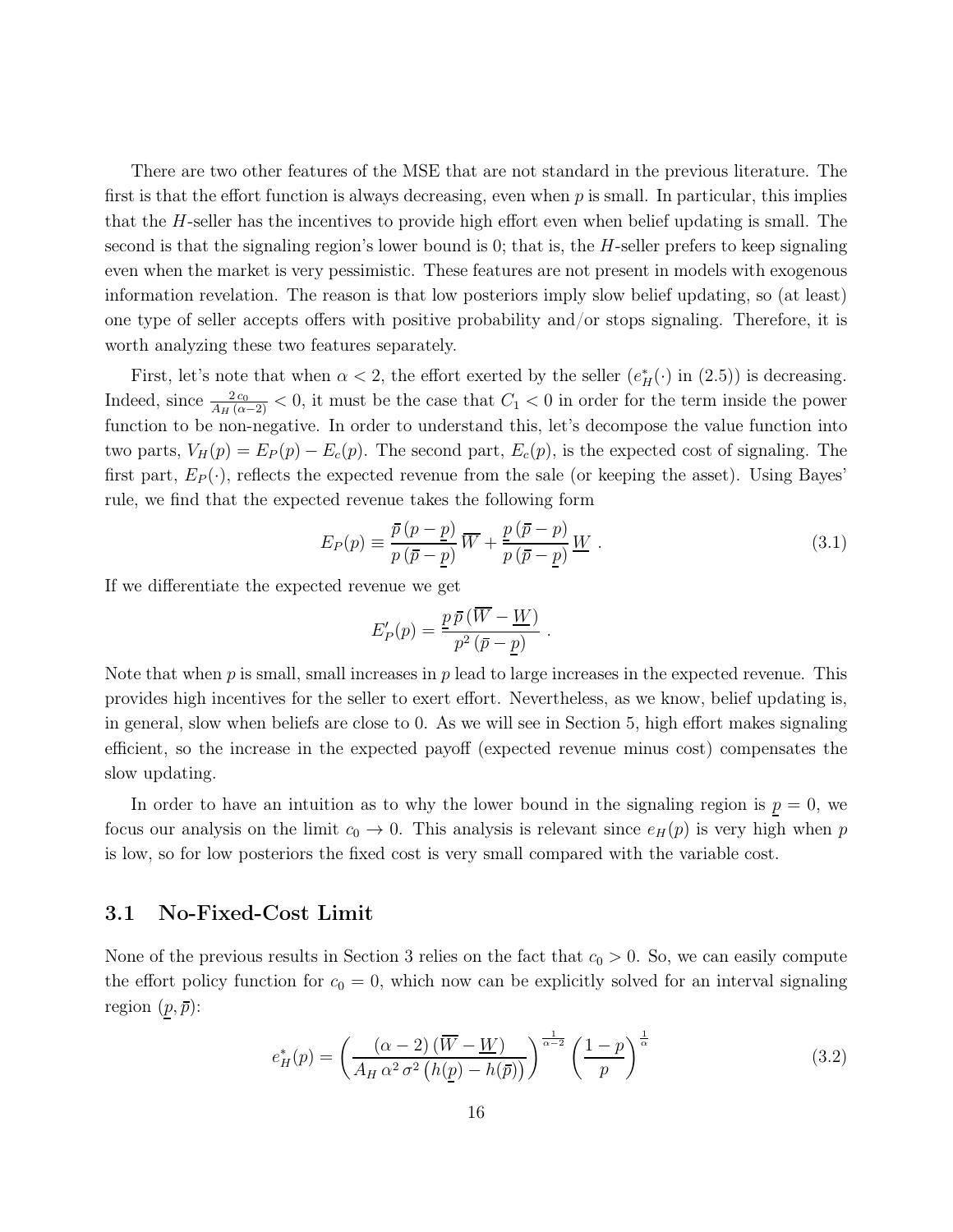where

$$
h(p) \equiv \left(\frac{p}{1-p}\right)^{\frac{2-\alpha}{\alpha}}.
$$
\n(3.3)

 $\Box$ 

Note that when  $\alpha < 2$ , h is increasing,  $h(0) = 0$  and  $\lim_{p\to 1} h(p) = \infty$ . The value functions  $V_H(\cdot)$ and  $V_L(\cdot)$  take the following form

$$
V_H(p; \underline{p}, \bar{p}, \underline{W}, \overline{W}) = \frac{h(p) - h(\underline{p})}{h(\bar{p}) - h(\underline{p})} (\overline{W} - \underline{W}) + \underline{W} ,
$$
\n(3.4)

$$
V_L(p; \underline{p}, \overline{p}, \underline{W}_L, \overline{W}) = \frac{(p - \underline{p}) (1 - \overline{p})}{(1 - p) (\overline{p} - \underline{p})} (\overline{W} - \underline{W}_L) + \underline{W}_L ,
$$
\n(3.5)

where  $W_L$  is the value function of the L-seller at p. Note that  $V_L$  is given by the expected revenue conditioning on exerting zero effort (since the cost is 0). We can use the previous formulae to provide a result analogous to Proposition 3.1, with an explicit form of  $\bar{p}_*.$ 

**Proposition 3.2.** When  $\alpha < 2$  and  $c_0 = 0$ , the signaling region of the MSE is  $R = (0, \bar{p}_*)$ , with

$$
\bar{p}_{*} \equiv \frac{\alpha - 1}{\alpha} \left( 1 + \sqrt{1 + \frac{(2 - \alpha) \alpha \Pi_0^H}{(\alpha - 1)^2 \Pi}} \right) \quad \in \left[ \frac{2 (\alpha - 1)}{\alpha}, 1 \right]. \tag{3.6}
$$

Proof. The proof is in the appendix on page 32.

Again, we have that the lower bound of R is  $p = 0$ . One could think that this is a consequence of the assumption that the L-seller does not incur a cost by waiting, so he, with some positive probability, stays in R forever, while the H-seller reaches  $\bar{p}$  in finite time with probability 1. Nevertheless this is not the case, since as we show in Appendix B the L-seller reaches  $p = 0$  in finite time. This may seem counterintuitive since when a signal is random and there is no event that happens with positive probability under one type's strategy and with 0 probability under the other type's strategy, complete information is hardly achievable in finite time.

In order to have an intuition about the previous result, let's define the stochastic process  $Z_t \equiv \left(\frac{P_t}{1-P_t}\right)^{1/\beta}$ , for some  $\beta \in (1,\alpha)$ . Note that  $Z_t$  is increasing and concave in  $P_t$  and  $Z_t = 0$  when  $P_t = 0$ . Using a standard stochastic calculus, it is easy to verify that the drift of Z when the effort is  $e_t = 0$  (denoted  $\mu_{Z,t}^L$ ) and the variance of  $Z(\sigma_{Z,t}^2)$  independently of the type) are given by

$$
\mu_{Z,t}^L = -\frac{(\beta - 1) C_2^2 Z_t^{1 - \frac{2\beta}{\alpha}}}{2 \beta^2 \sigma^2} \text{ and } \sigma_{Z,t}^2 = \frac{C_2^2 Z_t^{2 - \frac{2\beta}{\alpha}}}{\beta^2 \sigma^2} ,
$$

where  $C_2$  is the constant in  $e_H^*(p) = C_2 ((1-p)/p)^{1/\alpha}$  for the optimal signaling region (see (3.2)). Note that the drift of  $Z_t$  when  $e_t = 0$  is negative and increases in absolute value when  $p \to 0$ .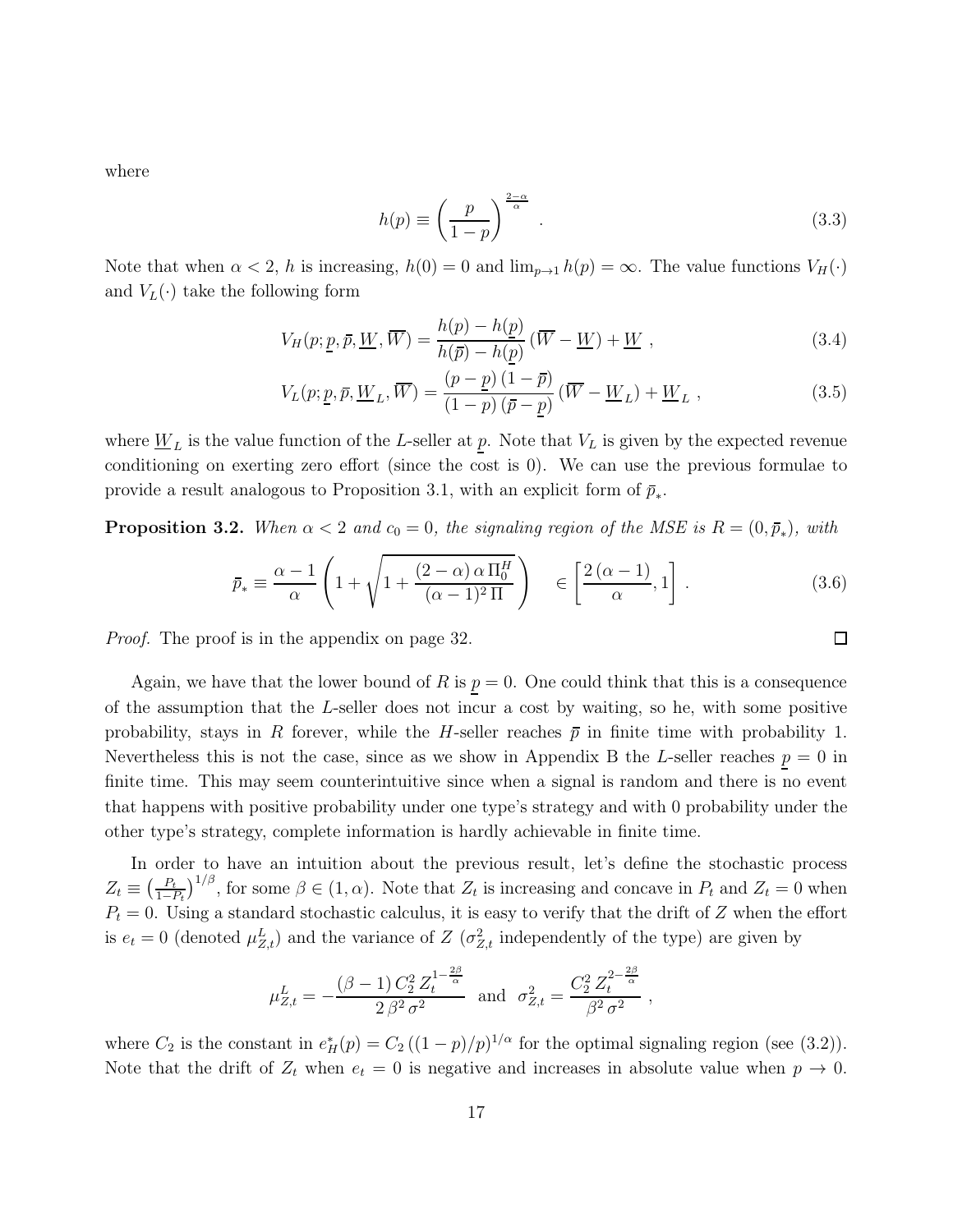Conversely, the variance shrinks to 0 as  $Z_t \to 0$ . Therefore,  $Z_t$  (and also  $P_t$ ) when  $e_t = e_{L,t} = 0$ hits 0 in finite time. The drift of  $Z_t$  when the effort is  $e_{H,t}$  is given by

$$
\mu^H_{Z,t} = \frac{\left(\beta+1\right)C_2^2\,Z_t^{1-\frac{2\beta}{\alpha}}}{2\,\beta^2\,\sigma^2}\;.
$$

Note that in this case the drift is positive and becomes arbitrarily large when  $Z_t$  is small, so the  $H$ -seller stays away from  $0.17$ 

Intuitively, when  $P_t$  (or  $Z_t$ ) gets close to 0, there is a balance between two opposite incentives. The first is to exert low effort due to the slow updating of beliefs. The second is to exert high effort, since the expected revenue function gets steeper. In models with a fixed effort (or signal informativeness), slow beliefs updating forces the seller to "give up." In our model, instead, when the cost function is not very convex, high effort increases the speed of beliefs updating and makes signaling more efficient. In equilibrium this increases the incentive to exert effort and the equilibrium effort. As we will see, this is not the case when the cost function is very convex.

This result should not be considered a continuous-time rarity. Even though in discrete-time versions of this model buyers are never perfectly convinced in finite time about the type of the seller, as the time interval gets short they become arbitrarily convinced. Indeed, numerical simulations show that for each length of the period  $\Delta > 0$ , the signaling region of the MSE takes the form  $R(\Delta) = (p(\Delta), \bar{p}(\Delta))$ , and is such that  $\lim_{\Delta \to 0} p(\Delta) = 0$ . Since when  $p(\Delta)$  is low the effort is large for low posteriors, beliefs are updated very quickly, and  $p(\Delta)$  can be reached in a relatively short time. Also, as can be seen from the explicit effort and value functions (equations (3.2-3.5)), these converge pointwise when we consider signaling regions with  $p \to 0$ .

### 4 Very-Convex Cost Function  $(\alpha > 2)$

For the case  $\alpha > 2$  we separate the analysis into two cases,  $\Pi_0^H = 0$  and  $\Pi_0^H > 0$ . The reason is that, as we will see, the analysis of the signaling region is easier when  $\Pi_0^H = 0$ , and then we can extend the results to  $\Pi_0^H > 0$ .

<sup>&</sup>lt;sup>17</sup>It may be helpful for the reader to realize that  $Pr(\int_0^{\min\{\tau_L, t\}} e_H(P_s) dP_s = \infty | \theta = L) > 0$  for a finite t, but if  $\theta = H$ ,  $Pr(\int_0^{\min\{\tau_L, t\}} e_H(P_t) dP_t = \infty | \theta = H) = 0$ . Intuitively, when  $P_t$  decreases, the signal becomes more informative. Therefore, (very) low posteriors are reachable with (very) small probability when  $e_t = e_H(P_t)$ , and this keeps the expected cost for the H-seller low. When  $e_t = 0$ , instead,  $P_t$  reaches low posteriors with a higher probability, so  $e_H(P_t)$  reaches very high values more frequently.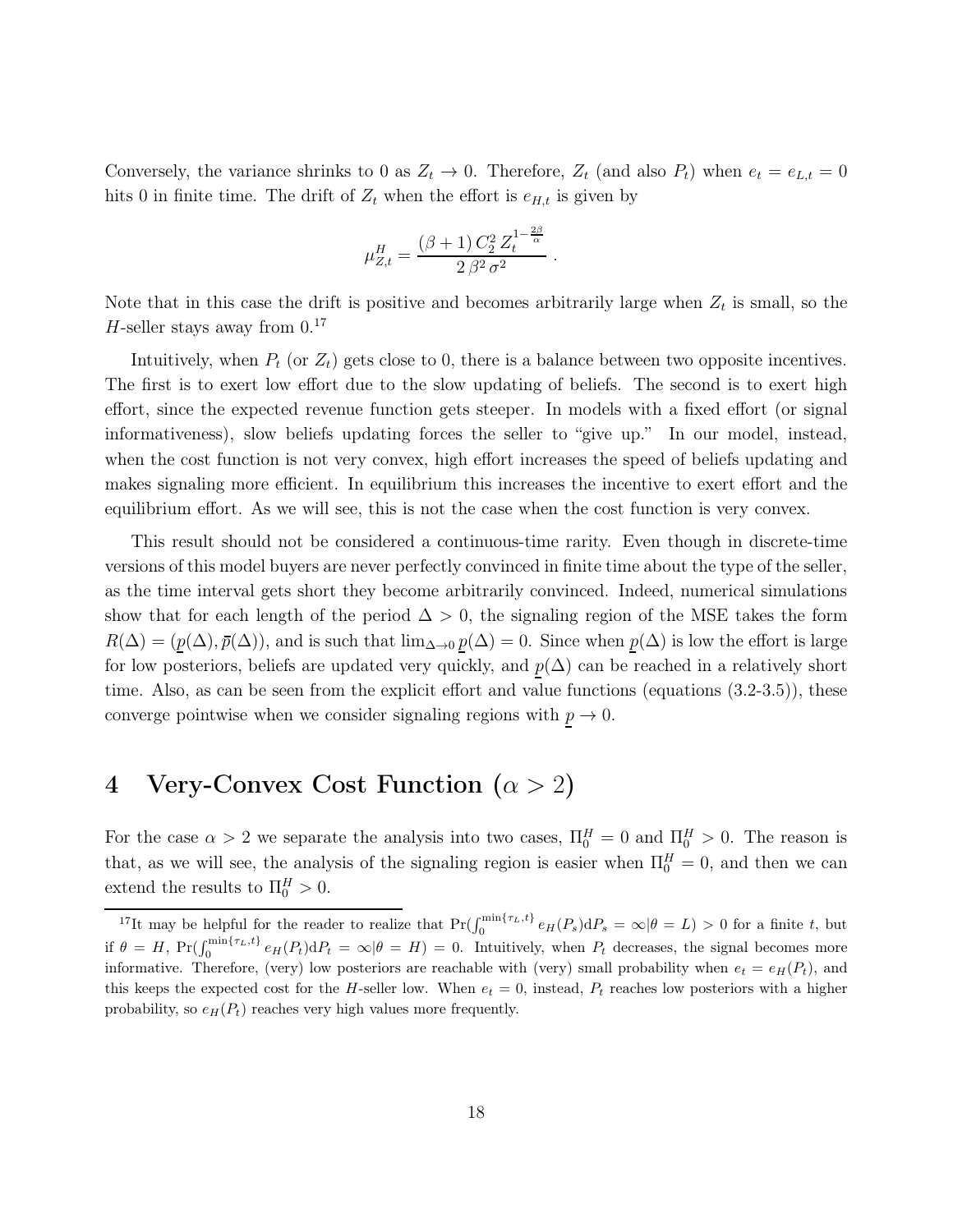

Figure 4: In dark gray, R as a function of  $c_0$  in the  $\Pi_0 = 0$  case ( $\tilde{p}_-$  is defined in the proof of Proposition 4.1). Bright gray shows the optimal signaling region when the effort is observable (discussed in Section 5.)

# $\mathbf{4.1} \quad \Pi_0^H=0 \,\, \mathbf{case}$

Let's first consider the case where the value of the outside option is 0. The following proposition establishes the conditions for the existence of equilibria in this case:

**Proposition 4.1.** Assume  $\alpha > 2$  and  $\Pi_0 = 0$ . Then, there exists  $\bar{c}_0 \equiv K \left( \frac{\Pi A_H^{-2/\alpha}}{\alpha \sigma^2} \right)^{\frac{\alpha}{\alpha-2}}$ , where  $K > 0$  is a constant that depends only on  $\alpha$ , such that

- 1. For  $c_0 < \bar{c}_0$  there exist some  $0 < \underline{p}_*(c_0) < \bar{p}_*(c_0) < 1$  such that  $(\underline{p}_*(c_0), \bar{p}_*(c_0))$  is the signaling region of the unique MSE.
- 2. For  $c_0 \geq \bar{c}_0$  the only Markov perfect equilibrium is complete pooling and is the MSE.

Proof. The proof is in the appendix on page 32.

Figure 4 plots, in dark gray, R of the MSE as a function of  $c_0$ , holding the rest of the parameters constant. We see that, as the fixed cost decreases from  $\bar{c}_0$  to 0, the signaling region increases from a small neighborhood around some  $\tilde{p}$ − (defined in the proof of Proposition 4.1) to being arbitrarily close to  $(0, 1)$ .

The intuition for the non-existence of separating equilibria when  $c_0$  is large is clear. A higher cost per unit of time requires a higher effort for the signaling to be informative enough (and then for learning to be fast enough) to make signaling worthwhile. When  $\alpha < 2$ , we saw that increasing the effort compensates for the increase in cost per unit of time enough to maintain the existence of equilibria. Nevertheless, for  $\alpha > 2$ , the higher convexity of the cost function makes exerting high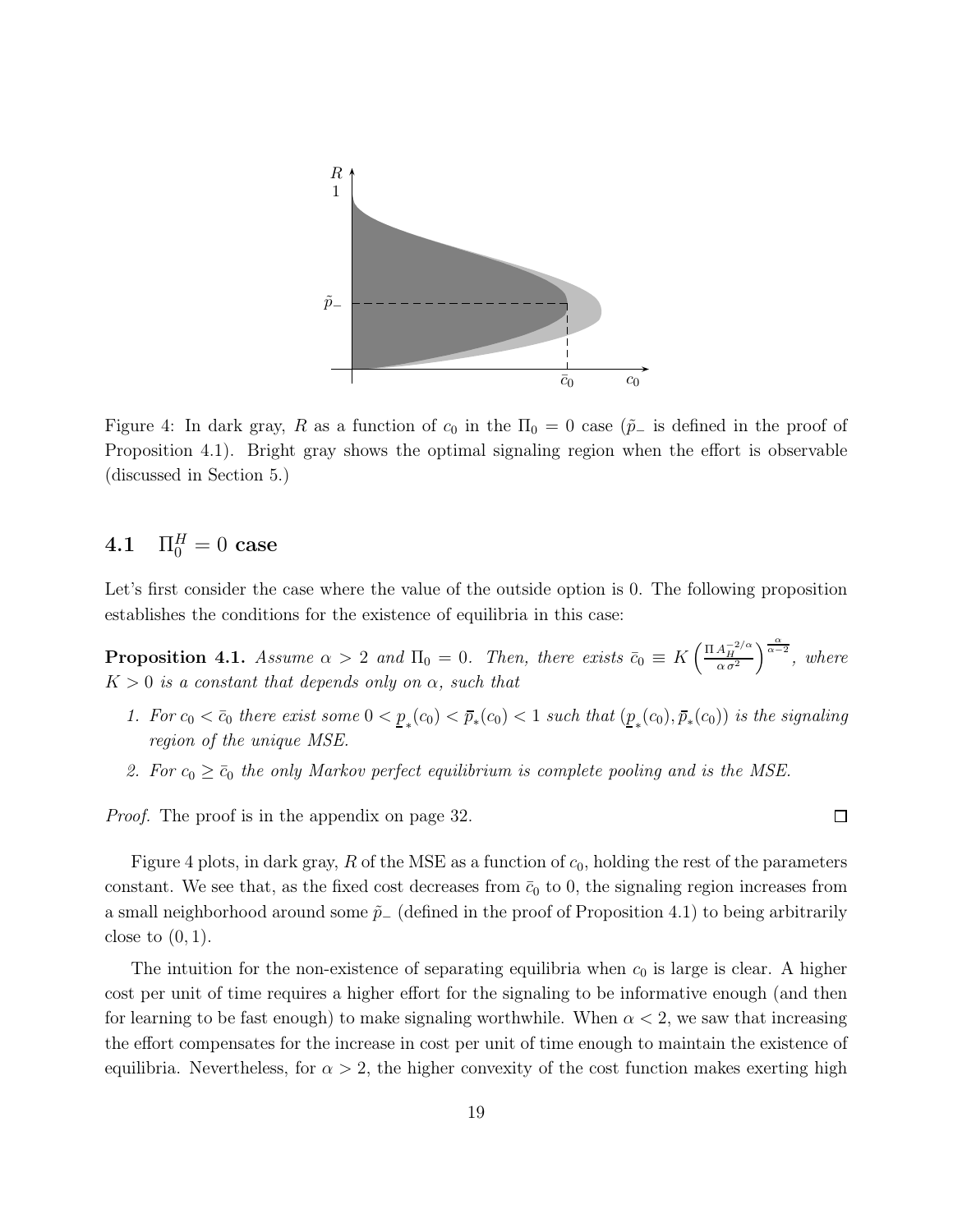effort too costly to make signaling worthwhile. Note that when there is high noise ( $\sigma$  is big), the signal is less precise, so signaling becomes less valuable, and the existence constraint gets tighter (i.e.,  $\bar{c}_0$  gets smaller). The same happens when signaling is more costly  $(A_H \text{ high})$ . Finally, when Π increases, separation becomes more profitable, so the existence condition is relaxed.

# $4.2\quad \Pi_0^H>0\,\, {\rm case}$

Consider now the case where the outside option is higher than the value of the  $H$ -asset to the buyers, i.e.,  $\Pi_0^H > 0$ . The following proposition establishes the existence of equilibria in this case and introduces equilibria where the signaling region is composed of two open intervals instead of one:

**Proposition 4.2.** Assume  $\alpha > 2$  and  $\Pi_0^H > 0$ . Then there is a unique MSE. Furthermore, if  $c_0 < \bar{c}_0$  ( $\bar{c}_0$  defined in Proposition 4.1), there exists some  $\bar{\Pi}_0^H(c_0)$  such that, for  $0 < \Pi_0^H \leq \bar{\Pi}_0^H(c_0)$ , the signaling region for the MSE is the union of two disjoint open intervals.

Proof. The proof is in the appendix on page 34.

In Figure 5 (a) we see that when  $c_0$  is low, the signaling region is close to  $(0, 1)$ ; that is, the equilibrium is close to be fully separating. As  $c_0$  gets larger, R shrinks, and the seller stops signaling when beliefs are either low or high (that is, when signaling is slow). When the fixed cost passes some given cutoff (depicted as  $\tilde{c}_0$  satisfying  $\hat{\Pi}_0^H(\tilde{c}_0) = \Pi_0^H$ )), the signaling region splits in two, one containing  $\tilde{p}_-$  (defined in the proof of Proposition 4.1) and the other containing  $\frac{\Pi_0^H}{\Pi}$ . The first region (the higher region in the picture) is the same as the signaling region obtained in the  $\Pi_0^H = 0$  case, depicted in Figure 4. In this region fast beliefs updating makes the signal valuable, so the seller exerts effort. As we know, this region shrinks as  $c_0$  increases and vanishes when  $c_0 \geq \bar{c}_0$ . In the second region (the lower region), the signal is valuable due to the kink in the boundary conditions. As  $c_0$  gets large this region shrinks but never disappears. For most initial beliefs,  $p_0$ , the asset is sold at  $p_0 \Pi$  (if  $p_0 > \frac{\Pi_0^H}{\Pi}$ ) or the seller does not accept any offer (if  $p_0 < \Pi_0^H$ ), independently of his type.

In Figure 5 (b) we plot R as a function of  $\Pi_0^H$ , for two different values of  $c_0$ . Again, we see that the higher the cost, the smaller the region where signaling takes place, for any value of  $\Pi_0^H \in (0, \Pi)$ . When  $c_0$  is large (larger than  $\bar{c}_0$ , represented by the black area), R is an interval for all values of  $\Pi_0^H$ . This interval is small when beliefs are either low or high (beliefs updating is slow), and big for intermediate values of the posterior, where fast beliefs updating makes signaling worthwhile. When  $c_0$  is lower than  $\bar{c}_0$  (gray area), instead, Proposition 4.2 establishes that, if  $\Pi_0^H$  is small enough,  $R$  is split in two parts, as explained in the previous paragraph.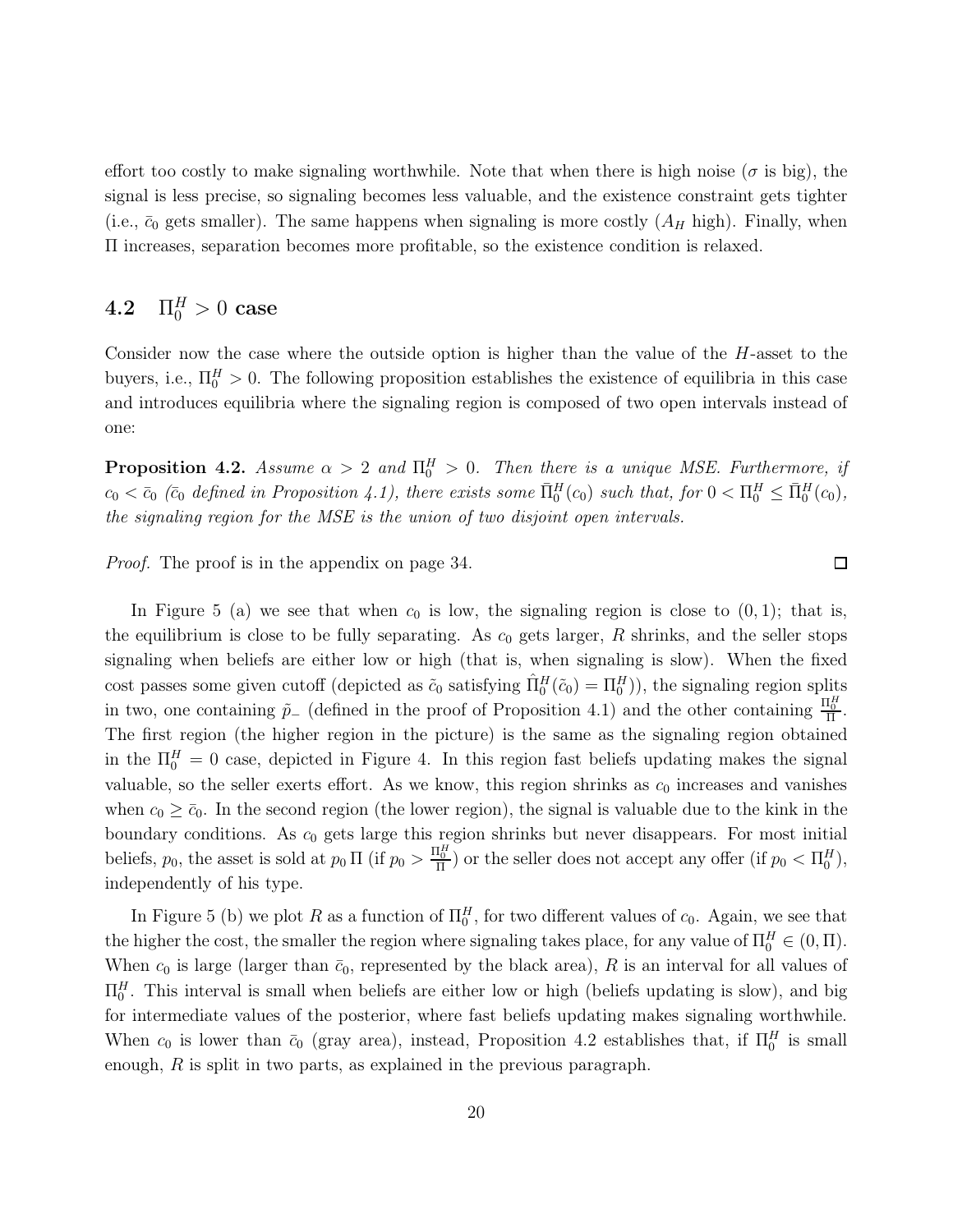

Figure 5: In (a), R as a function of  $c_0$  for a fixed  $\Pi_0$ . In (b), R as a function of  $\Pi_0^H$ , for different values of  $c_0$ .

### 4.3 Increasing Effort

We found in Section 3 that, when  $\alpha < 2$ , the effort is decreasing in p. The rationale was that the H-seller gets scared when  $p$  is low, so he exerts a high (and more efficient) effort in order to avoid a low offer. This is no longer the case when  $\alpha > 2$ .

**Lemma 4.1.** Assume  $\alpha > 2$ . In any MSE with signaling region R,  $e_H(\cdot)$  is increasing in R.

Proof. The proof is in the appendix on page 35.

We find that when the cost function is very convex, the equilibrium effort is increasing in the posterior. Now, exerting a high effort is not efficient (see Section 5.1 for the optimal effort). So, the "rush out" effect is substituted by a "give up" effect; that is, now the seller gets discouraged when  $p$  is close to  $p$ . Intuitively, when  $p$  gets lower, updating is slow, and because the high convexity of the cost function implies that exerting a high effort is very costly, the seller "gives up" and stops signaling.

In all equilibria when  $\alpha < 2$  and  $\Pi_0^H > 0$ , the infimum of the signaling region R is some  $p > 0$ where  $V^H(p) = \Pi_0^H$ . By the smooth pasting condition (Lemma 2.5) we have that  $\lim_{p\to p} V'^H(p) =$ 0, and then, by the first-order condition (2.8) we have  $\lim_{p\to p} e_H(p)=0$ . So, we have a region of the belief space where the effort exerted by the seller is arbitrarily small, even when  $c_0$  is large. This may be surprising, since in our model small effort implies slow revelation of information, and the presence of the fixed cost seems to require information revelation to be fast in order to make it worthwhile. It is easy to see (similar to what we did in Section 3.1) that  $P_t$  reaches p with positive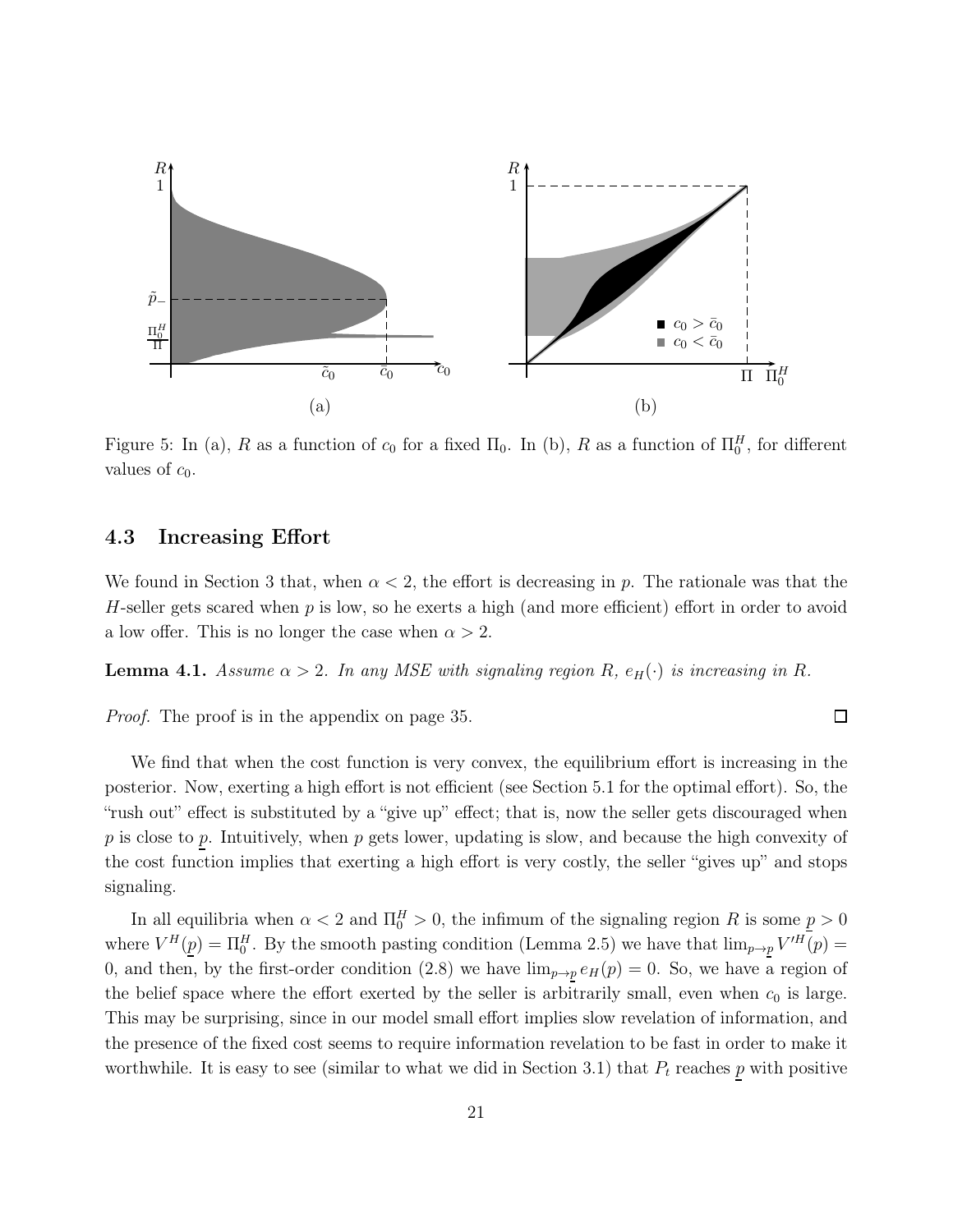probability, independently of the type. Also,  $\lim_{p\to p} e'_H(p) = +\infty$ , so the region where the effort is small is very small.<sup>18</sup> Hence, when the posterior gets close to  $\underline{p}$ , the seller "gives up" by choosing low effort. This happens in a region small enough that is abandoned (either by hitting  $p$  or by  $p$ increasing) very quickly, so the fixed cost incurred is not large.

### 5 Observable Effort

In order to understand the previous results we consider a variation of our model where the effort made by the seller is observable. This will help us to investigate the distortion generated by the unobservability of the effort but keep the unobservability of the type.

We assume that now the effort put into signaling is observable by the buyers. In order to allow the L-seller to mimic the  $H$ -seller,<sup>19</sup> in this section we assume that he can (pretend to) make an observable effort at  $0$  cost, but that effort leaves the drift of  $X$  unchanged. Instead, if the  $H$ -seller makes an observable effort  $e > 0$ , he incurs a cost  $c_H(e)$ , but the drift of X is e as before.<sup>20</sup>

**Proposition 5.1.** Assume  $\alpha < 2$ . Fix a signaling region R and assume effort is observable. Fix a strictly positive policy function  $e_H(\cdot) \in C^1(R)$  and let  $V_H(p, e_H)$  be the corresponding value function of the H-seller at p. Then,  $V_H(p, \lambda e_H) > V_H(p, e_H)$  for all  $\lambda > 1$  and  $p \in R$ .

Proof. The proof is in the appendix on page 36.

The intuition for the previous result is as follows. The HJB equation for the problem with observable effort is the same as that for our main model (given in (2.5)) replacing  $e_H(p)$  by  $\hat{e}_H(p)$ (since now the seller fully internalizes the effect of his choice on the equilibrium strategy). Since the maximum is reached when the maximand is equal to 0, the solution would be the same if the maximand was divided by  $\hat{e}_H(p)$ . In this case we would have

$$
0 = \max_{\hat{e}_H} \left( -A_H \,\hat{e}_H^{\alpha-2} - c_0 \,\hat{e}_H^{-2} + \frac{p(1-p)^2}{\sigma^2} V'_H(p) + \frac{p^2(1-p)^2}{2\,\sigma^2} V''_H(p) \right) \,. \tag{5.1}
$$

 $\Box$ 

So, increasing  $\hat{e}_H$  does not change the drift of the volatility of this new problem, but reduces the cost (both the fixed and the variable cost, since  $\alpha < 2$ ). Therefore, in the limit where  $\hat{e}_H \to \infty$ ,  $V_H(\cdot)$  converges to the expected revenue  $(E_P(\cdot)$  defined in (3.1)).

<sup>&</sup>lt;sup>18</sup>Formally,  $e_H(p)$  is  $O(\varepsilon)$  only if  $p - p$  is  $O(\varepsilon^{\alpha})$ . Since  $\alpha > 2$ ,  $p - p$  converges to 0 faster than  $e_H(p)$ .<br><sup>19</sup>Since effort is observable and  $e_L(\cdot) \equiv 0$  when  $A_L = \infty$ , any observation of effort higher than 0 perfect knowledge of the type.

<sup>&</sup>lt;sup>20</sup>This computation is similar to Stackelberg action, often used in the reputations literature. The Stackelberg action of a player is the action that he would choose if, at the beginning of the game, he could publicly commit taking this action each period (without considering the incentive constraints in each period's game). Here, we allow for a full strategy, not just a single action.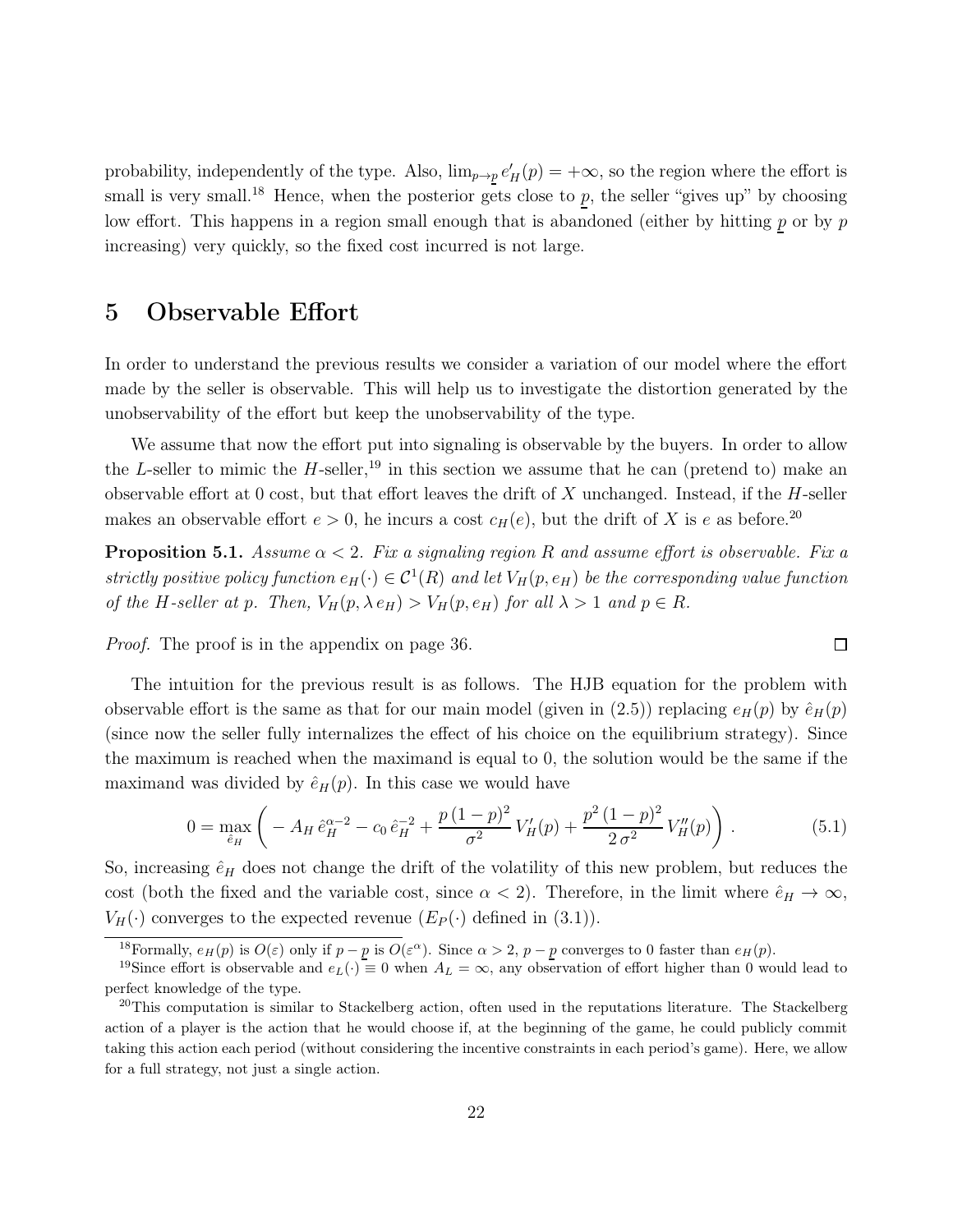When  $\alpha > 2$  the high convexity of the cost function prevents exerting a very high effort from being efficient (notice that, in equation (5.1), if  $\alpha > 2$  an increase in  $\hat{e}_H$  still lowers the fixed cost but now increases the variable cost). Instead, in the absence of a fixed cost, the seller would want to exert a very low effort and let the information be slowly revealed over time. Nevertheless, the presence of the fixed cost requires a high flow of information in order to make exerting effort worthwhile. The following proposition establishes the optimal effort when  $\alpha > 2$ .

**Proposition 5.2.** Assume  $\alpha > 2$ . There exists a maximal signaling region R such that, for any signaling region  $R \subset R$ , the optimal observable effort choice by H-sellers is given by

$$
e_H(p) = e_*^{OE} \equiv \left(\frac{2c_0}{A_H(\alpha - 2)}\right)^{\frac{1}{\alpha}}.
$$
\n
$$
(5.2)
$$

Proof. The proof is in the appendix on page 37.

Note that the optimal effort choice is constant. Since  $e \mapsto c_H(e)$  is convex for  $e > 0$  and the seller puts the same value on all instants of time, it is optimal for him to spread the same effort across all histories.

The optimal cost per unit of time is  $\frac{\alpha c_0}{\alpha - 2}$ . This does not depend on the value of  $A_H$  or  $\sigma$ . If, for example,  $\sigma$  increases, the incentive to signal is reduced. This is compensated with a steeper value function, which implies a reduction in the signaling region. So, the signaling technology (given by  $g(\cdot)$  in footnote 4 and  $\sigma$ ) affects the optimal cost only through the curvature of g. Changes in  $A_H$ and  $\sigma$ , instead, only change the decision to stop or keep signaling.

We can compare the functional form of the effort in our main model with unobservable effort (equation  $(2.9)$ ) with the case when the effort is perfectly observable (equation  $(5.2)$ ). It is clear that there is a distortion in the effort choice, since  $C_1 > 0$  (see the proof of Lemma 4.1). This distortion makes the effort choice inefficiently low when effort is unobservable. The inefficiency is larger when  $p$  is small (interpreted as the "give up" effect). In Figure 4 we can compare the signaling regions of the model with unobservable effort (dark gray) and observable effort (light gray). As we see, the decision to stop is also suboptimal.

Hence, both when  $\alpha < 2$  and when  $\alpha > 2$  the effort is unobservable the equilibrium choice is inefficiently low. This is a consequence of the extra information asymmetry given by the unobservability of the effort. Nevertheless, when  $\alpha < 2$  the inefficiency is more severe for high posteriors ("rush-out effect" when p is low), while when  $\alpha > 2$  it is more severe when p is low ("give-up") effect"). In both cases, the distortion in the effort choice generates inefficiently small signaling regions.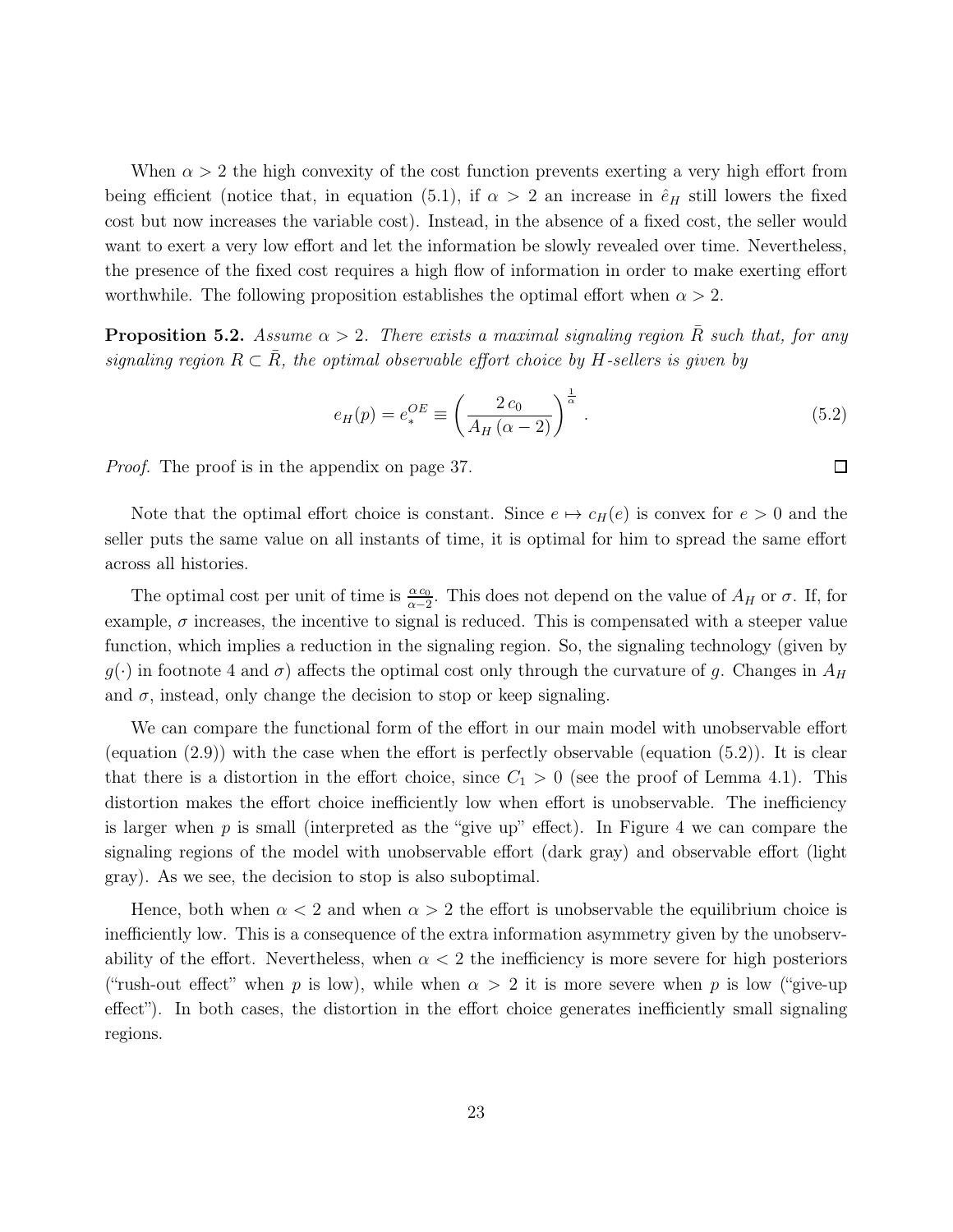Remark 5.1. Proposition 5.2 allows us to recover the case where the drift is constant but type dependent  $(e_*^{OE}$  for H-sellers and 0 for L-sellers) and there is a cost per unit of time. Indeed, models in the literature where the drift depends on the type (but not on the effort), such as Daley and Green (2012), can be reinterpreted as optimal behavior when the effort (but not the type) is observable.

### 6 Conclusions

We fully characterize the equilibria of a model with dynamic signaling and hidden actions. By introducing unobservable effort, the model provides insights into how the interaction between different sources of asymmetric information affects the signal dynamics.

Our repeated signaling environment allows us to investigate when and how much the seller is willing or able to inform buyers about the quality of the asset. We find that if highly informative signals are very costly, signaling is more efficient when the market is optimistic, and when the market is pessimistic the seller "gives up" on signaling. When the highly informative signals are efficient, instead, the fear of receiving a bad offer makes exerting high effort more credible, so the seller "rushes out" the low posterior area by increasing the speed of information transmission. In both cases, by comparing our results with an observable-effort model, we find that the unobservability of the effort leads to inefficiently low effort choices and acceptance decisions by the seller.

The endogenous revelation of information has some implications that differ from those obtained in static signaling models or dynamic models without effort. We find that high separation between types may take place even if the cost of signaling, the outside option, or the noise is high. In some equilibria, high-quality sellers avoid for sure low offers by increasing effort after unfortunate bad signals (which make the market pessimistic). Also, despite the presence of a fixed cost, equilibrium effort choices may be arbitrarily low.

Future research shall be devoted to generalizing the results to allow low types to exert effort and to introduce additional types. Introducing the usefulness of the signal (such as productive education) may also introduce new tradeoffs, since the uninformed side of the market will value effort as something more than just a separation device.

# References

Board, Simon and Moritz Meyer ter Vehn (2010) "A Reputational Theory of Firm Dynamics," working paper.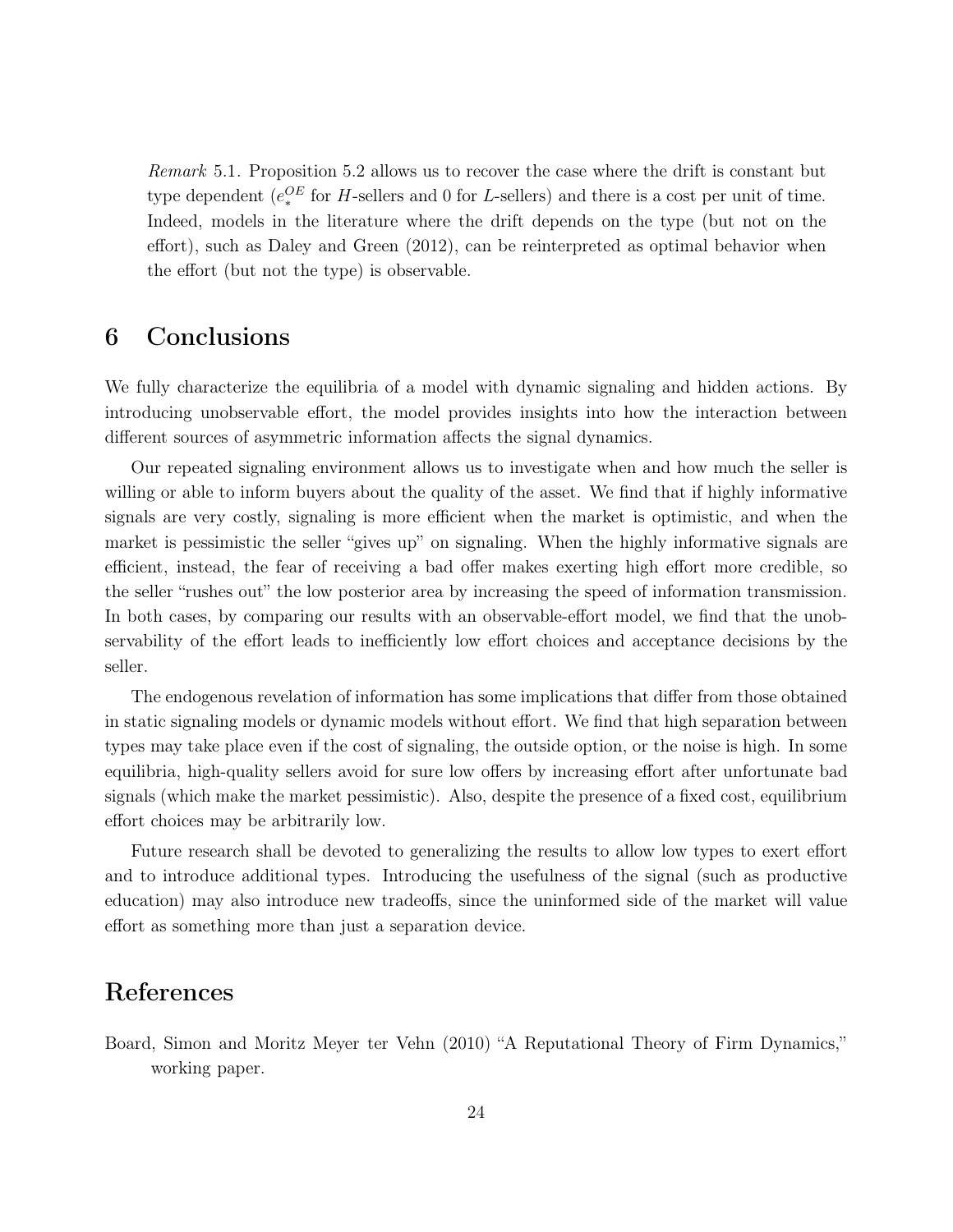(2013) "Reputation for Quality," URL: http://ideas.repec.org/p/red/sed009/160.html, (forthcoming in Econometrica).

- Cao, Dan Vu (2010) "Racing Under Uncertainty: A Boundary Value Problem Approach," URL: http://ssrn.com/abstract=1275639, working paper.
- Daley, Brendan and Brett Green (2012) "Waiting for News in the Market for Lemons," *Economet*rica, Vol. 80, pp. 1433–1504, URL: http://dx.doi.org/10.3982/ECTA9278.
- Dilmé, Francesc (2012) "Building and Milking Trust: Reputation as a Moral Hazard Phenomenon," URL: http://economics.sas.upenn.edu/system/files/SwitchingCosts.pdf, working paper.
- Faingold, Eduardo and Yuliy Sannikov (2011) "Reputation in Continuous-Time Games," *Econo*metrica, Vol. 79, pp. 773–876, URL: http://dx.doi.org/10.3982/ECTA7377.
- de Haan, Thomas, Theo Offerman, and Randolph Sloof (2011) "Noisy Signaling: Theory and Experiment," Games and Economic Behavior, Vol. 73, pp. 402–428, URL: http://ideas.repec.org/a/eee/gamebe/v73y2011i2p402-428.html.
- Hörner, Johannes (2002) "Reputation and Competition," American Economic Review, Vol. 92, pp. pp. 644–663, URL: http://www.jstor.org/stable/3083359.
- Hörner, Johannes and Nicolas Vieille (2009) "Public vs. Private Offers in the Market for Lemons," Econometrica, Vol. 77, pp. 29–69, URL: http://ideas.repec.org/a/ecm/emetrp/v77y2009i1p29-69.html.
- Kaya, Ayça and Kyungmin Kim (2013) "Trading Dynamics in the Market for Lemons," working paper.
- Kremer, Ilan and Andrzej Skrzypacz (2007) "Dynamic Signaling and Market Breakdown," Journal of Economic Theory, Vol. 133, pp. 58–82, URL: http://ideas.repec.org/a/eee/jetheo/v133y2007i1p58-82.html.
- Kreps, David M. and Robert Wilson (1982) "Reputation and Imperfect Information," Journal of Economic Theory, Vol. 27, pp. 253–279, URL: http://ideas.repec.org/a/eee/jetheo/v27y1982i2p253-279.html.
- Mailath, George J and Larry Samuelson (2001) "Who Wants a Good Reputation?" Review of Economic Studies, Vol. 68, pp. 415–41, URL: http://ideas.repec.org/a/bla/restud/v68y2001i2p415-41.html.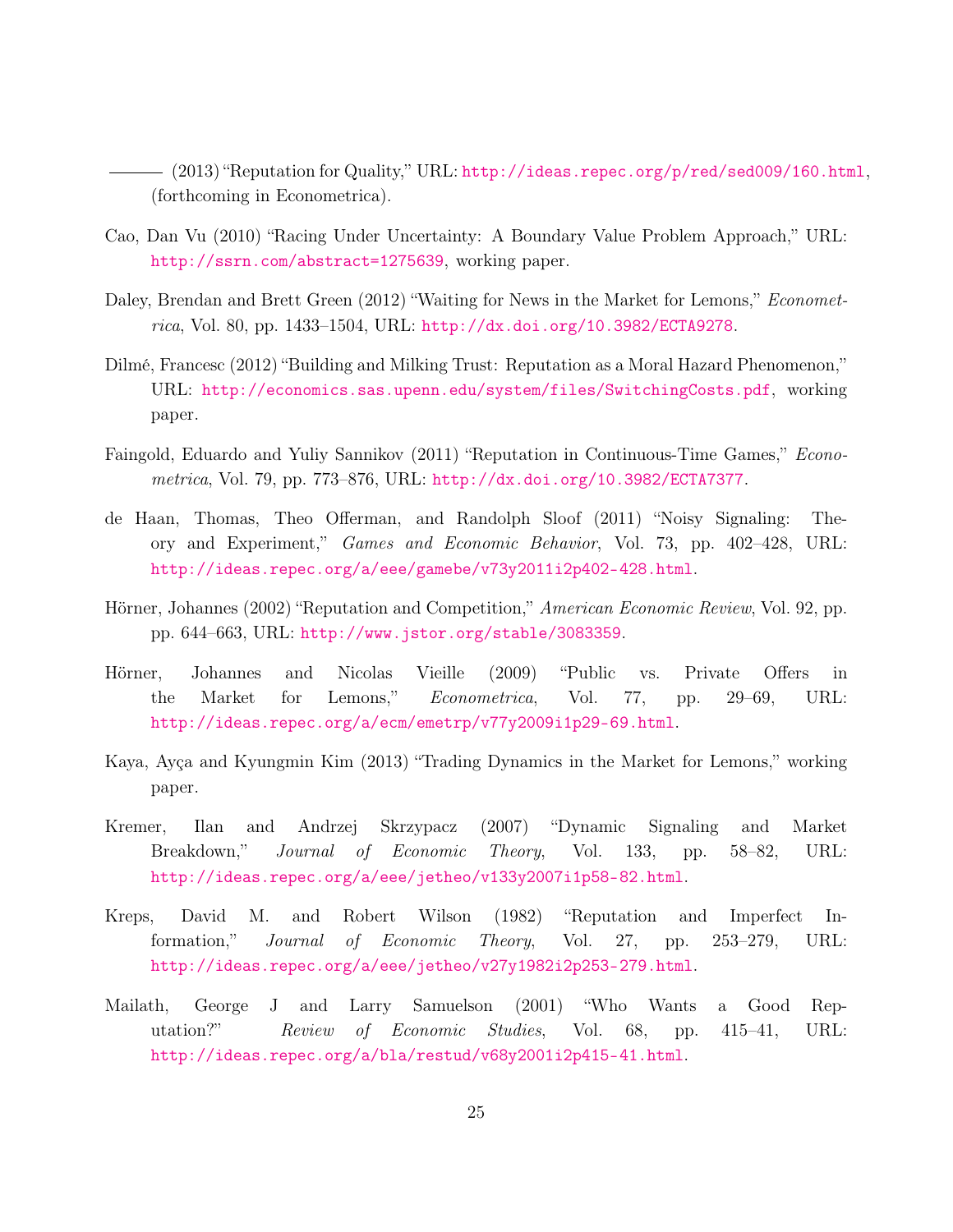- Matthews, Steven A and Leonard J Mirman (1983) "Equilibrium Limit Pricing: The Effects of Private Information and Stochastic Demand," Econometrica, Vol. 51, pp. 981–96, URL: http://ideas.repec.org/a/ecm/emetrp/v51y1983i4p981-96.html.
- Milgrom, Paul and John Roberts (1982) "Predation, Reputation, and Entry Deterrence," Journal of Economic Theory, Vol. 27, pp. 280 – 312, URL: http://www.sciencedirect.com/science/article/pii/002205318290031X.
- Nöldeke, Georg and Eric van Damme (1990) "Signalling in a Dynamic Labour Market," Review of Economic Studies, Vol. 57, pp. 1–23, URL: http://ideas.repec.org/a/bla/restud/v57y1990i1p1-23.html.
- Spence, A Michael (1973) "Job Market Signaling," *Quarterly Journal of Economics*, Vol. 87, pp. 355–74, URL: http://ideas.repec.org/a/tpr/qjecon/v87y1973i3p355-74.html.
- Swinkels, Jeroen M (1999) "Education Signalling with Preemptive Offers," Review of Economic Studies, Vol. 66, pp. 949–70, URL: http://ideas.repec.org/a/bla/restud/v66y1999i4p949-70.html.
- Weiss, Andrew (1983) "A Sorting-cum-Learning Model of Education," Journal of Political Economy, Vol. 91, pp. 420–42, URL: http://ideas.repec.org/a/ucp/jpolec/v91y1983i3p420-42.html.

### A Appendix: Omitted Proofs

### Proof of Lemma 2.1 (page 10)

*Proof.* Define  $R \equiv \{p | e_H(p) > 0 \& \Pr(\tau_{H,t} > 0 | P_t = p) > 0\}$  and let's show that it has the required properties. We first show that if  $P_t \in R$  then  $\Pr(\lim_{s\searrow t} P_s - P_t \leq 0) = 1$ . If P is continuous at t the result is trivial. Note that  $P_t$  is not continuous if (at least one type of) the seller accepts the equilibrium offer with positive probability. Assume without loss of generality that  $P_t = p_0$  and let  $\hat{p} Y$  be the offer received at t (see definition 2.1<sup>21</sup>). Note that there is a jump up only if  $\hat{p} < p_0$ , i.e., the H-seller accepts the offer with lower probability than the L-seller.

1. If  $\hat{p} = 0$  then only the L-seller accepts the offer, so it must be that  $V_L(p_0) = \Pi_0^L = 0$ . Since  $V_H(p_0) \geq \prod_0^H$ , by the right-continuity of  $e_H(\cdot)$  and because  $e_H(p_0) > 0$ , the H-seller should

<sup>&</sup>lt;sup>21</sup>Note that if  $F_{\theta}(0) > 0$  for some  $\theta \in \{L, H\}$  then  $\hat{p}$  is clearly well defined. If, instead,  $F_L(0) = F_H(0) = 0$ , right continuity of  $f_\theta$  and  $F_\theta(t) > 0$  for all  $t > 0$  and some  $\theta$  imposes that  $f_\theta(0) > 0$ , so  $\hat{p}$  is also well defined.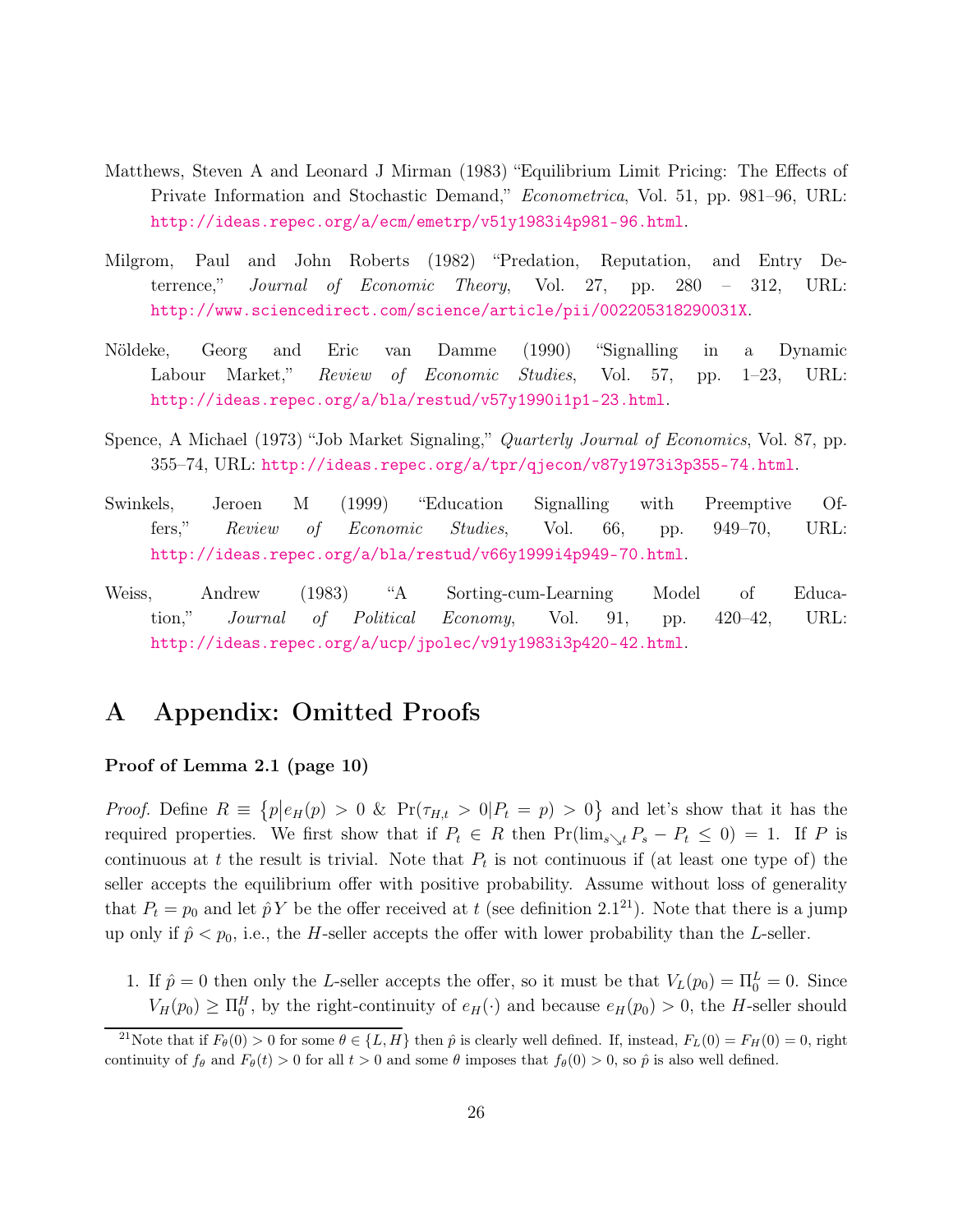receive an offer higher than  $\Pi_0^H$  with positive probability in the future in order to compensate the cost. Nevertheless, this implies that if the  $L$ -seller waits (at no cost) there is a positive probability that he will receive a positive offer, so we have a contradiction.

2. If  $0 < \hat{p} < p_0$ , we have that  $V_H(p_0) = \hat{p} \Pi$ . In order for a profitable deviation by the buyer not to exist, it needs to be the case that  $p_0 \Pi \leq V_H(p_0)$ , and that is a contradiction.

We now show that if  $p_0 \notin R$  then  $\Pr (P_s \notin R | \forall s \in [0, \tau_{\theta,0}]) = 1$  for  $\theta = H$  (then proving it for  $\theta = L$  is trivial,) and that this implies that either  $V_L(p_0) = V_H(p_0) = p_0 \Pi$  or  $V_{\theta}(p_0) = \Pi_0^{\theta}$ for all  $\theta \in \{L, H\}$ . Assume otherwise, so there exists some  $p_0 \notin R$  such that  $Pr(P_s \notin R | \forall s \in R)$  $[0, \tau_{H,0}]$  < 1. This implies that there is a positive probability that the *H*-seller receives an offer higher than  $\Pi_0^H$  (in order to compensate the cost incurred) on the path of play. Also, since  $e_H(p)=0$  in all  $p \notin R$  where the game does not end instantaneously,  $e_H(p_0)=0$ . Therefore, beliefs at  $t = 0$  are updated only through a different decision of rejecting equilibrium offers across types. If only the L-seller accepts the offer at  $p_0$  then the equilibrium offer is 0, so it must be that  $\Pi_0^L = 0$ . Nevertheless, by waiting he receives with positive probability a positive offer, which is a contradiction. If, alternatively, the equilibrium offer at  $p_0$  is positive, then it must be that  $V_L(p_0) = V_H(p_0) \geq p_0 \Pi$ . In this case, the offer has to be strictly higher than  $p_0 \Pi$ , since the rejection strategy differs across types. Therefore, either  $P$  jumps down or decreases over time in a neighborhood of  $t = 0$ . Since, as we know, once  $P_t \in R$ , the beliefs process is either continuous or jumps down, it is easy to prove that  $P_t \leq p_0$  for all  $t > 0$ , so the continuation value is lower than  $p_0$  Π. This is a clear contradiction. Therefore, either both types pool on the decision of accepting or rejecting at  $p_0$  (and then  $V_L(p_0) = V_H(p_0) = p_0 \Pi$  or  $V_\theta(p_0) = \Pi_0^\theta$  for all  $\theta \in \{L, H\}$ ) or, in the case that  $\Pi_0^L = 0$ , only the L-seller accepts future offers, so  $V_\theta(p_0) = \Pi_0^\theta$  for all  $\theta \in \{L, H\}$ .

Let's show that R is open. Assume  $P_t \in R$ , for some  $t \in \mathbb{R}_+$ . If the posterior jumps down at t (meaning that the corresponding offer is higher than  $P_t \Pi$ ), then the previous results show that  $P_s \leq P_t$  for all  $s > t$ , so  $V_H(P_t) \leq P_t \Pi$ , what is a contradiction. So, assume that  $P_t$  is continuous at t and there is a sequence  $\{p_i\}_{i\in\mathbb{N}}$  converging to  $P_t$  such that  $p_i \in [0,1]\backslash R$  for all i. Then,  $Pr(P_{t+s} \notin R$  for some  $s < \varepsilon) = 1$  for all  $\varepsilon > 0$ , i.e., P will leave R with an arbitrarily short period of time. Nevertheless, since  $e_{H,t} > 0$  and  $e_{H,t}$  is right-continuous, this is a contradiction.

Finally, let's prove that  $Pr(p_{\tau_{\theta,t}} \in R | \theta) = 0$ , for all  $\theta \in \{L, H\}$ . Assume otherwise, that is, assume that  $p_0 \in R$  and  $\theta \in \{L, H\}$  exist such that  $F_{\theta}(t) > 0$  for all  $t > 0$ . Let  $\hat{p}$  be the posterior of the buyers over a seller that accepts the equilibrium offer at  $t$  (computed as in is Definition 2.1). Note that the previous results imply that  $\hat{p} \geq p_0$ . Then we have two possibilities:

1. If  $\hat{p} = p_0$  then  $V_H(p_0) = V_L(p_0) = p_0 \Pi$ , so the evolution of the posterior is not affected by the decision of rejecting the offer. Therefore, in this case, there exists another equilibrium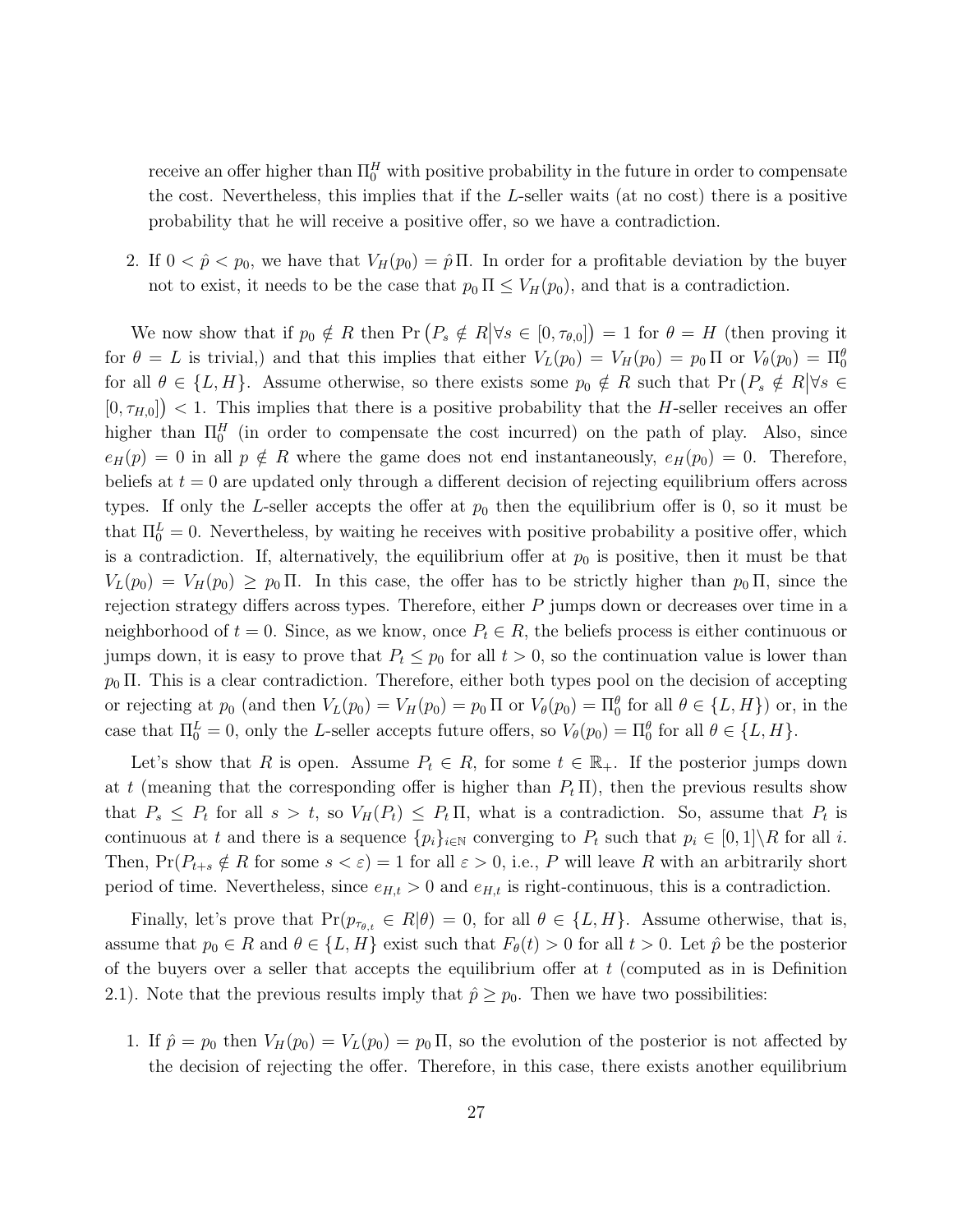where  $F_{\theta}(t)=0$  for some  $t > 0$  for both  $\theta \in \{L, H\}$ . As we will see, under the assumption that  $F_{\theta}(t)=0$  for some t and both  $\theta \in \{L, H\}$ , there is no equilibrium where  $V_H(p_0)$  =  $V_L(p_0) = p_0 \Pi$ , so we have a contradiction.

2. If  $\hat{p} > p_0$  then there are two possibilities. First, assume that there is a jump down, i.e.,  $p_{0+} < p_0$ . By the previous results,  $Pr(P_t \leq p_0 | t > 0) = 1$ , so  $V_H(p_0) \leq p_0 \Pi$ , what is a clear contradiction. Assume, instead, that  $P_t$  is continuous. In this case,  $Pr(V_H(P_s) = V_L(P_s)|s \in$  $[t, \tau_{H,t}]$  = 1. Indeed, as we know,  $V_H(\cdot) \geq V_L(\cdot)$ . If  $V_H(P_s) > V_L(P_s)$  for some  $P_s > P_t$ , then the H-seller can mimic the L-seller until s, guaranteeing the same flow payoff and a higher continuation payoff. Note that  $V_L(\cdot)$  and  $V_H(\cdot)$  solve locally the HJB equation (2.5) with an extra term in the drift<sup>22</sup> in order to account for the acceptance of offers. Simple algebra manipulation shows that the extra term is positive (and equal to  $\frac{e_H(p)^2(1-p)p}{2\sigma^2}$ ). This is a contradiction.

 $\Box$ 

 $\Box$ 

### Proof of Lemma 2.2 (page 11)

Proof. Trivial using the fourth paragraph of the proof of Lemma 2.1.

### Proof of Lemma 2.3 (page 13)

*Proof.* Note that the second derivative of the maximand of (2.5) with respect to  $\hat{e}$  is  $-\alpha$  ( $\alpha$  − 1)  $A_H \hat{e}^{\alpha-2}_H < 0$ , so the first order condition is sufficient for optimality. Therefore, we impose the equilibrium condition  $\hat{e}_{\theta}(p) \equiv e_{\theta}(p)$  in the FOC (2.8), so we get

$$
-\alpha A_H e_H(p)^{\alpha - 1} = \frac{p(1 - p) e_H(p) V'(p)}{\sigma^2} \Rightarrow V'(p) = \frac{\alpha \sigma^2 A_H e_H(p)^{\alpha - 1}}{p(1 - p)}.
$$

Now, plugging this expression into the maximand of (2.5) we have a first order differential equation for  $e_H(p)$ , given by

$$
0 = -c_0 + \frac{\alpha - 2}{2} A_H e_H(p)^{\alpha - 1} (e_H(p) + \alpha (1 - p) p e'_H(p)).
$$

The general solution of this equation is given by equation (2.9).

<sup>&</sup>lt;sup>22</sup>This term is equal to  $-(f_H(p) - f_L(p)) p (1-p) < 0$ .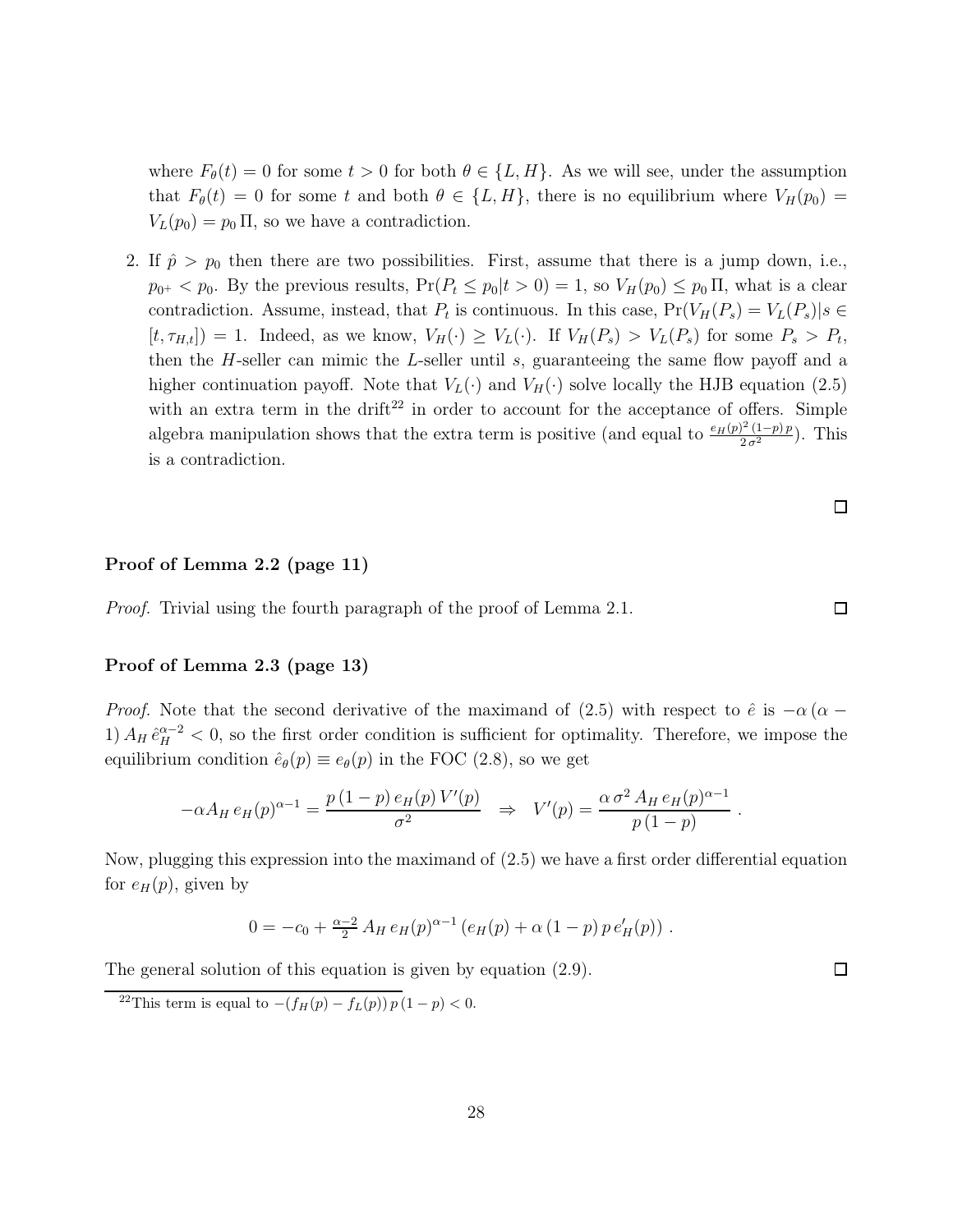### Proof of Lemma 2.4 (page 14)

*Proof.* Let R be the signaling region of an MSE, and  $\tilde{R} \subset R$  the signaling region of another equilibrium. Note that if  $p_0 \notin \tilde{R}$  then  $\tilde{V}_H(p) = \max\{\Pi_0^H, p_0 \Pi\} \leq V_H(p_0)$ . So, assume that  $p_0 \in \tilde{R}$ . Since both R and  $\tilde{R}$  are open, there exist some intervals  $(p, \bar{p}) \subset R$  and  $(\tilde{p}, \tilde{\bar{p}}) \subset \tilde{R}$ such that  $p, \bar{p} \notin R$ ,  $\tilde{p}, \tilde{\bar{p}} \notin \tilde{R}$  and  $p_0 \in (\tilde{p}, \tilde{\bar{p}}) \subset (p, \bar{p})$ . If  $p = \tilde{p}$  and  $\bar{p} = \tilde{\bar{p}}$  then trivially  $V_H(p_0) = \tilde{V}_H(p_0)$ . Otherwise, assume  $\tilde{p} > p$  and  $\tilde{\bar{p}} = \bar{p}$ . As is shown in the proof of Lemma 2.5, the value function  $V_H(\cdot)$  follows the equation (A.1), for some  $C_1$ . We can write it explicitly as  $V_H(p; \bar{p}, C_1)$ . It is easy to verify that  $\frac{\partial V'_H(p; \bar{p}, C_1)}{\partial C_1} < 0$ . Therefore, there exists some  $\tilde{C}_1 > C_1$ such that  $V_H(\tilde{p}; \bar{p}, \tilde{C}_1) = \max{\{\tilde{p} \Pi, \Pi_0^H\}}$ , so we have that  $\tilde{V}_H(p) = V_H(\tilde{p}; \bar{p}, \tilde{C}_1)$ . Finally, given that  $\frac{\partial V_H(p;\bar{p},C_1)}{\partial C_1} < 0$ , we have that  $\tilde{V}_H(p_0) < V_H(p_0)$ . If  $\underline{\tilde{p}} \ge \underline{p}$  and  $\tilde{\bar{p}} < \bar{p}$  we can repeat the process, keeping p constant and decreasing  $\bar{p}$  to  $\tilde{p}$ , by writing  $V_H(\cdot)$  in therms of p instead of  $\bar{p}$ . Note that if R is a strict subset of R then there exist  $p \in R'$  such that  $V_H(p) < V_H(p)$ .  $\Box$ 

### Proof of Lemma 2.5 (page 14)

*Proof.* Assume that an MSE exists and let R be its signaling region. Suppose  $p_0 \in R$  and define p and  $\bar{p}$  as in (2.3) and (2.4). Note that by the definition MSE there is no equilibrium such that its signaling region contains  $\bar{p}$ . We assume  $V_H(p) = p \Pi$  and  $V_H(\bar{p}) = \bar{p} \Pi$  (the other possible case, when  $V_H(p) = \Pi_0^H$ , is proved analogously). Then, from the FOC (2.8) and the form of the policy function (2.9), there exists some constant  $C_1$  such that

$$
V_H(p) \equiv V_H(p, \bar{p}) = \bar{p} \Pi - \int_p^{\bar{p}} \frac{A_H \alpha \sigma^2}{(1-q) q} \left( \frac{C_1 (1-q)}{(2-\alpha) q} - \frac{2 c_0}{(2-\alpha) A_H} \right)^{\frac{\alpha-2}{\alpha}} dq . \tag{A.1}
$$

For  $\bar{p}' \in (0, 1)$ , define  $\underline{p}_*(\bar{p}') \equiv \sup\{p < \bar{p}' | V_H(p, \bar{p}') \leq p \Pi\}$ . Note that  $\underline{p} = \underline{p}_*(\bar{p})$ .

Note that since  $V_H(p) \geq p \prod$  for all  $p \in R$  and  $V_H(\cdot) \in C^1(R)$ , we have  $\lim_{p \downarrow p} V'_H(p) \geq \prod$ and  $\lim_{p \uparrow \bar{p}} V_H'(p) \leq \Pi$ . We need to show that for the MSE these weak inequalities are equalities, instead.

Assume first  $\lim_{p\downarrow p} V'_H(p) > \Pi$  and  $\lim_{p\uparrow p} V'_H(p) < \Pi$ . Note that  $\frac{\partial V_H(p,\bar{p})}{\partial \bar{p}} = \Pi - V'_H(\bar{p}) > 0$ . Therefore,  $p_*(\bar{p})$  is decreasing, and since  $\lim_{p\downarrow p} V_H'(p) > \Pi$  exists in a neighborhood of  $\bar{p}$ . So, since  $V_H(p,\bar{p})$  is increasing in  $\bar{p}$ , for  $\varepsilon > 0$  small enough  $(p_*(\bar{p} + \varepsilon), \bar{p} + \varepsilon) \ni \bar{p}$  is the signaling region of some equilibrium. This contradicts the assumption that  $\bar{p}$  is not in the signaling region of any equilibrium.

Now consider the case  $V'_H(p) > \Pi$  and  $V'_H(\bar{p}) = \Pi$  (a similar argument can be used when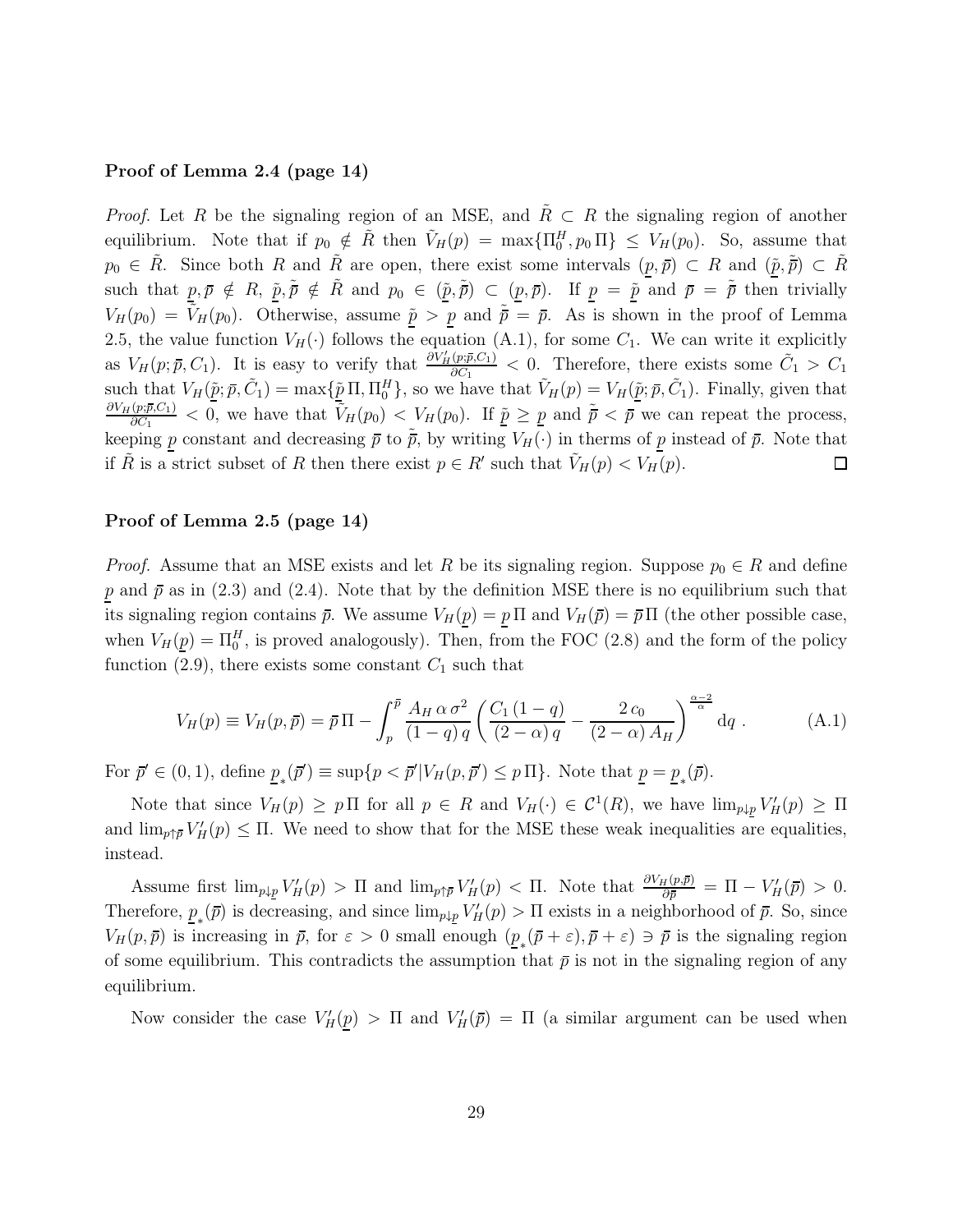$V'_H(p) = \Pi$  and  $V'_H(p) < \Pi$ ). It is easy to see that now  $V_H(p) = \overline{V}_H(p, \overline{p})$  where

$$
\overline{V}_H(p,\bar{p}) \equiv \bar{p}\,\Pi - \int_p^{\bar{p}} \frac{\Pi \,\bar{p} \, q^{\frac{2}{\alpha}-2} \,(1-\bar{p})^{2/\alpha} \,(1-q)^{-1}}{(2\,(2-\alpha)^{-1} \,k\,(\bar{p}-q)((1-\bar{p})\,\bar{p})^{\frac{\alpha}{2-\alpha}} + (1-q)\,\bar{p})^{\frac{2-\alpha}{\alpha}}} \,\mathrm{d}q \tag{A.2}
$$

where  $k \equiv c_0 \left(\frac{\Pi A^{-2/\alpha}}{\alpha \sigma^2}\right)^{\frac{\alpha}{2-\alpha}}$ . Simple algebra shows that

$$
\frac{\partial^2 \overline{V}_H(\overline{p}, \overline{p})}{\partial \overline{p}^2} > 0 \quad \Leftrightarrow \quad \frac{\partial \overline{V}_H(p, \overline{p})}{\partial \overline{p}} > 0
$$

$$
\Leftrightarrow \quad k - (\alpha (1 - \overline{p}) - 1) ((1 - \overline{p}) \overline{p})^{\frac{\alpha}{\alpha - 2}} > 0.
$$

The first condition is a necessary condition for  $(p, \bar{p})$  to be an equilibrium when  $\frac{\partial}{\partial p} \overline{V}_H(p, \bar{p}) = \Pi$ . Indeed, since  $V_H(p, \bar{p}) > p \Pi$  for  $p \in (p, \bar{p})$  and  $\overline{V}_H(\overline{p}, \overline{p}) = \overline{p} \Pi$ ,  $\overline{V}_H(\cdot, \overline{p})$  must be convex at  $p = \overline{p}$ . Using simple algebra we find that when  $\alpha < 2$ , there exists a unique  $\bar{p}^{\dagger}$  such that  $\frac{\partial^2 \bar{V}_H(p,\bar{p})}{\partial p^2} > 0$  iff  $\bar{p} > \bar{p}^{\dagger}$ . For  $\alpha > 2$ , as we will see in the proof of Proposition 4.1,  $\frac{\partial^2 \overline{V}_{H}(p,\bar{p})}{\partial p^2} < 0$  in a (maybe empty) interval contained in  $(0, \frac{\alpha-1}{\alpha})$  that contains  $\tilde{p}_-$  (defined in  $(A.5)$ ). Therefore, since by assumption  $V_H(\underline{p}) = \underline{p} \Pi$ , it must be the case that  $\bar{p} > \tilde{p}_-$ , so  $\frac{\partial^2 \overline{V}_H(\bar{p}', \bar{p}')}{\partial p^2} > 0$  for  $\bar{p}' > \bar{p}$ .

For  $\alpha < 2$ , the value function (A.2) is well defined for all  $p \in (0,1)$ . In this case,  $\bar{p}$  can be increased to  $\bar{p} + \varepsilon$ , for  $\varepsilon > 0$  small, such that  $\underline{p}_*(\bar{p} + \varepsilon)$  exists, and satisfies  $\frac{\partial}{\partial p}V_H(p, \bar{p} + \varepsilon) > \Pi$ . Since  $V_H(p,\bar{p}+\varepsilon) > V_H(p,\bar{p})$  for all  $p, p_*(\bar{p}+\varepsilon) < p$ . This, by a similar argument as before, contradicts the assumption that  $\bar{p}$  does not belong to the signaling region of any competitive equilibrium.

When  $\alpha > 2$ , the term inside the parenthesis of the denominator of  $(A.2)$  may not be well defined. It is easy to see that it is well defined for  $p \geq \bar{p}$ . In particular, given  $\bar{p}$ , either the denominator is well defined for all p or there exists some function  $0 < \tilde{p}_0(\bar{p}) < \bar{p}$  such that it is not well defined for  $p < \tilde{p}_0(\bar{p})$  and well defined otherwise. Furthermore, if  $\tilde{p}_0(\bar{p})$  exists, it is continuous in  $\bar{p}$  and  $\lim_{p\to p_0(p)} \frac{\partial}{\partial p}$  $\frac{\partial}{\partial p}V_H(p,\bar{p})=0$ . Since, by assumption,  $\frac{\partial}{\partial p}\overline{V}(p,\bar{p})$  >, then  $p > \tilde{p}_0(\bar{p})$  if  $\tilde{p}_0(\bar{p})$ exists. Now, using the same argument as in the case where  $\alpha < 2$ ,  $\bar{p}$  can be increased by  $\varepsilon > 0$ small such that  $(p_*(\bar{p}+\varepsilon), \bar{p}+\varepsilon)$  is the signaling region of an equilibrium. This contradicts our initial assumption.  $\Box$ 

### Proof of Proposition 3.1 (page 14)

*Proof.* We will prove this proposition by explicitly constructing the equilibrium. Define  $\overline{V}_H(\cdot, \cdot)$ and  $\bar{p}^{\dagger}$  as in the proof of Lemma 2.5. Since  $\lim_{\bar{p}\to 0} \bar{V}_H(0,\bar{p})=0$  and  $\bar{V}_H(p,\bar{p})$  is decreasing in  $\bar{p}$ when  $\bar{p} < \bar{p}^{\dagger}$ , we have that  $\bar{V}_H(0, \bar{p}^{\dagger}) < 0$ . Furthermore, by simple visual inspection we see that  $\lim_{\bar{p}\to 1} \bar{V}_H(0,\bar{p}) = \Pi$ . Therefore, by continuity and since  $\bar{V}_H(p,\bar{p})$  is increasing in  $\bar{p}$  when  $\bar{p} > \bar{p}^{\dagger}$ , for each  $\Pi_0^H$  there exists a unique  $\bar{p}_*(\Pi_0^H) \in (\bar{p}^{\dagger}, 1)$  such that  $\bar{V}_H(0, \bar{p}_*(\Pi_0^H)) = \Pi_0^H$ .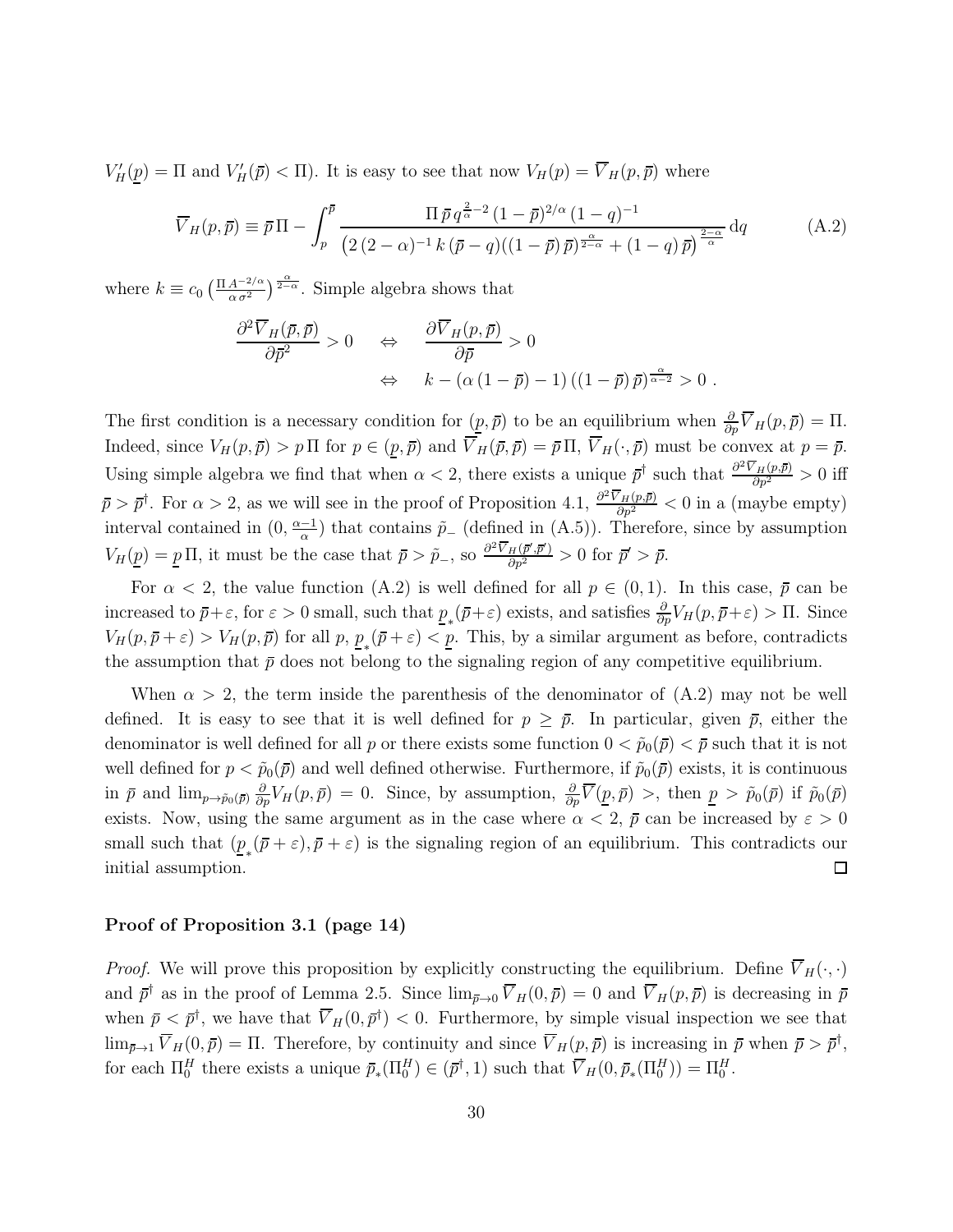Let's show that there is an equilibrium with signaling region  $R = (0, \bar{p}_*(\Pi_0^H))$ . Let's denote  $V_{H*}(p) \equiv \overline{V}_H(p, \overline{p}_*(\Pi_0^H))$ . Then, since the boundary conditions are satisfied, we only need to show that  $V_{H*}(p) \ge \max\{p\,\Pi, \Pi_0^H\}$  for all  $p \in (0, \bar{p}_*(\Pi_0^H))$ . Since  $V'_{H*}(p) > 0$  and  $V_{H*}(0) = \Pi_0^H$ , we only have to verify that  $V_{H*}(p) \ge p \prod$  for all  $p \in (0, \bar{p}_*(\Pi_0^H))$ . First, taking derivatives in the expression (A.2) we have that

$$
V''_{H*}(\bar{p}_*(\Pi_0^H)) > 0 \quad \Leftrightarrow \quad \bar{p}_*(\Pi_0^H) > \bar{p}^{\dagger}.
$$

Second, let's find the solutions of the equation  $V'_{H*}(p) = \Pi$  other than  $p = \bar{p}_*(\Pi_0^H)$ . Simple algebra transforms this equation into finding the zeros of  $f(\cdot)$ , where

$$
f(p) = \frac{2 k (\bar{p} - p)}{2 - \alpha} - (1 - \bar{p}) p^{\frac{\alpha}{\alpha - 2} + 1} (1 - p)^{\frac{\alpha}{\alpha - 2}} + (1 - p) (1 - \bar{p})^{\frac{\alpha}{\alpha - 2}} \bar{p}^{\frac{\alpha}{\alpha - 2} + 1} ,
$$

where  $\bar{p} \equiv \bar{p}_{*}(\Pi_{0}^{H})$ . Let's show that it has at most one solution lower than  $\bar{p}$ . In order for the previous equation to have more than one solution in  $(0, \bar{p}_*(\Pi_0^H))$ , the second derivative must have at least one zero in  $(0, \bar{p}_*(\Pi_0^H))$ . Nevertheless, if we take the second derivative it is easy to see that it does not have any zero in  $(0, \bar{p}_*(\Pi_0^H))$  for  $\alpha < 2$ . Then, since  $V'_{H*}(0) = \infty$ , it must be the case that  $V_{H*}(p) > p \Pi$  for all  $p \in (0, \bar{p}_*(\Pi_0^H))$ . Indeed, if it was not the case, there must exist  $\tilde{p}'_1, \tilde{p}'_2 \in (0, \bar{p}_*(\Pi_0^H))$  such that  $V_{H*}(p) < 0$  for  $p \in (\tilde{p}'_1, \tilde{p}'_2)$  and

$$
V_{H*}(\tilde{p}'_1) = \tilde{p}'_1 \Pi , V_{H*}(\tilde{p}'_2) = \tilde{p}'_2 \Pi , V'_{H*}(\tilde{p}'_1) \leq \Pi \text{ and } V'_{H*}(\tilde{p}'_2) \geq \Pi .
$$

Continuity of  $V'_{H*}(\cdot)$  implies that there exist  $\tilde{p}_1, \tilde{p}_2, \tilde{p}_3 \in (0, \bar{p}_*(\Pi_0^H))$  such that  $V'_{H*}(\tilde{p}_1) = V'_{H*}(\tilde{p}_2)$  $V'_{H*}(\tilde{p}_3) = \Pi$  and  $0 < \tilde{p}_1 < \tilde{p}'_1 < \tilde{p}_2 < \tilde{p}'_2 < \tilde{p}_3 < \bar{p}'_*(\Pi_0^H)$ . But this contradicts the fact that  $f(\cdot)$ only has one zero in  $(0, \bar{p}_*(\Pi_0^H))$ . So, there is an equilibrium with signaling region  $R = (0, \bar{p}_*(\Pi_0^H))$ .

Using a similar argument as in the proof of Lemma 2.5, we can argue that if there is an equilibrium with signaling region R' and  $\sup R' > \sup R$ , there must exist another equilibrium with signaling region  $\tilde{R}'$  such that sup  $R'' > \sup R'$ , satisfying the smooth pasting condition. Nevertheless, as we have just seen, the equilibrium defined is the only one that satisfies them.  $\Box$ 

### Proof of Lemma 3.1 (page 15)

*Proof.* The value function for any equilibrium is given by  $(A.2)$ , and let  $V_H(p; \bar{p}, k)$  denote the function defined in this equation where we explicitly write  $k$  as an argument. Note that when  $\alpha < 2$ ,  $k \equiv k(\sigma)$  (defined in the proof of Lemma 2.5) is decreasing in  $\sigma$ . Therefore, if  $\sigma$  increases, the integrand of the expression (A.2) increases for each given q (keeping  $\tilde{p}$  the same). So, since  $\sigma_1 > \sigma_2$ ,  $V_H(0; \bar{p}_*(\sigma_2), k(\sigma_1)) < V_H(0; \bar{p}_*(\sigma_2), k(\sigma_2)) = \Pi_0^H$ . Hence, since  $V_H(0; \bar{p}, k(\sigma_1))$  is increasing in  $\bar{p}$ , we have that  $\bar{p}_*(\sigma_1) > \bar{p}_*(\sigma_2)$ .  $\Box$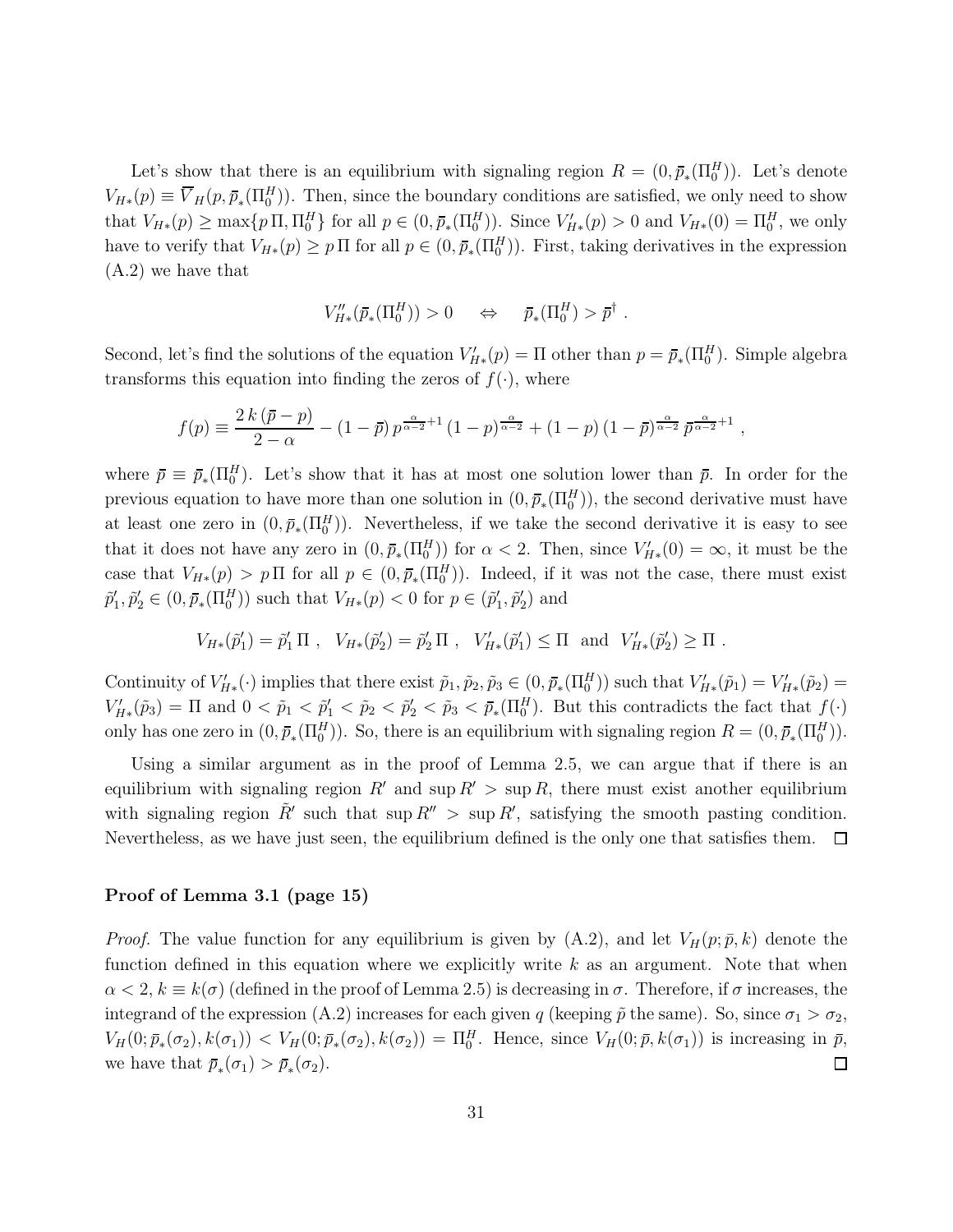### Proof of Proposition 3.2 (page 17)

Proof. The proof is the same as the one for Proposition 3.1. In Proposition 3.1 the result is proven for  $c_0 > 0$ , but the argument still applies for  $c_0 = 0$ . The particular value of  $\bar{p}_*$  is obtained by solving the equation  $\frac{\partial}{\partial p}V_H(\bar{p}_*; 0, \bar{p}_*, \Pi_0^H, \bar{p}_* \Pi) = \Pi$  (using the definition (3.4).)  $\Box$ 

#### Proof of Proposition 4.1 (page 19)

*Proof.* Note that in all equilibria with  $R \neq \emptyset$  there must be a  $\tilde{p} \in R$  such that  $V'_H(\tilde{p}) = \Pi$  and  $V_H''(\tilde{p}) < 0$ . Indeed, consider a  $p \in R$  and define p and  $\bar{p}$  as in (2.3) and (2.4). Note that equilibrium conditions require  $V_H(p) > p \prod$  for  $p \in (p, \bar{p})$ ,  $\lim_{p \downarrow p} V'_H(p) \geq \prod$  and  $\lim_{p \uparrow \bar{p}} V'_H(p) \leq \prod$ . So, since  $V_H'(\cdot) \in \mathcal{C}^1(\underline{p}, \overline{p})$ , using standard calculus we know that there must exist at least one  $\tilde{p}$  such that  $V'_H(\tilde{p}) = \Pi$  and  $V''_H(\tilde{p}) < 0$ .

Assume that an equilibrium exists and consider  $\tilde{p}$  satisfying the previous conditions. Then, given the form of the policy function (2.9), there must exist some  $\tilde{v}$  such that the value function  $V_H(p) \equiv V_H(p; \tilde{p}, \tilde{v})$  takes the following form:

$$
V_H(p; \tilde{p}, \tilde{v}) \equiv \tilde{v} + \int_{\tilde{p}}^p \frac{\Pi \, \tilde{p} \, q^{\frac{2}{\alpha} - 2} (1 - \tilde{p})^{2/\alpha} (1 - q)^{-1}}{(2 \, (2 - \alpha)^{-1} \, k \, (\tilde{p} - q) \, ((1 - \tilde{p}) \, \tilde{p})^{\frac{\alpha}{2 - \alpha}} + (1 - q) \, \tilde{p})^{-\frac{2 - \alpha}{\alpha}} dq \,,\tag{A.3}
$$

where  $k \equiv c_0 \left( \frac{\Pi A^{-2/\alpha}}{\alpha \sigma^2} \right)^{\frac{\alpha}{2-\alpha}}$  as in the proof of Lemma 2.5. Note that  $V_H(\tilde{p}; \tilde{p}, \tilde{v}) = \tilde{v}$  and  $\frac{\partial}{\partial p} V_H(\tilde{p}; \tilde{p}, \tilde{v}) =$ Π. If we twice differentiate it with respect to p we find

$$
\frac{\partial^2}{\partial p^2} V_H(\tilde{p}; \tilde{p}, \tilde{v}) = \frac{2 \Pi \left( (1 - \tilde{p}) \tilde{p} \right)^{\frac{-\alpha}{\alpha - 2}}}{\alpha \tilde{p} \left( 1 - \tilde{p} \right)} \left( k - \left( \alpha \left( 1 - \tilde{p} \right) - 1 \right) \left( \left( 1 - \tilde{p} \right) \tilde{p} \right)^{\frac{\alpha}{\alpha - 2}} \right) . \tag{A.4}
$$

Note that the first term in the RHS of the expression is clearly positive. The second term in the RHS is k when  $\tilde{p} = 0$ ,  $\tilde{p} = \frac{\alpha - 1}{\alpha}$  and  $\tilde{p} = 1$ . If we differentiate this term, we see that it is strictly convex in the region  $(0, \frac{\alpha-1}{\alpha})$  and concave otherwise. Therefore, the minimum of the second term of the RHS of (A.4) is in the region  $(0, \frac{\alpha-1}{\alpha})$ , and it can be shown that it is reached at

$$
\tilde{p}_{-} \equiv \frac{1}{2 + \sqrt{\frac{\alpha - 2}{\alpha - 1}}} \,. \tag{A.5}
$$

Therefore, using the definition of k, a necessary condition for  $V_H(p; \tilde{p}, \tilde{v})$  to be concave at  $\tilde{p}$  is that

$$
c_0 < \bar{c}_0 \equiv \left(\frac{\Pi A_H^{-2/\alpha}}{\alpha \sigma^2}\right)^{\frac{\alpha}{\alpha-2}} \left(\alpha \left(1 - \tilde{p}_-\right) - 1\right) \left(\left(1 - \tilde{p}_-\right) \tilde{p}_-\right)^{\frac{\alpha}{\alpha-2}}.\tag{A.6}
$$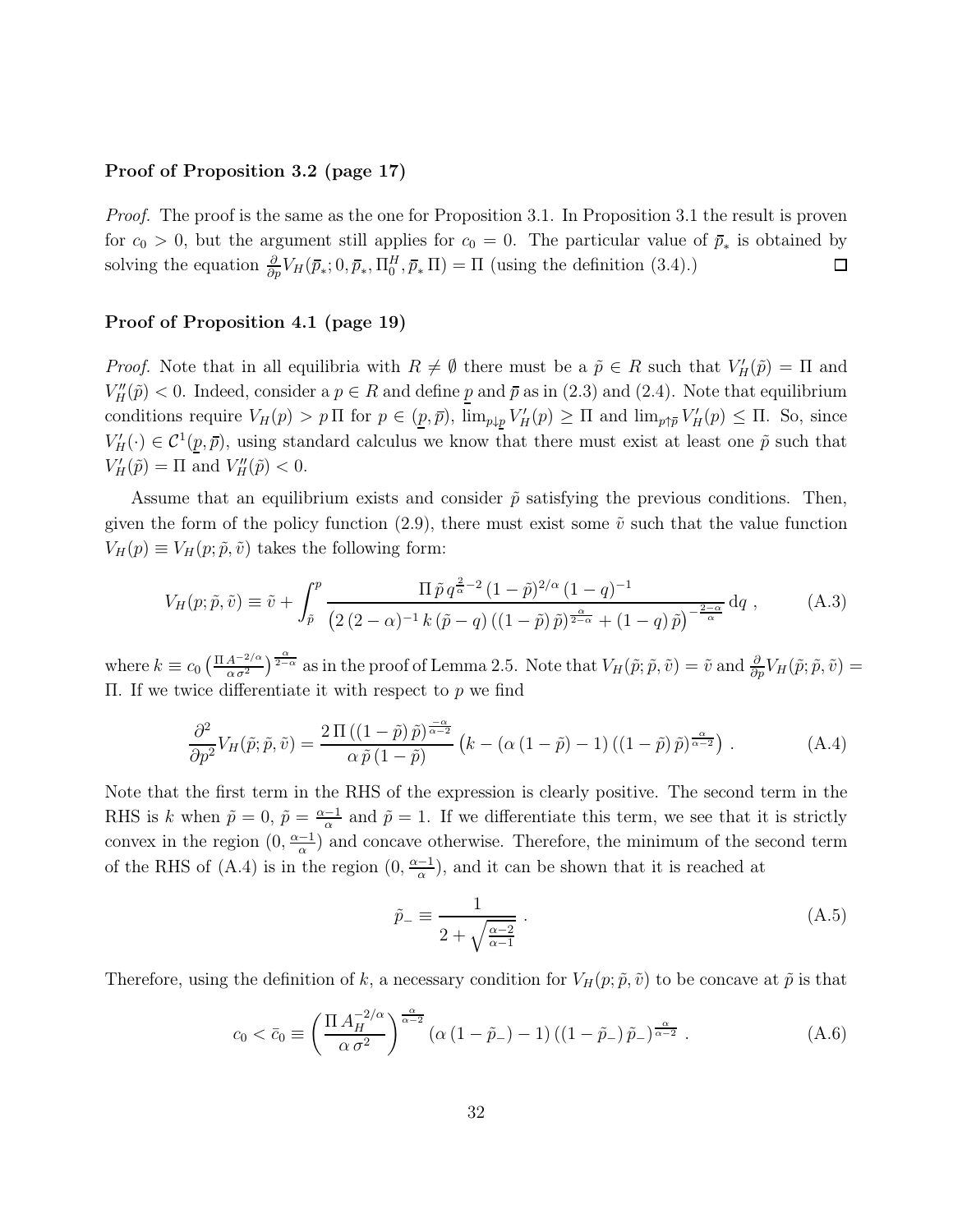So, the previous condition is necessary for the existence of  $\tilde{p} \in R$  satisfying  $V'_H(\tilde{p}) = \Pi$  and  $V_H''(\tilde{p}) < 0$ , that itself is a necessary condition for the existence of equilibria. Then,  $c_0 < \bar{c}_0$  is a necessary condition for the existence of equilibria.

Let's show that  $c_0 < \bar{c}_0$  is also a sufficient condition for the existence of equilibria. Assume  $c_0 < \bar{c}_0$ , so  $\tilde{p}$  exists such that  $\frac{\partial}{\partial p}V_H(\tilde{p};\tilde{p},\tilde{v}) = \Pi$  and  $\frac{\partial^2}{\partial p^2}V_H(\tilde{p};\tilde{p},\tilde{v}) < 0$ . If we make  $\tilde{v}$  higher (close enough to  $\tilde{p}$ Π), standard calculus guarantees that there exist  $p < \tilde{p}$  and  $\bar{p} > \tilde{p}$  such that  $V_H(p; \tilde{p}, \tilde{v}) = p \Pi, V_H(\bar{p}; \tilde{p}, \tilde{v}) = \bar{p} \Pi$  and  $V_H(p; \tilde{p}, \tilde{v}) > p \Pi$  for all  $p \in (p, \bar{p})$ . Since  $R = (p, \bar{p})$ satisfying the previous conditions is the signaling region of an equilibrium,  $c_0 < \bar{c}_0$  is a sufficient condition for an equilibrium to exist.

Note that  $V_H(p; \tilde{p}, \tilde{v})$  is well defined as long as the term inside the parenthesis of the denominator is non-negative. It is easy to verify that it is non-negative if p is in the neighborhood of  $\tilde{p}$ , so the previous argument is valid. Note also that if  $\tilde{p}$  is large, the term in the denominator is not well defined for low q. Since the exponent of this term is negative when  $\alpha > 2$ , this corresponds to the derivative of  $V_H$  with respect to p being 0.

Assume that  $c_0 < \bar{c}_0$ , fix an equilibrium and  $\tilde{p}$  satisfying the previous properties. Let's define  $\tilde{v} = \inf \{ \tilde{v} | V_H(p; \tilde{p}, \tilde{v}) > p \Pi \ \forall p < \tilde{p} \}$  and  $\tilde{v}_+ \equiv \inf \{ \tilde{v} | V_H(p; \tilde{p}, \tilde{v}) > p \Pi \ \forall p > \tilde{p} \}$ . Note that since  $\lim_{p\to 1} V_H(p;\tilde{p},\tilde{v}) = \infty$ , we have  $\tilde{p} \Pi < \tilde{v}_+ < \infty$ . Assume  $\tilde{v}_+ \leq \tilde{v}_-$  (the other case is analogous). By continuity, there exists some  $\bar{p}$  such that  $V_H(\bar{p}; \tilde{p}, \tilde{v}_+) = \bar{p} \Pi$ . Note that  $\bar{p}$  is unique. Indeed, by the previous argument  $\frac{\partial^2}{\partial p^2} V_H(p; \tilde{p}, \tilde{v}_+)$  has two zeros when  $c_0 < \bar{c}_0$  (one lower than  $\tilde{p}$  and one higher than  $\tilde{p}$ ), and  $\bar{p}$  must be higher than the higher zero, so  $\frac{\partial^2}{\partial p^2}V_H(\bar{p};\tilde{p},\tilde{v}_+) > 0$ .

Since  $V_H(p; \tilde{p}, \tilde{v}) \in C^1(\tilde{p}, 1)$ , it must be the case that  $\frac{\partial}{\partial p} V_H(\bar{p}; \tilde{p}, \tilde{v}_+) = \Pi$ , and therefore  $V_H(\bar{p}; \tilde{p}, \tilde{v}_+) = \overline{V}_H(p, \bar{p})$ , where  $\overline{V}_H$  is defined in (A.2). Recall that  $\overline{V}_H(p, \bar{p})$  is increasing and continuous in  $\bar{p}$ . Furthermore, by assumption (since  $\tilde{v}_-\geq \tilde{v}_+$ ), there exists some  $p < \tilde{p}$  such that  $\overline{V}_H(p,\overline{p}) = p.$  Define  $\overline{p}_* = \inf \{ \overline{p} | \overline{V}_H(p,\overline{p}) > p \Pi \ \forall p < \overline{p} \}.$  Using standard calculus, it is easy to prove that there exists some  $\underline{p}_* < \overline{p}_*$  such that  $\overline{V}_H(\underline{p}_*, \overline{p}_*) = \underline{p}_* \Pi$  and  $\frac{\partial}{\partial p} \overline{V}_H(\underline{p}_*, \overline{p}_*) = \Pi$ .

Finally, to show that the equilibrium found is an MSE we can use a similar argument as in the proof of Lemma 2.5. Indeed, it is easy to see that for all competitive equilibria, there must exist another equilibrium with a bigger signaling region satisfying the smooth pasting condition. Nevertheless, the fact that  $\overline{V}_H(p,\overline{p})$  is increasing in  $\overline{p}$  ensures that there is no equilibrium satisfying the smooth pasting condition other than the one we just defined. □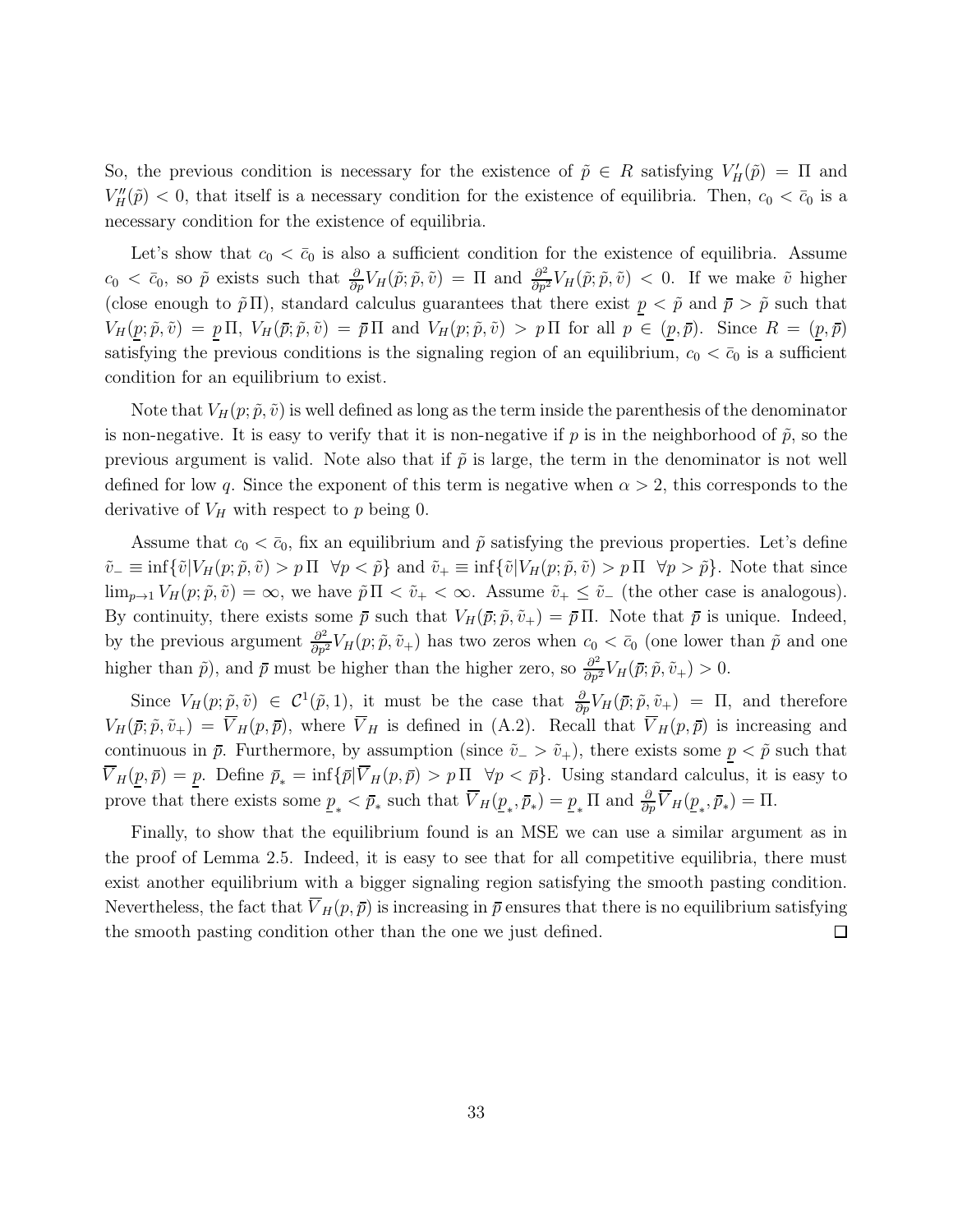### Proof of Proposition 4.2 (page 20)

*Proof.* Let's fix  $\underline{p} \in (0, \frac{\Pi_0^H}{Y})$  and define

$$
\underline{V}_H(p,\underline{p}) \equiv \Pi_0^H + \int_{\underline{p}}^p \frac{2^{\frac{1}{\alpha}} \alpha \sigma^2 A_H^{2/\alpha} c_0^{\frac{\alpha-2}{\alpha}} (q-\underline{p})^{\frac{\alpha-2}{\alpha}}}{(\alpha-2)^{1-\frac{2}{\alpha}} (1-\underline{p})^{1-\frac{2}{\alpha}} (1-q) q^{2-\frac{2}{\alpha}}} dq.
$$
\n(A.7)

It is easy to see that this is the value function corresponding to  $C_1 = \frac{2p c_0}{A_H(1-p)}$  in (A.1), using p as the integration limit instead of  $\bar{p}$  and changing  $\bar{p} \Pi$  by  $\Pi_0^H$  in the front of the expression. Note that  $\underline{V}_H(\underline{p}, \underline{p}) = \Pi_0^H$  and  $\frac{\partial}{\partial p} \underline{V}_H(\underline{p}, \underline{p}) = 0$ . Note also that  $\frac{\partial^2}{\partial p^2} \underline{V}_H(\underline{p}, \underline{p}) > 0$  when  $p > \underline{p}$  is close to  $\underline{p}$ . Therefore, if we choose  $\underline{p}$  close enough to  $\frac{\Pi_0^H}{\Pi}$ , it is easy to show that there exists some  $\overline{p} > \frac{\Pi_0^H}{\Pi}$  such that  $\underline{V}_H(\bar{p}, \underline{p}) = \max{\{\Pi_0^H, \bar{p} \Pi\}}$  and  $\underline{V}_H(p, \underline{p}) > p \Pi$  for all  $p \in (\underline{p}, \bar{p})$ . Therefore, a competitive equilibrium (with signaling region  $R = (p, \bar{p})$ ) exists.

Using simple algebra it is easy to show that  $\frac{\partial}{\partial p} V_H(p, p) < 0$ . Furthermore, we see that  $\lim_{p\to 0} \underline{V}_H(p, \underline{p}) = \infty$  for all  $p > 0$  and  $\lim_{p\to 1} \underline{V}_H(p, \underline{p}) = \infty$  for all  $\underline{p} > 0$ . Also, twice differentiating (A.7), we see that  $\frac{\partial^2}{\partial p^2}V_H(p,p)$  has at most 2 zeros. Therefore, there exist one and at most two pairs of values  $(p_1, \bar{p}_1)$  and  $(p_2, \bar{p}_2)$ , with  $\bar{p}_1 < \bar{p}_2$ , such that  $\underline{V}_H(\bar{p}_i, \underline{p}_i) = \bar{p}_i \Pi$ ,  $\frac{\partial}{\partial p} \underline{V}_H(\bar{p}_i, \underline{p}_i) = \Pi$ and  $\frac{\partial^2}{\partial p^2} \underline{V}_H(\bar{p}_i, \underline{p}_i) > 0$  for  $i \in \{1, 2\}$ . Note also that if  $(\underline{p}_i, \bar{p}_i)$  exists for some  $i \in \{1, 2\}$ , then  $V_H(p, \underline{p}_i) = V_H(p, \overline{p}_i)$ , where  $V_H$  is defined in (A.2).

Note that two pairs  $\{(\underline{p}_i, \bar{p}_i)\}_{i\in\{1,2\}}$  with the previous properties exist only if  $c_0 \leq \bar{c}_0$ , where  $\bar{c}_0$  is defined in Proposition 4.1. Indeed, assume otherwise, that is, two pairs exist and  $c_0 > \bar{c}_0$ . Then, since  $\overline{V}_H(p,\overline{p})$  is increasing in  $\overline{p}$ , is the case that  $\overline{V}_H(\overline{p}_j,\overline{p}_i) \leq \overline{p}_j \Pi$  for some i and j such that  $i, j \in \{1, 2\}, i \neq j$ . Assume it is true for  $i = 2$  (the other case is analogous). Since  $\frac{\partial^2}{\partial p^2}\overline{V}_H(p,\bar{p}_2) > 0$ , there exists some  $\underline{p} \in [\bar{p}_1,\bar{p}_2)$  such that  $\overline{V}_H(\underline{p},\bar{p}_2) = \underline{p} \Pi$  and  $\overline{V}_H(p,\bar{p}_2) > p \Pi$ for all  $p \in (p, \bar{p}_2)$ . Therefore, there exists a competitive equilibrium with signaling region  $(p, \bar{p}_2)$ , which contradicts Proposition 4.1. Furthermore, it is easy to show that if two pairs exist (and therefore  $c_0 < \bar{c}_0$ , it must be the case that  $\bar{p}_1 < \tilde{p}_- < \bar{p}_2$ , where  $\tilde{p}_-$  is defined in (A.5).

Then, we have the following cases:

- 1. If  $c_0 > \bar{c}_0$ , only one pair exists (assume it is  $i \in \{1,2\}$ ). Note that, by Proposition 4.1, no competitive equilibrium with signaling region  $(\underline{p}_0, \bar{p}_0)$  exists such that  $V_H(\underline{p}_0) = \underline{p}_0 \Pi$  and  $V_H(\bar{p}_0) = \bar{p}_0 \Pi$ . Therefore, the only equilibrium satisfying the smooth pasting condition is  $(p_i, \bar{p}_i)$ .
- 2. If  $c_0 < \bar{c}_0$  then, by Proposition 4.1, there is a unique MSE when  $\Pi_0^H = 0$ . Denote its signaling region by  $(\underline{p}_0, \overline{p}_0)$ . We have two cases: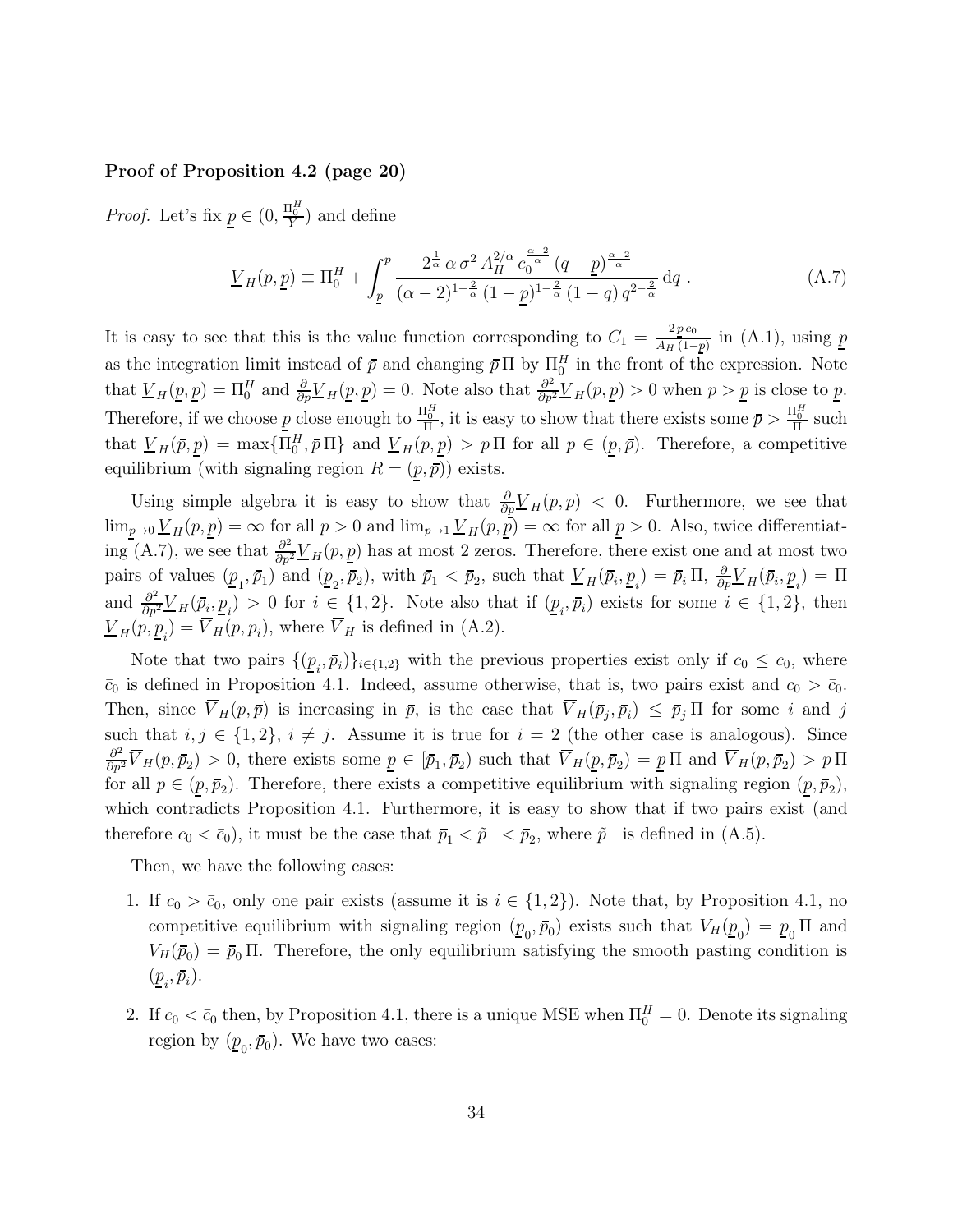- If  $\bar{p}_2 > \bar{p}_0$  then  $(\underline{p}_2, \bar{p}_2)$  is the signaling region of a competitive equilibrium. Indeed, since the boundary conditions are satisfied, we only need to verify that  $\underline{V}_H(p,\underline{p}_2)$  $\max\{\Pi_0^H, p\Pi\}$  for all  $p \in (\underline{p}_2, \bar{p}_2)$ . Since  $\frac{\partial}{\partial p}V_H(p, \underline{p}_2) > 0$  for all  $p > \underline{p}_2$ , we only need to verify that  $\underline{V}_H(p, \underline{p}_2) > p \Pi$  for all  $p \in (\underline{p}_2, \overline{p}_2)$ . Assume otherwise, that is, assume there is some  $\tilde{p} \in (\underline{p}_2, \bar{p}_2)$  such that  $\underline{V}_H(\tilde{p}, \underline{p}_2) \leq \tilde{p} \Pi$ . Since  $\underline{V}_H(p, \underline{p}_2) = V_H(p, \bar{p}_2)$  and  $V_H(p,\bar{p})$  is increasing in  $\bar{p}$ , a similar argument as the one used in the proof of Proposition 4.1 shows that there must an equilibrium with signaling region  $(p_3, \bar{p}_3)$ , with  $\bar{p}_3 > \bar{p}_2$ , such that  $\frac{\partial}{\partial p} \overline{V}_H(\underline{p}_3, \overline{p}_3) = \Pi$ . As we see saw in the proof of Proposition 4.1, this is unique, which implies that  $\bar{p}_3 = \bar{p}_0$ . Nevertheless, we have  $\bar{p}_0 = \bar{p}_3 > \bar{p}_2$ , which is a contradiction. Also, since  $\underline{V}(p, \underline{p})$  is decreasing in  $\underline{p}$ , we have  $(\underline{p}_1, \bar{p}_1) \subset (\underline{p}_2, \bar{p}_2)$ .
- If  $\bar{p}_2 \le \bar{p}_0$ , it must be the case that  $\bar{p}_1 \le \underline{p}_0$ . Indeed, otherwise there exists some  $\tilde{p} \in (\underline{p}_1, \frac{\Pi_0^H}{\Pi})$  such that  $\overline{V}_H(\tilde{p}, \bar{p}_0) = \Pi_0^H$  and  $\overline{V}_H(p, \bar{p}_0) > \max\{\Pi_0^H, \underline{p} \Pi\}$  for  $p \in (\tilde{p}, \underline{p}_0)$ . Since  $\overline{V}_H(p,\overline{p})$  is increasing in p, there exists some  $\overline{p}_4 = \inf \{ \overline{p} > \overline{p}_0 | \overline{V}_H(\tilde{p}_0(\overline{p}), \overline{p}) > \Pi_0^H \},$ where  $\tilde{p}_0(\bar{p})$  is defined as in the proof of Lemma 2.5. It is easy to show that  $(\tilde{p}_0(\bar{p}_4), \bar{p}_4)$ satisfies the same conditions as  $(\tilde{p}_2, \bar{p}_2)$ , and since there are only two pairs that satisfy those conditions and  $\bar{p}_4 \ge \bar{p}_0 > \tilde{p}_- > \bar{p}_1$ , it must be the case that  $\bar{p}_4 = \bar{p}_2$ . This contradicts our assumption, since  $\bar{p}_2 = \bar{p}_4 > \bar{p}_0 \ge \bar{p}_2$ . Furthermore, if  $\bar{p}_2 < \bar{p}_0$ , there is some  $\tilde{p} \in (\underline{p}_2, \bar{p}_2)$  such that  $\underline{V}(\tilde{p}, \underline{p}_2) < \tilde{p} \Pi$ . The reason is that  $\underline{V}(\cdot, \underline{p}_2) = V(\cdot, \bar{p}_2)$ ,  $p_2 < p_0 < \bar{p}_2$ ,  $V(p_0, \bar{p}_0) = p_0 \Pi$  and  $V(p, \bar{p})$  is increasing in  $\bar{p}$ . Finally, if  $\bar{p}_2 = \bar{p}_0$  then  $\bar{p}_1 = \underline{p}_0$  and  $\underline{p}_1 = \underline{p}_2$ . Therefore, in this case, the equilibrium that satisfies the smooth pasting condition with biggest signaling region equal to the union of the (disjoint) intervals  $(\underline{p}_0, \bar{p}_0)$  and  $(\underline{p}_1, \bar{p}_1)$ .

In each case it can be shown that the corresponding is an MSE using a similar argument as in the proof of Lemma 2.5. Indeed, it is easy to see that if any of them is not an MSE, there must exist an equilibrium with a bigger signaling region satisfying the smooth pasting condition. Nevertheless, as we have shown, each of the proposed equilibria is the one with the biggest signaling region among all equilibria satisfying the smooth pasting condition.  $\Box$ 

#### Proof of Lemma 4.1 (page 21)

*Proof.* First assume  $\Pi_0^H = 0$ , and assume  $c_0 < \bar{c}_0$ . As is shown in the proof of Proposition 4.1 it is shown that equation (A.3) must hold in any equilibrium at some  $\tilde{p}$  such that  $V_H''(\tilde{p}) < 0$ . It is easy, from this equation, to see that  $C_1$  in equation (2.9) takes the following form:

$$
C_1 = \frac{4 c_0 k (1 - p)}{A_H \tilde{p} (\alpha - 2) ((\alpha - 2)((1 - \tilde{p}) \tilde{p})^{\frac{\alpha}{\alpha - 2}} - 2 k)}
$$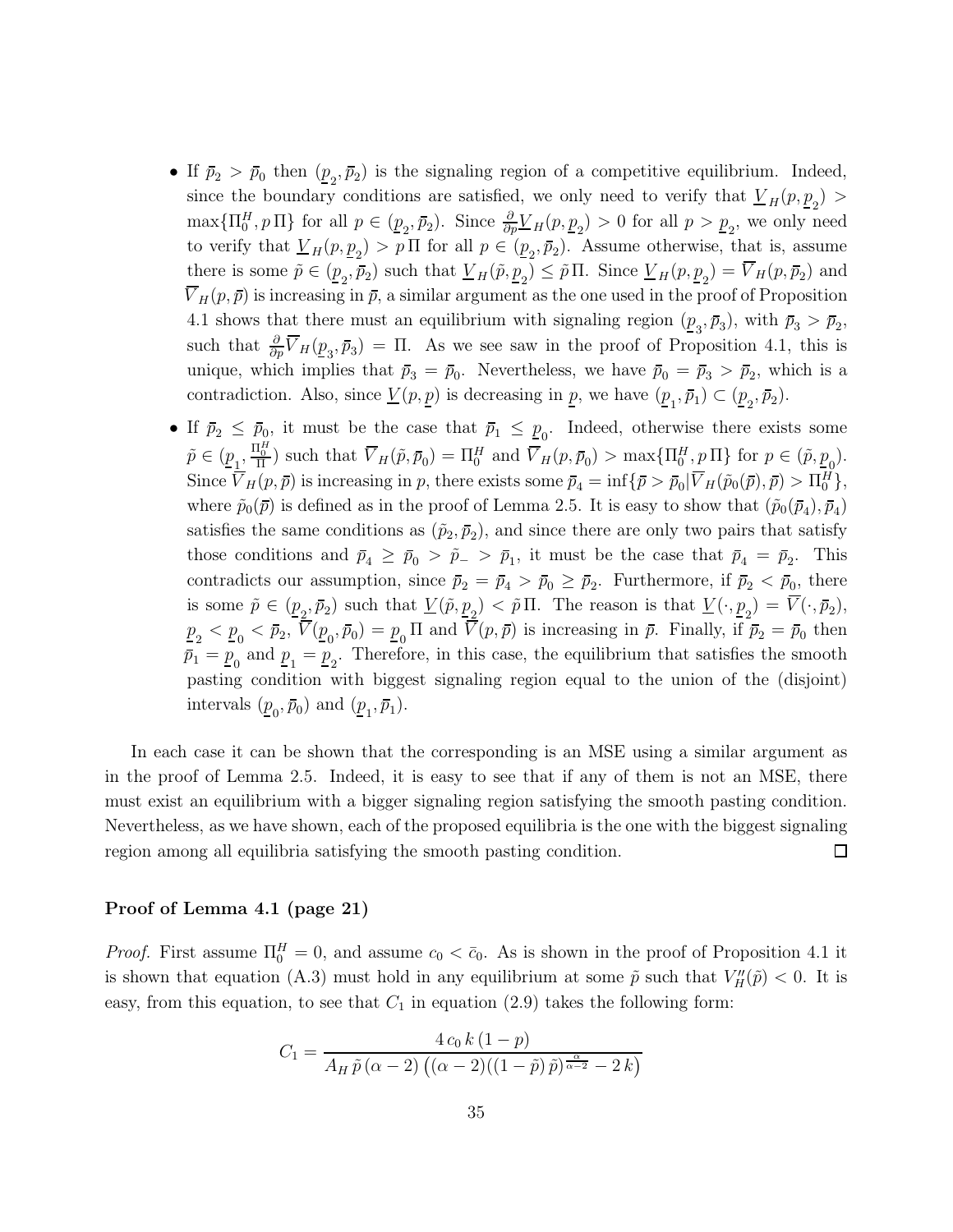where k is defined in the proof of Proposition 4.1. Using equation (A.4) (imposing  $V_H''(\tilde{p}) < 0$ ) it is easy to see that  $C_1 > 0$ . Therefore,  $e_H(\cdot)$  defined in (2.9) is increasing.

If  $\Pi_0^H > 0$  we have (at least) one interval  $(p_1, \bar{p}_1)$  such that  $V_H(p_1) = \Pi_0^H$  and  $e_H(p_1) = 0$ . Therefore, in this interval  $C_1 = \frac{2 c_0 p_1}{A_H (1-p_1)} > 0$ , we have that  $e_H(\cdot)$  is increasing in  $(p_1, \bar{p}_1)$ . If we have two intervals, then the limits in the second ones are those of the  $\Pi_0^H = 0$  case, so the previous part of the proof holds.  $\Box$ 

### Proof of Proposition 5.1 (page 22)

*Proof.* Fix a  $p_0 \in R$  and define  $\bar{p}$  and p as in (2.3) and (2.4). Fix  $e_H \in C^1(p, \bar{p})$  positive. The equation for the value function for the H-seller exerting effort  $e_H$  is given, in  $(p, \bar{p})$  by the following HJB equation

$$
0 = -A_H e_H(p)^{\alpha} + \frac{(p-1)^2 p (p V_H''(p) + 2 V_H'(p))}{2 \sigma^2} e_H(p)^2 , \qquad (A.8)
$$

and boundary conditions  $V_H(p) = \underline{W}$  and  $V_H(\bar{p}) = \overline{W}$ . Let  $V_H(p, e_H(\cdot))$  be its solution. Let's consider the following decomposition:  $V_H(p, e_H) \equiv V_h(p) + V_t(p, e_H)$ . We assume that  $p V_h''(p) + p$  $2 V'_h(p) = 0$ , and we impose  $V_h(p) = \underline{W}$  and  $V_h(\bar{p}) = \overline{W}$ . This leads to

$$
V_h(p) = \underline{W} + \frac{(p-p)\,\bar{p}}{(\bar{p}-p)\,p}(\overline{W}-\underline{W})\;.
$$

This is exactly the expected payoff when the signaling waste is 0 (note that the homogeneous equation is "as if"  $A_H = 0$ ), which coincides with the expected accepted price offer conditional on being type H (we can see this using the formula (3.1)). Note that  $V_t(p; e_H)$  must satisfy (A.8) and  $V_t(p; e_H) = V_t(\bar{p}; e_H) = 0$ . Consider  $\lambda > 1$ . Then, it is the case that

$$
V_t(p, \lambda e_H) = \lambda^{\alpha - 2} V_t(p, e_H) < V_t(p, e_H) \, .
$$

This is true because both  $V_t(p, \lambda e_H)$  and  $V_t(p, \lambda e_H)$  satisfy the same equations and boundary conditions (equal to 0 at the boundary). Therefore, increasing the effort by a factor  $\lambda > 1$ , the absolute value of  $V_t(p, \lambda e)$  is reduced by a factor  $\lambda^{\alpha-2} < 1$ . Finally, note that  $V_t(p, \lambda e) < 0$  $\forall p \in (p, \bar{p})$ . Indeed, it is the solution of a boundary problem with negative flow payoff and with 0-value at the boundary. So, by increasing the effort we increase  $V_H$ , we make it asymptotically equal to  $V_h$ , that is, signaling waste asymptotically disappears. 口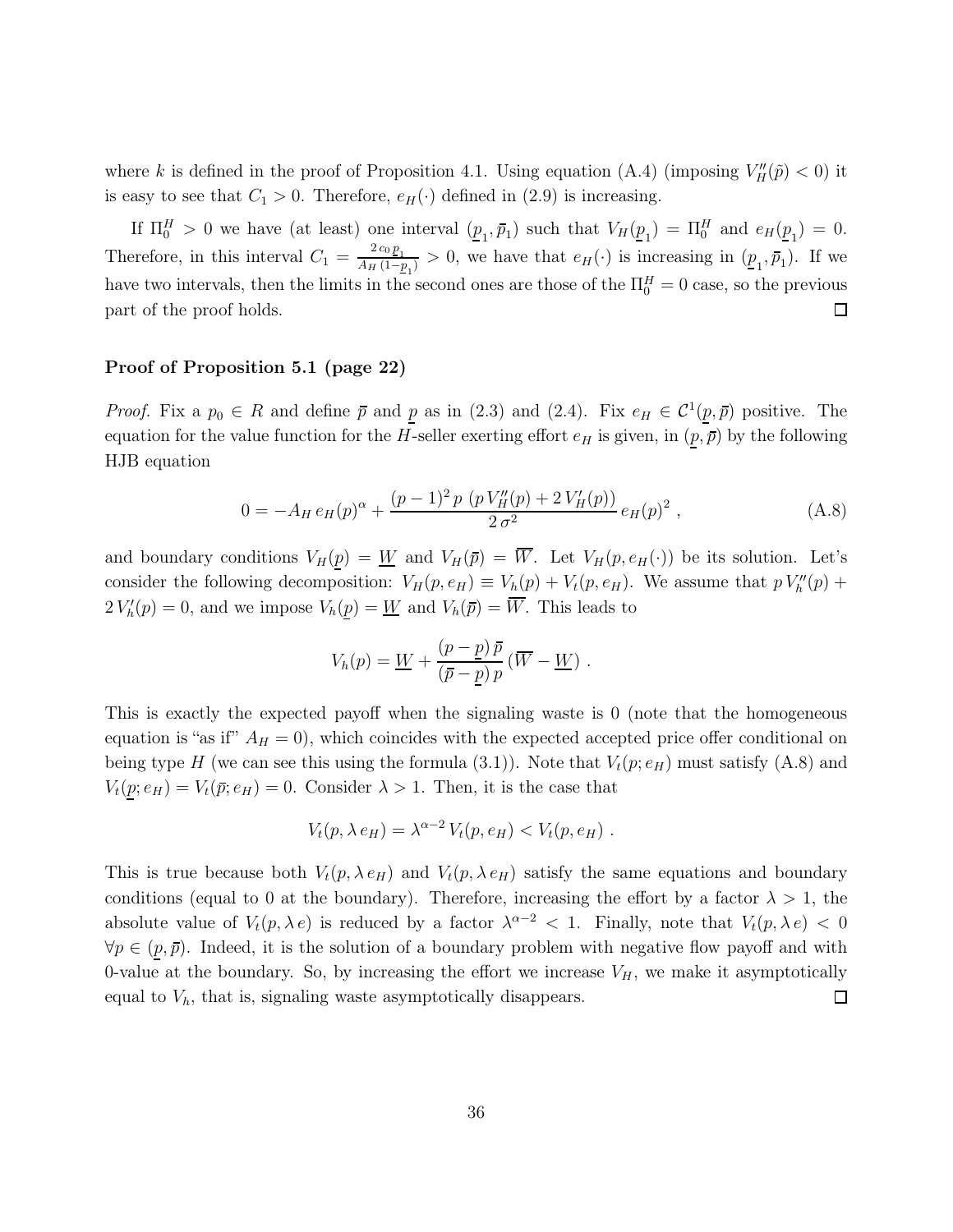

Figure 6: Expected stopping times. Gray and black lines correspond to  $L$ -sellers and  $H$ -sellers, respectively.

#### Proof of Proposition 5.2 (page 23)

Proof. The problem of maximizing the value function of the H-seller can be written as a regular stochastic control problem, since now there is no incentive constraint:

$$
0 = \max_{e_H(p)} \left( -c_0 - A_H e_H(p)^{\alpha} + \frac{(p-1)^2 p \left( p V_H''(p) + 2 V_H'(p) \right)}{2 \sigma^2} e_H(p)^2 \right).
$$

The First Order Condition of the previous equation is

$$
0 = -\alpha A_H e_H(p)^{\alpha - 1} + \frac{(p-1)^2 p (p V_H''(p) + 2 V_H'(p))}{2 \sigma^2} 2 e_H(p).
$$

Note that since  $\alpha > 2$  the Second Order Condition is satisfied. Using the previous two equations to solve for  $e_H(p)$  it is easy to verify that the statement of the proposition is true (note that the terms of both equations involving  $p$  are identical).  $\Box$ 

### B Expected Stopping Times

In this section we compute the expected stopping times in the case  $\alpha < 2$  and  $c_0 = 0$ . Fix an equilibrium with signaling region  $R \equiv (p, \bar{p})$ . Let  $T_{\theta}(p)$  be the expected time before an offer is accepted, that is

$$
T_{\theta}(p_0) \equiv \mathbb{E} \big[ \tau_{\theta} \, \big| \, p_0, e_t \!=\! e_{\theta}(P_t) \big] = \mathbb{E} \big[ \int_0^{\tau_{\theta}} ds \, \big| \, p_0, e_t \!=\! e_{\theta}(P_t) \big] .
$$

Therefore,  $T_{\theta}(\cdot)$  can be thought of as the value function for a flow payoff of 1 while the project is active and 0 when it stops. Hence,  $T_{\theta}(\cdot)$  satisfies the following HJB equation:

$$
0 = 1 + \tilde{\mu}(e_{\theta}(p), p, e(p)) T'_{\theta}(p) + \frac{1}{2} \tilde{\sigma}(p, e(p))^2 T''_{\theta}(p) ,
$$